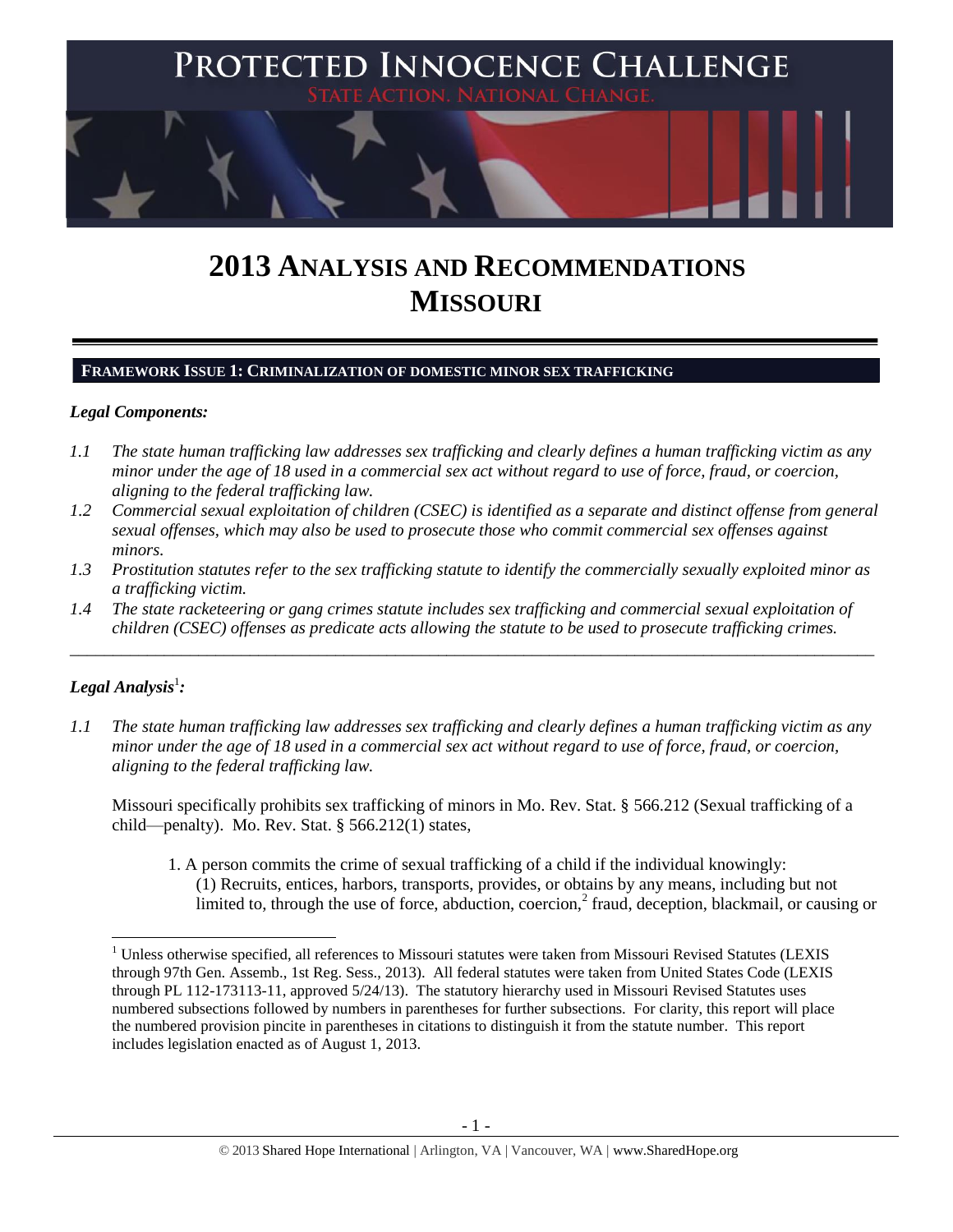<span id="page-1-1"></span><span id="page-1-0"></span>threatening to cause financial harm, a person under the age of eighteen to participate in a commercial sex act,<sup>3</sup> a sexual performance,<sup>4</sup> or the production of explicit sexual material as defined in section 573.010 [Definitions],<sup>5</sup> or benefits, financially or by receiving anything of value, from participation in such activities; or

(2) Causes a person under the age of eighteen to engage in a commercial sex act, a sexual performance, or the production of explicit sexual material as defined in section 573.010.

A conviction under this statute is punishable as a felony by imprisonment for 10 years to life and a fine not to exceed \$250,000. Mo. Rev. Stat. § 566.212(3). If "force, abduction, or coercion" was used in the commission of the crime, the sentence is enhanced to "life imprisonment without eligibility for probation or parole" for the first 25 years. Mo. Rev. Stat. § 566.212(3).

Mo. Rev. Stat. § 566.213 (Sexual trafficking of a child under age twelve—affirmative defense not allowed, when—penalty) mostly mirrors the criminal provisions of Mo. Rev. Stat. § 566.212, except that it only applies to child victims under 12. A conviction under this statute is punishable as a felony by "life imprisonment without eligibility for probation or parole" until 25 years have been served. Mo. Rev. Stat. § 566.213(3).

*1.2 Commercial sexual exploitation of children (CSEC) is identified as a separate and distinct offense from general sexual offenses, which may also be used to prosecute those who commit commercial sex offenses against minors.*

In addition to the state trafficking law, Missouri criminalizes commercial sexual exploitation of children in the following offenses:

1. Mo. Rev. Stat. § 567.050(1)(2) (Promoting prostitution in the first degree) provides that "[a] person commits the crime of promoting prostitution in the first degree if he knowingly . . . [p]romotes prostitution of a person less than sixteen years old." Mo. Rev. Stat. § 567.010(1) (Definitions) states,

 $\overline{a}$ 

 $4$  Mo. Rev. Stat. § 566.200(15) (Definitions) defines "sexual performance" as "any play, motion picture, still picture, film, videotape, video recording, dance, or exhibition which includes sexual conduct or nudity, performed before an audience of one or more, whether in person or online or through other forms of telecommunication."

 $<sup>5</sup>$  Mo. Rev. Stat. § 573.010(4) defines "explicit sexual material" as "any pictorial or three-dimensional material</sup> depicting human masturbation, deviate sexual intercourse, sexual intercourse, direct physical stimulation or unclothed genitals, sadomasochistic abuse, or emphasizing the depiction of postpubertal human genitals; provided, however, that works of art or of anthropological significance shall not be deemed to be within the foregoing definition." Mo. Rev. Stat. § 573.010(9) defines "material" as

anything printed or written, or any picture, drawing, photograph, motion picture film, videotape or videotape production, or pictorial representation, or any recording or transcription, or any mechanical, chemical, or electrical reproduction, or stored computer data, or anything which is or may be used as a means of communication. Material includes undeveloped photographs, molds, printing plates, stored computer data and other latent representational objects.

 $2^2$  Mo. Rev. Stat. § 566.200(4) (Definitions) defines "coercion" as

<sup>(</sup>a) Threats of serious harm to or physical restraint against any person;

<sup>(</sup>b) Any scheme, plan, or pattern intended to cause a person to believe that failure to perform an act would

result in serious harm to or physical restraint against any person; or

<sup>(</sup>c) The abuse or threatened abuse of the legal process.

<sup>&</sup>lt;sup>3</sup> Mo. Rev. Stat. § 566.200(5) (Definitions) defines "commercial sex act" as "any sex act on account of which anything of value is given to, promised, or received by any person."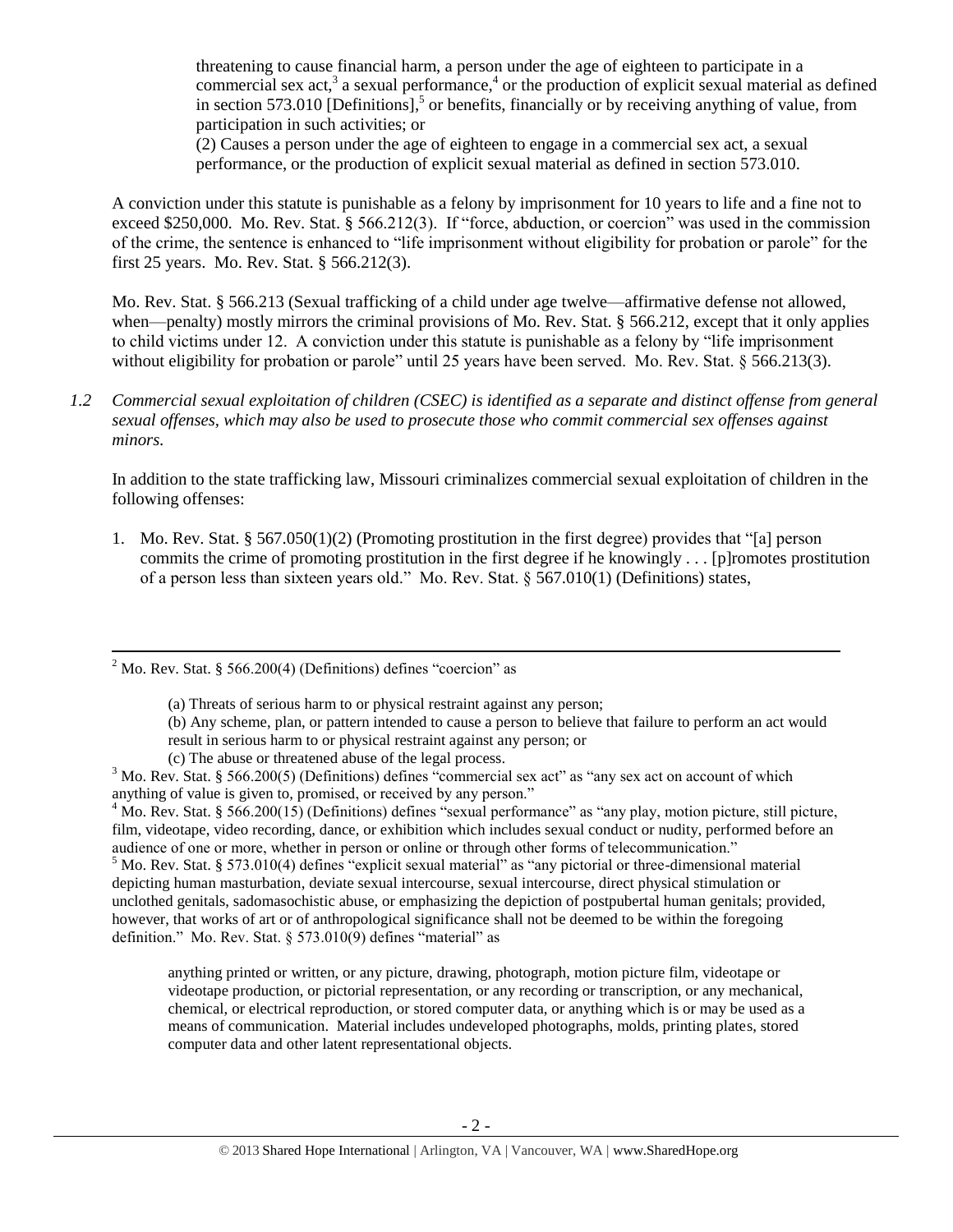[A] person promotes prostitution if, acting other than as a prostitute or a patron of a prostitute, he knowingly

<span id="page-2-2"></span>(a) Causes or aids a person to commit or engage in prostitution; $6$  or

(b) Procures or solicits patrons for prostitution; or

(c) Provides persons or premises for prostitution purposes; or

(d) Operates or assists in the operation of a house of prostitution or a prostitution enterprise; or

(e) Accepts or receives or agrees to accept or receive something of value<sup>7</sup> pursuant to an agreement or understanding with any person whereby he participates or is to participate in proceeds of prostitution activity; or

(f) Engages in any conduct designed to institute, aid or facilitate an act or enterprise of prostitution.

A conviction under Mo. Rev. Stat. § 567.050 is punishable as a Class B felony by imprisonment for 5–15 years.<sup>8</sup> Mo. Rev. Stat. §§ 567.050(3), 558.011(1)(2).

2. Mo. Rev. Stat. § 567.030(1) (Patronizing prostitution—penalty) states that it is a crime if a person "patronizes prostitution." Mo. Rev. Stat.  $\hat{\delta}$  567.010(3) (Definitions) states that

a person patronizes prostitution if

<span id="page-2-1"></span>(a) Pursuant to a prior understanding, he gives something of value to another person as compensation for that person or a third person having engaged in sexual conduct<sup>9</sup> with him or with another; or

(b) He gives or agrees to give something of value to another person on an understanding that in return therefor that person or a third person will engage in sexual conduct with him or with another; or

<span id="page-2-0"></span>(c) He solicits or requests another person to engage in sexual conduct with him or with another, or to secure a third person to engage in sexual conduct with him or with another, in return for something of value.

When the victim is 15–17 years old, a conviction is punishable as a Class A misdemeanor by imprisonment up to 1 year. Mo. Rev. Stat. §§ 567.030(3), 558.011(1)(5). When the victim is 14 or younger, a conviction is punishable as a Class D felony by imprisonment up to 4 years.<sup>10</sup> Mo. Rev. Stat. §§ 567.030(4), 558.011(1)(4).

 $<sup>9</sup>$  Mo. Rev. Stat. § 567.010(4) states,</sup>

Sexual conduct" occurs when there is

- (b) 'Deviate sexual intercourse' which means any sexual act involving the genitals of one person and the mouth, hand, tongue or anus of another person; or
- (c) 'Sexual contact' which means any touching, manual or otherwise, of the anus or genitals of one

person by another, done for the purpose of arousing or gratifying sexual desire of either party.

 $\overline{\phantom{a}}$  $6$  Pursuant to Mo. Rev. Stat. § 567.010(2), "[A] person commits prostitution if he engages or offers or agrees to engage in sexual conduct with another person in return for something of value to be received by the person or by a third person."

 $<sup>7</sup>$  Mo. Rev. Stat. § 567.010(5) defines "something of value" as "any money or property, or any token, object or</sup> article exchangeable for money or property."

<sup>&</sup>lt;sup>8</sup> Pursuant to Mo. Rev. Stat. § 558.011(1), "The authorized terms of imprisonment, including both prison and conditional release terms, are" as set out in that section. Therefore, when this report uses the term "imprisonment," unless otherwise specified, it includes time in prison and conditional release.

<sup>(</sup>a) 'Sexual intercourse' which means any penetration, however slight, of the female sex organ by the male sex organ, whether or not an emission results; or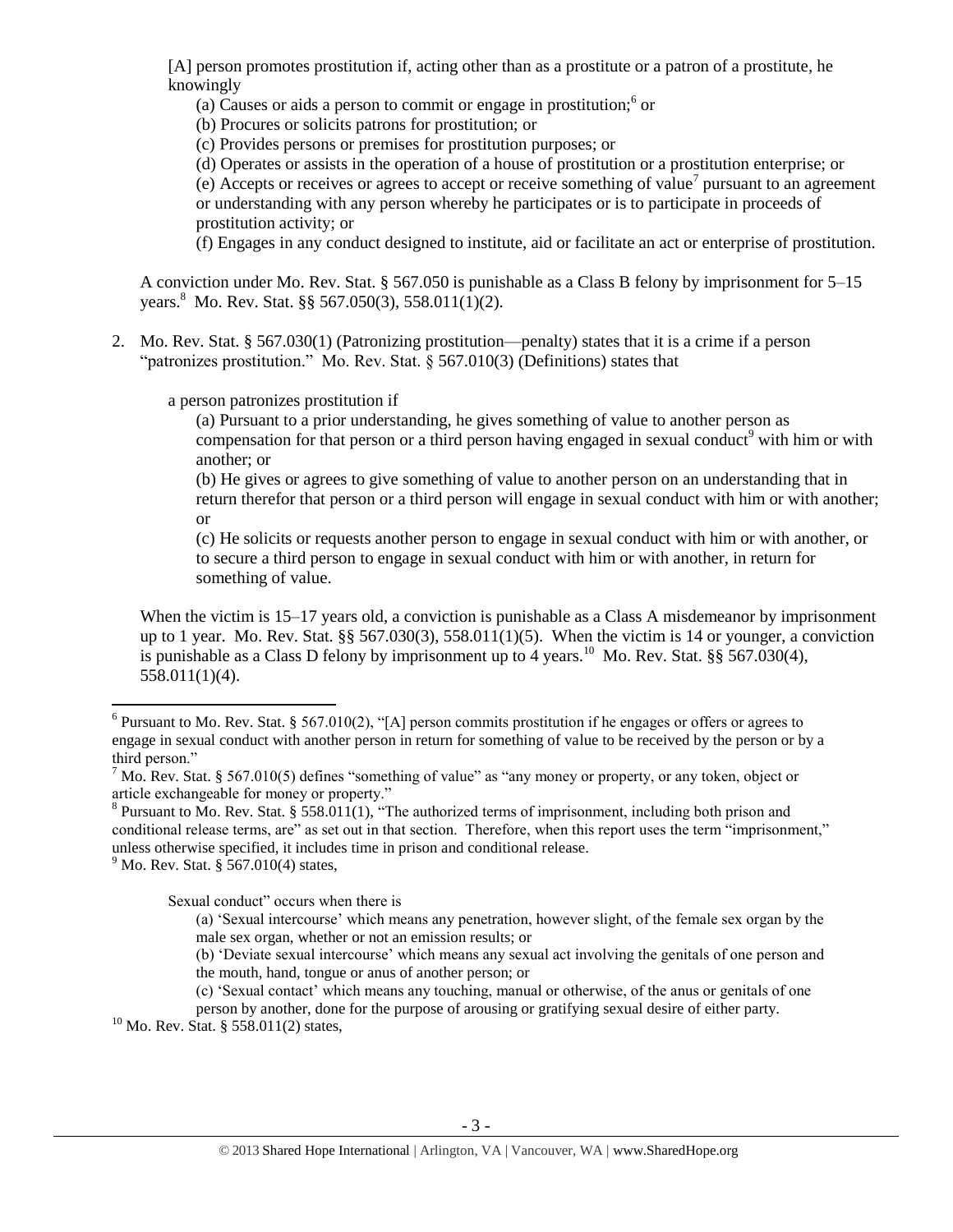3. Mo. Rev. Stat. § 566.103(1) (Crime of promoting online sexual solicitation, violation, penalty) states,

A person or entity commits the offense of promoting online sexual solicitation if such person or entity knowingly permits<sup>11</sup> a web-based classified service<sup>12</sup> owned or operated by such person or entity to be used by individuals to post advertisements promoting prostitution,<sup>13</sup> enticing a child to engage in sexual conduct, or promoting sexual trafficking of a child after receiving notice under this section.

A conviction under this statute is punishable as a felony by a fine of \$5,000 "per day that the advertisement remains posted on the web-based classified service after seventy-two hours of when notice has been provided pursuant to this section." Mo. Rev. Stat. § 566.103(6).

- 4. Mo. Rev. Stat. § 568.080(1) (Child used in sexual performance, penalties) makes it a crime when a person "knowing the character and content thereof . . . employs, authorizes, or induces a child less than seventeen years of age to engage in a sexual performance or, being a parent, legal guardian, or custodian of such child, consents to the participation by such child in such sexual performance." A conviction under this statute is punishable as a Class C felony by imprisonment up to 7 years.<sup>14</sup> Mo. Rev. Stat. §§ 568.080(2),  $558.011(1)(3)$ . However, if in the course of committing the crime, serious emotional injury is inflicted on the child, a conviction is punishable as a Class B felony by imprisonment for 5–15 years. Mo. Rev. Stat. §§ 568.080(2), 558.011(1)(2).
- 5. Mo. Rev. Stat. § 573.023(1) (Sexual exploitation of a minor, penalties) makes it a crime when a person "knowingly or recklessly photographs, films, videotapes, produces or otherwise creates obscene material<sup>15</sup>

<span id="page-3-0"></span>In cases of class C and D felonies, the court shall have discretion to imprison for a special term not to exceed one year in the county jail or other authorized penal institution, and the place of confinement shall be fixed by the court. If the court imposes a sentence of imprisonment for a term longer than one year upon a person convicted of a class C or D felony, it shall commit the person to the custody of the department of corrections for a term of years not less than two years and not exceeding the maximum authorized terms [otherwise] provided.

In addition, a person convicted of a class C or D felony may be required to pay a fine not to exceed \$5,000 or "double the amount of the offender's gain from the commission of the crime. An individual offender may be fined not more than twenty thousand dollars under this provision." Mo. Rev. Stat. § 560.011(1).

<sup>11</sup> Pursuant to Mo. Rev. Stat. § 566.103(4), "It shall be prima facie evidence that a person or entity acts knowingly if an advertisement is not removed from the web-based classified service within seventy-two hours of that person or entity being notified that an advertisement has been posted on that service which is prohibited under this section."  $12$  Mo. Rev. Stat. § 566.103(2) defines "web-based classified service" as "a person or entity in whose name a specific URL or Internet domain name is registered which has advertisements for goods and services or personal advertisement."

<sup>13</sup> Pursuant to Mo. Rev. Stat. § 566.103(3),

An advertisement may be deemed to promote prostitution, entice a child to engage in sexual conduct, or promote sexual trafficking of a child, if the content of such advertisement would be interpreted by a reasonable person as offering to exchange sexual conduct for goods or services in violation of chapter 567,as seeking a child for the purpose of sexual conduct or commercial sex act, or as offering a child as a participant in sexual conduct or a commercial sex act in violation of 566.151 [Enticement of a child], 566.212 [Sexual trafficking of a child], or 566.213 [Sexual trafficking of a child under age twelve].

<sup>14</sup> *See supra* note [10.](#page-2-0)

 $\overline{a}$ 

<sup>15</sup> Mo. Rev. Stat. § 573.010(12) (Definitions) defines "obscene" by stating,

[A]ny material or performance is obscene if, taken as a whole: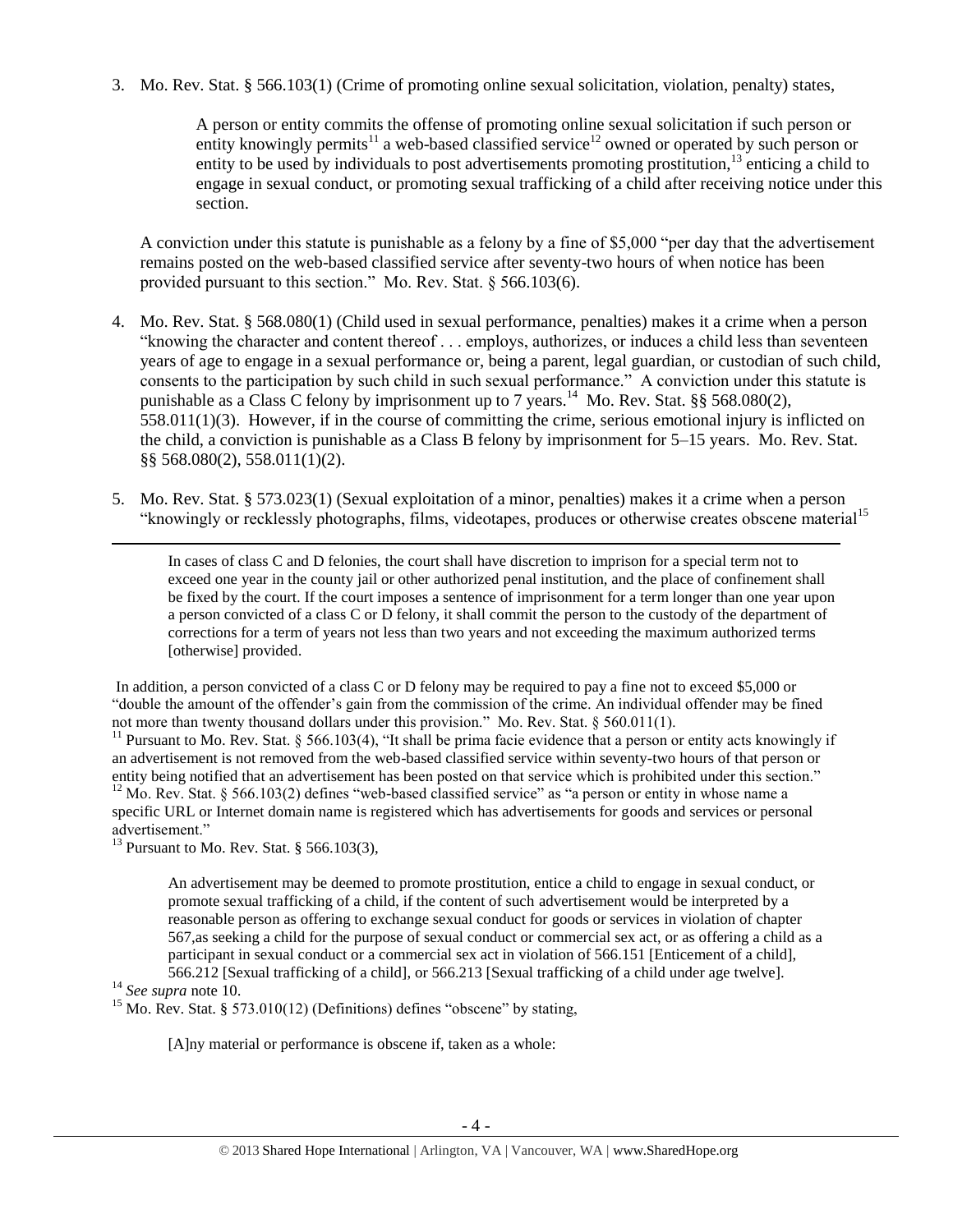<span id="page-4-1"></span><span id="page-4-0"></span>with a minor<sup>16</sup> or child pornography."<sup>17</sup> A conviction under this statute is punishable as "a class B felony unless the minor is a child,<sup>18</sup> in which case it is a class A felony." Mo. Rev. Stat. § 573.023(2). A Class B felony is punishable by imprisonment for 5–15 years, and a Class A felony is punishable by imprisonment for 10–30 years or life. Mo. Rev. Stat. § 558.011(1)(1)–(2).

6. Mo. Rev. Stat. § 568.090(1) (Promoting sexual performance by a child, penalties) makes it a crime when a person "knowing the character and content thereof . . . promotes a sexual performance by a child less than seventeen years of age or produces, directs, or promotes any performance which includes sexual conduct by a child less than seventeen years of age." A conviction under this statute is punishable as a Class C felony by imprisonment up to 7 years.<sup>19</sup> Mo. Rev. Stat. §§ 568.090(2), 558.011(1)(3).

> (a) Applying contemporary community standards, its predominant appeal is to prurient interest in sex; and

> (b) The average person, applying contemporary community standards, would find the material depicts or describes sexual conduct in a patently offensive way; and

(c) A reasonable person would find the material lacks serious literary, artistic, political or scientific value."

*See supra* note [5](#page-1-0) for the definition of "material."

 $\overline{\phantom{a}}$ 

 $16$  Mo. Rev. Stat. § 573.010(10) (Definitions) defines "minor" as "any person under the age of eighteen."  $17$  Mo. Rev. Stat. § 573.010(2) (Definitions) defines "child pornography" as the following:

(a) Any obscene material or performance depicting sexual conduct, sexual contact, or a sexual performance, as these terms are defined in section 556.061 [Code definitions], and which has as one of its participants or portrays as an observer of such conduct, contact, or performance a minor under the age of eighteen; or

(b) Any visual depiction, including any photograph, film, video, picture, or computer or computergenerated image or picture, whether made or produced by electronic, mechanical, or other means, of sexually explicit conduct where:

a. The production of such visual depiction involves the use of a minor engaging in sexually explicit conduct;

b. Such visual depiction is a digital image, computer image, or computer-generated image that is, or is indistinguishable from, that of a minor engaging in sexually explicit conduct; or

c. Such visual depiction has been created, adapted, or modified to show that an identifiable minor is engaging in sexually explicit conduct.

Mo. Rev. Stat. § 556.061(29) defines "sexual conduct" as "acts of human masturbation; deviate sexual intercourse; sexual intercourse; or physical contact with a person's clothed or unclothed genitals, pubic area, buttocks, or the breast of a female in an act of apparent sexual stimulation or gratification." Mo. Rev. Stat. § 556.061(30) defines "sexual contact" as "any touching of the genitals or anus of any person, or the breast of any female person, or any such touching through the clothing, for the purpose of arousing or gratifying sexual desire of any person." Mo. Rev. Stat. § 556.061(31) defines "sexual performance" as "any performance, or part thereof, which includes sexual conduct by a child who is less than seventeen years of age."

Mo. Rev. Stat. § 573.010(7) defines "identifiable minor" as someone

a. (i) Who was a minor at the time the visual depiction was created, adapted, or modified; or

(ii) Whose image as a minor was used in creating, adapting, or modifying the visual depiction; and b. Who is recognizable as an actual person by the person's face, likeness, or other distinguishing

characteristic, such as a unique birthmark or other recognizable feature; . . .

Mo. Rev. Stat. § 573.010(7)(b) states that "proof of the actual identity of the identifiable minor" is not required. <sup>18</sup> Mo. Rev. Stat. § 573.010(1) (Definitions) defines "child" as "any person under the age of fourteen." <sup>19</sup> *See supra* not[e 10.](#page-2-0)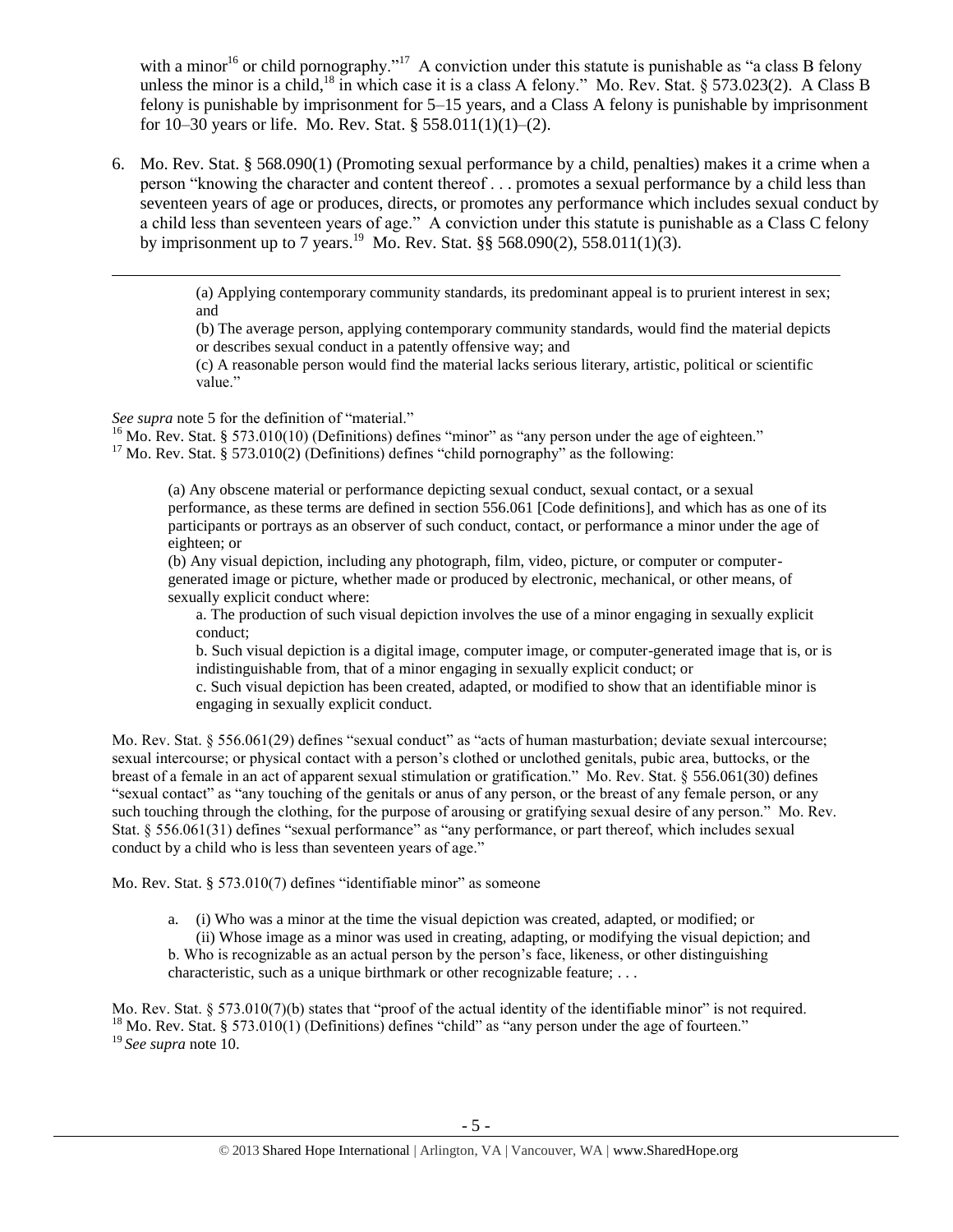7. Mo. Rev. Stat. §  $568.060(2)^{20}$  (Abuse or neglect of a child, penalty) states,

(2) A person commits the offense of abuse or neglect of a child if such person knowingly causes a child who is less than eighteen years of age:

<span id="page-5-1"></span>(1) To suffer physical or mental injury as a result of abuse or neglect; or

(2) To be placed in a situation in which the child may suffer physical or mental injury as the result of abuse or neglect.

Pursuant to Mo. Rev. Stat. § 568.060(1), "[a]buse" is defined as "the infliction of physical, sexual, or mental injury against a child by any person eighteen years of age or older. . . ." A conviction under this statute is punishable as a Class C felony by imprisonment up to 7 years,  $^{21}$  unless "the person has previously been found guilty of a violation of this section or of a violation of the law of any other jurisdiction that prohibits the same or similar conduct or the injury inflicted on the child is a serious emotional injury or a serious physical injury," in which case the conviction is punishable as a Class B felony by imprisonment for 5–15 years. However, the violation is punishable as a class A felony if "the child dies as a result of injuries sustained from conduct chargeable under provisions of [Mo. Rev. Stat. § 568.060]" or

(1) The injury is a serious emotional injury or a serious physical injury;

(2) The child is less than fourteen years of age; and

(3) The injury is the result of sexual abuse as defined under section 566.100 or sexual exploitation of a minor as defined under section 573.023.

A Class A felony is punishable by imprisonment for 10–30 years or life. Mo. Rev. Stat.  $\S$ § 568.060(2), (3)(1)–(2), 558.011(1)(1)–(3).

The following sexual offenses may apply to crimes involving sexual exploitation of children but do not specifically reference a commercial component:

1. Mo. Rev. Stat. § 566.151(1) (Enticement of a child, penalties) states,

A person at least twenty-one years of age or older commits the crime of enticement of a child if that person persuades, solicits, coaxes, entices, or lures whether by words, actions or through communication via the Internet or any electronic communication, any person who is less than fifteen years of age for the purpose of engaging in sexual conduct.

<span id="page-5-0"></span>A conviction under this statute is punishable as a felony by imprisonment for 5–30 years without eligibility for "parole, probation, conditional release, or suspended imposition or execution of sentence for" 5 years. Mo. Rev. Stat. § 566.151(3).

2. Mo. Rev. Stat. § 566.032(1) (Statutory rape and attempt to commit, first degree, penalties) makes it a crime for a person to have "sexual intercourse<sup>22</sup> with another person who is less than fourteen years old." A violation or attempted violation of Mo. Rev. Stat. § 566.032 is punishable as a felony by imprisonment for 5 years to life, unless "in the course thereof the actor . . . subjects the victim to sexual intercourse or deviate sexual intercourse with more than one person, or the victim is less than twelve years of age in which case

 $\overline{\phantom{a}}$ <sup>20</sup> The text of Mo. Rev. Stat. § 568.060 included here and elsewhere in this report reflects passage of House Bill 628, 97th Gen. Assemb., Reg. Sess. (Mo. 2013) (effective August 28, 2013).

<sup>21</sup> *See supra* note [10.](#page-2-0)

<sup>&</sup>lt;sup>22</sup> Mo. Rev. Stat. § 566.010(4) defines "sexual intercourse" as "any penetration, however slight, of the female sex organ by the male sex organ, whether or not an emission results."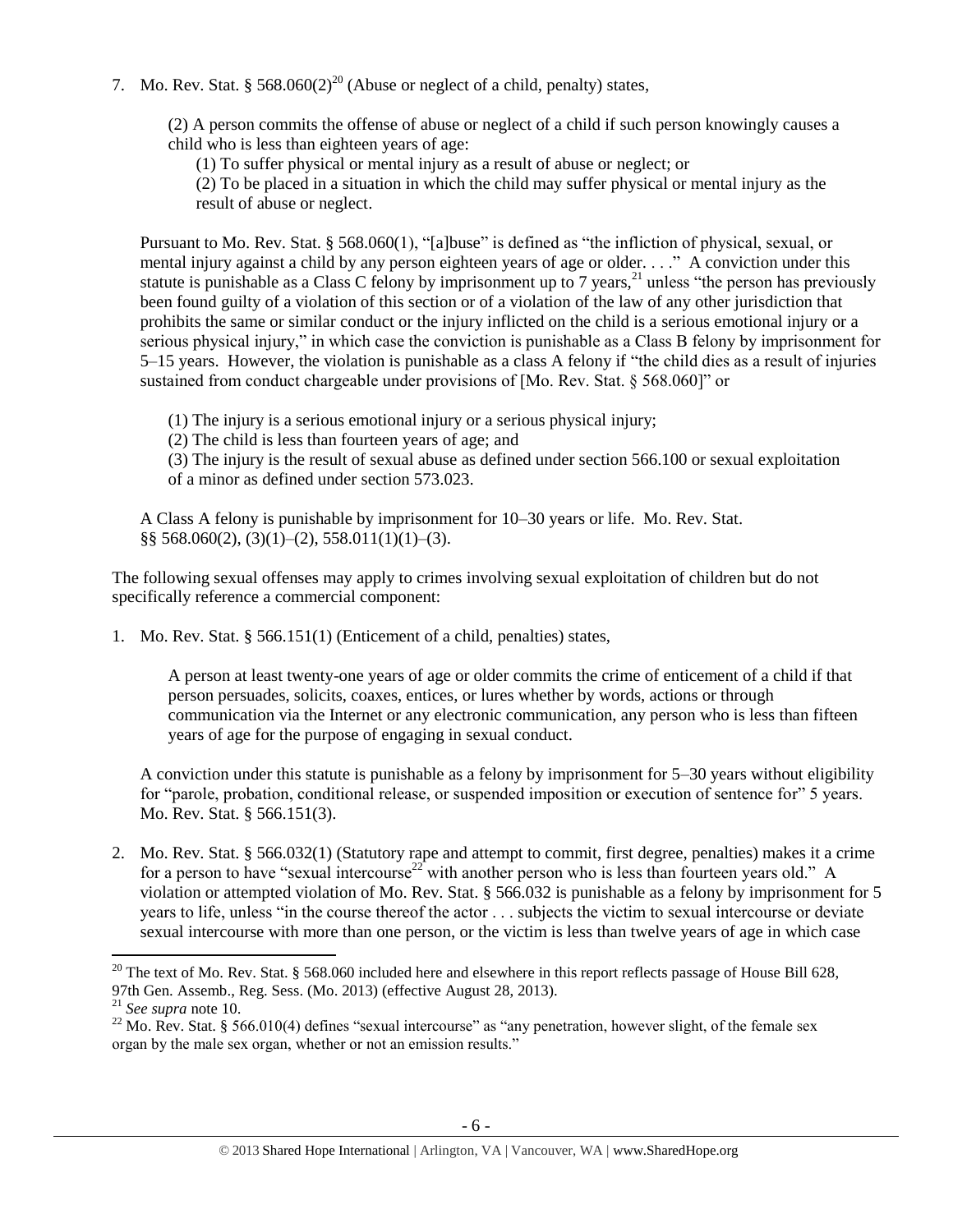the authorized term of imprisonment is life imprisonment or a term of years not less than ten years." Mo. Rev. Stat. § 566.032(2).

- 3. Mo. Rev. Stat. § 566.034(1) (Statutory rape, second degree, penalty) states that statutory rape occurs when a person "twenty-one years of age or older  $\ldots$  has sexual intercourse<sup>23</sup> with another person who is less than seventeen years of age." A conviction under this statute is punishable as a Class C felony by imprisonment up to 7 years.<sup>24</sup> Mo. Rev. Stat. §§ 566.034(2), 558.011(1)(3).
- 4. Mo. Rev. Stat. § 566.083<sup>25</sup> (Sexual misconduct involving a child, penalty—applicability of section affirmative defense not allowed, when) provides,

1. A person commits the crime of sexual misconduct involving a child if such person:

(2) Knowingly exposes his or her genitals to a child less than fifteen years of age for the purpose of arousing or gratifying the sexual desire of any person, including the child; (3) Knowingly coerces or induces a child less than fifteen years of age to expose the child's genitals for the purpose of arousing or gratifying the sexual desire of any person, including the child.<sup>26</sup> (4) Knowingly coerces or induces a child who is known by such person to be less than fifteen years of age to expose the breasts of a female child through the Internet or other electronic means for the purpose of arousing or gratifying the sexual desire of any person, including the child.

A conviction under this section is punishable as a Class D felony by imprisonment up to 4 years, "unless the actor has previously pleaded guilty to or been found guilty of an offense pursuant to this chapter, in which case it is a class C felony," which is punishable by imprisonment up to  $7$  years.<sup>27</sup> Mo. Rev. Stat. §§ 566.083(4), 558.011(1)(4), (1)(3).

5. Mo. Rev. Stat. § 566.153(1) (Age misrepresentation, crime of—penalty) states,

<span id="page-6-1"></span>A person commits the crime of age misrepresentation with intent to solicit a minor when he or she knowingly misrepresents his or her age with the intent to use the Internet to engage in criminal sexual conduct<sup>28</sup> involving a minor.

A conviction under this statute is punishable as a Class D felony by imprisonment up to 4 years.<sup>29</sup> Mo. Rev. Stat. §§ 566.153(2), 558.011(1)(4).

 $\overline{\phantom{a}}$ 

<span id="page-6-0"></span>. . . .

<sup>&</sup>lt;sup>23</sup> See supra note [22](#page-5-0) for the definition of "sexual intercourse."

<sup>24</sup> *See supra* note [10.](#page-2-0)

<sup>25</sup> Mo. Rev. Stat. § 566.083.1(1) was declared unconstitutional by the Missouri Supreme Court in *State v. Beine*, 162 S.W.3d 483 (Mo. 2005). The other subsections of 566.083(1) listed here remain in force.

<sup>&</sup>lt;sup>26</sup> Pursuant to Mo. Rev. Stat. § 566.083(2), (3), "2. The provisions of this section shall apply regardless of whether the person violates the section in person or via the Internet or other electronic means. 3. It is not an affirmative defense to prosecution for a violation of this section that the other person was a peace officer masquerading as a minor."

<sup>27</sup> *See supra* note [10.](#page-2-0)

 $^{28}$  Mo. Rev. Stat. § 566.010(2) defines "sexual conduct" as "sexual intercourse, deviate sexual intercourse or sexual contact." *See supra* note [9,](#page-2-1) for the definitions of sexual intercourse, deviate sexual intercourse, and sexual contact. <sup>29</sup> *See supra* note [10.](#page-2-0)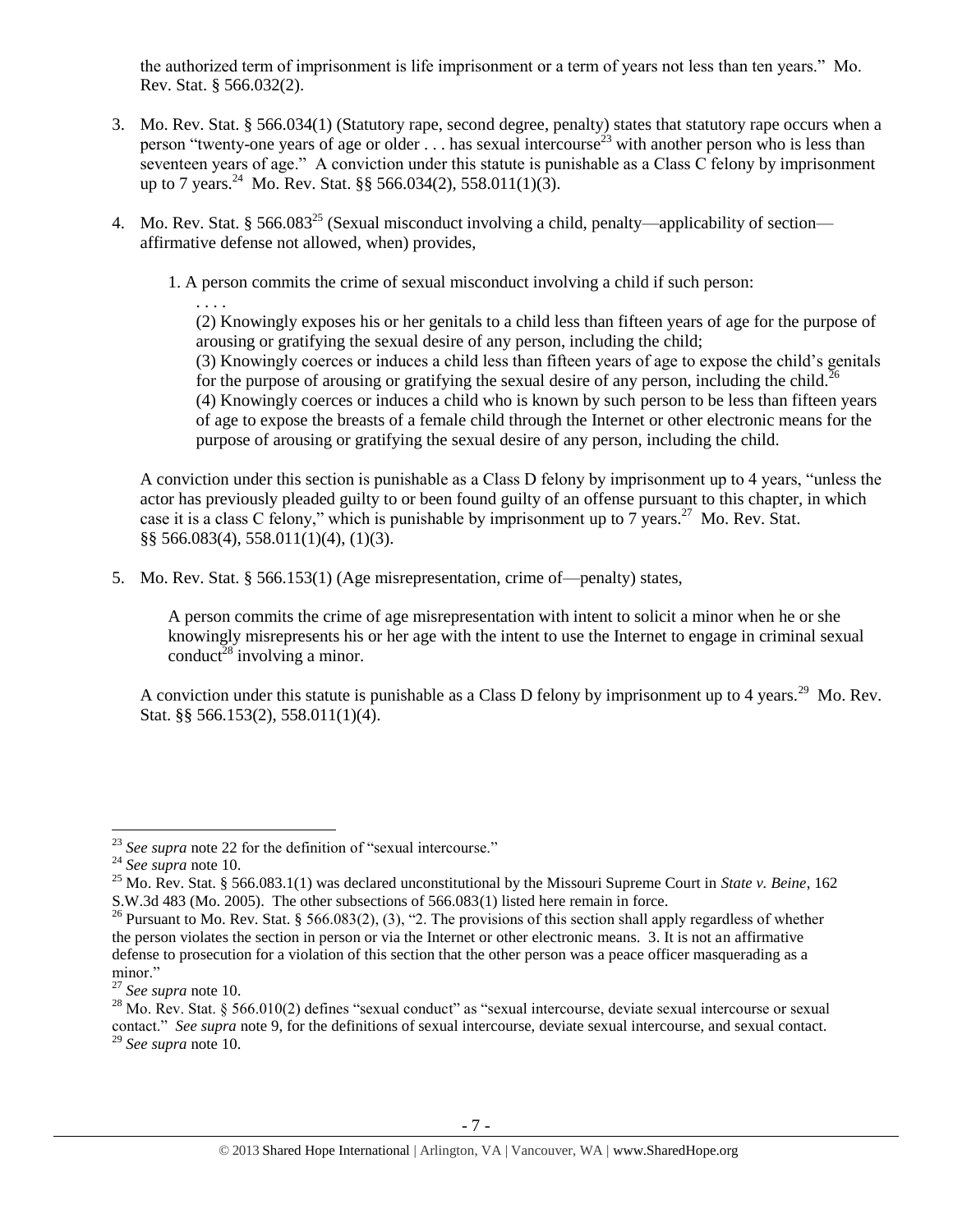*1.3 Prostitution statutes refer to the sex trafficking statute to identify the commercially sexually exploited minor as a trafficking victim.* 

Mo. Rev. Stat. § 567.020 (Prostitution) does not refer to Mo. Rev. Stat. § 566.212 (Sexual trafficking of a child) or § 566.213 (Sexual trafficking of a child under age twelve) when the offense involves a minor under 18 engaged in prostitution. Mo. Rev. Stat. § 566.223(2) (Federal Trafficking Victims Protection Act of 2000 to apply, when) provides an affirmative defense, but does not specifically refer to the sex trafficking laws. It states,

It is an affirmative defense for the offense of prostitution under section 567.020 [Prostitution] that the defendant engaged in the conduct charged to constitute an offense because he or she was coerced to do so by the use of, or threatened use of, unlawful physical force upon himself or herself or a third person, which force or threatened force a person of reasonable firmness in his or her situation would have been unable to resist.

# *1.4 The state racketeering or gang crimes statute includes sex trafficking and commercial sexual exploitation of children (CSEC) offenses as predicate acts allowing the statute to be used to prosecute trafficking crimes.*

Missouri has not enacted a racketeering statute but state criminal gang statutes could be used to prosecute criminal enterprises, however its applicability to sex trafficking enterprises is limited because street gang activity is not defined to include sex trafficking or CSEC offenses. Pursuant to Mo. Rev. Stat. 578.421(1)(Definitions), a "criminal street gang" is defined as,

any ongoing organization, association, or group of three or more persons, whether formal or informal, having as one of its primary activities the commission of one or more of the criminal acts enumerated in subdivision (2) of this section ["Pattern of criminal street gang activity"], which has a common name or common identifying sign or symbol, whose members individually or collectively engage in or have engaged in a pattern of criminal gang activity.

Under Mo. Rev. Stat. 578.421(2), the only crimes that can be part of a pattern of criminal street gang activity are

(a) Assault with a deadly weapon or by means of force likely to cause serious physical injury, as provided in sections 565.050 and 565.060;

(b) Robbery, arson and those offenses under chapter 569 which are related to robbery and arson;

(c) Murder or manslaughter, as provided in sections 565.020 to 565.024;

(d) Any violation of the provisions of chapter 195 which involves the distribution, delivery or manufacture of a substance prohibited by chapter 195;

(e) Unlawful use of a weapon which is a felony pursuant to section 571.030;

(f) Tampering with witnesses and victims, as provided in section 575.270.

However, it is possible that some CSEC and trafficking crimes may be punished indirectly if they are undertaken for the benefit of a gang that engages in the crimes enumerated under Mo. Rev. Stat. 578.421(2). Pursuant to Mo. Rev. Stat. §§ 578.423,

[a]ny person who actively participates in any criminal street gang with knowledge that its members engage in or have engaged in a pattern of criminal street gang activity, and who willfully promotes, furthers, or assists in any felonious criminal conduct by gang members shall be punished by imprisonment in the county jail for a period not to exceed one year, or by imprisonment in a state correctional facility for one, two, or three years. For any person between the ages of fourteen and seventeen who is alleged to have violated the provisions of sections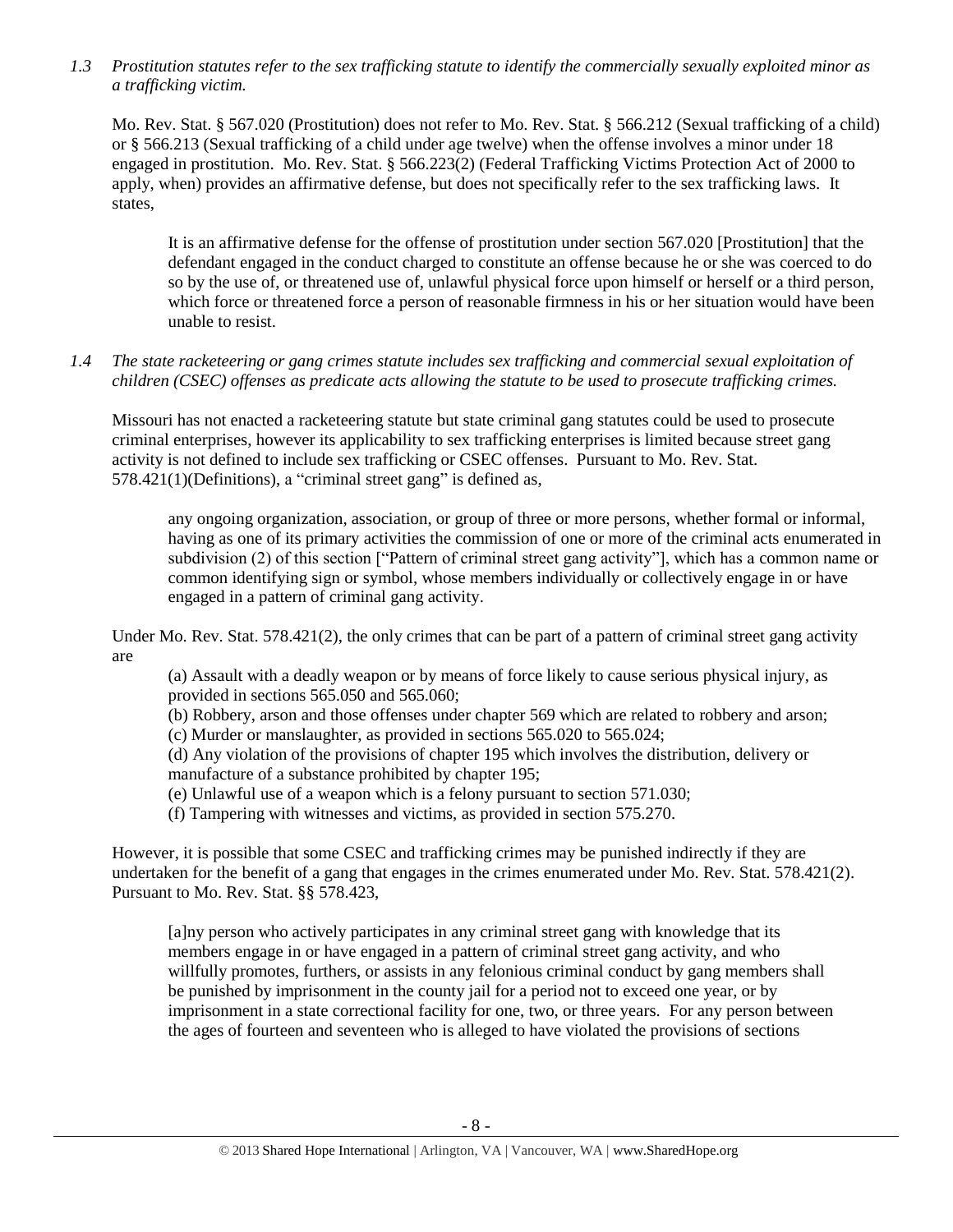578.421 to 578.437 the prosecuting attorney or circuit attorney may move for dismissal of a petition and transfer to a court of general jurisdiction.

In addition, enhanced penalties may be applied to convictions for crimes committed "for the benefit of, at the direction of, or in association with, any criminal street gang . . . ." Mo. Rev. Stat. 578.425. For misdemeanors, the offender "shall be punished by imprisonment in the county jail not to exceed one year, or by imprisonment in a state correctional facility for one, two, or three years." Mo. Rev. Stat. 578.425(1). For felony convictions, the judge has discretion to add an additional "one, two, or three years" to the sentence of "two, three, or four years" if the violation was committed near a school. Mo. Rev. Stat. 578.425(2).

1.4.1 Recommendation: Amend the definition of "pattern of criminal street gang activity" to include Mo. Rev. Stat. § 566.212 (Sexual trafficking of a child—penalty), § 566.213 (Sexual trafficking of a child under age twelve—affirmative defense not allowed, when—penalty), § 567.050(1)(2) (Promoting prostitution in the first degree), § 567.030(1) (Patronizing prostitution—penalty), § 566.103(1) (Crime of promoting online sexual solicitation, violation, penalty), § 568.080(1) (Child used in sexual performance, penalties), § 573.023(1) (Sexual exploitation of a minor, penalties), § 568.090(1) (Promoting sexual performance by a child, penalties) and § 568.060(2) (Abuse or neglect of a child, penalty) when the offense involves sexual exploitation of a minor.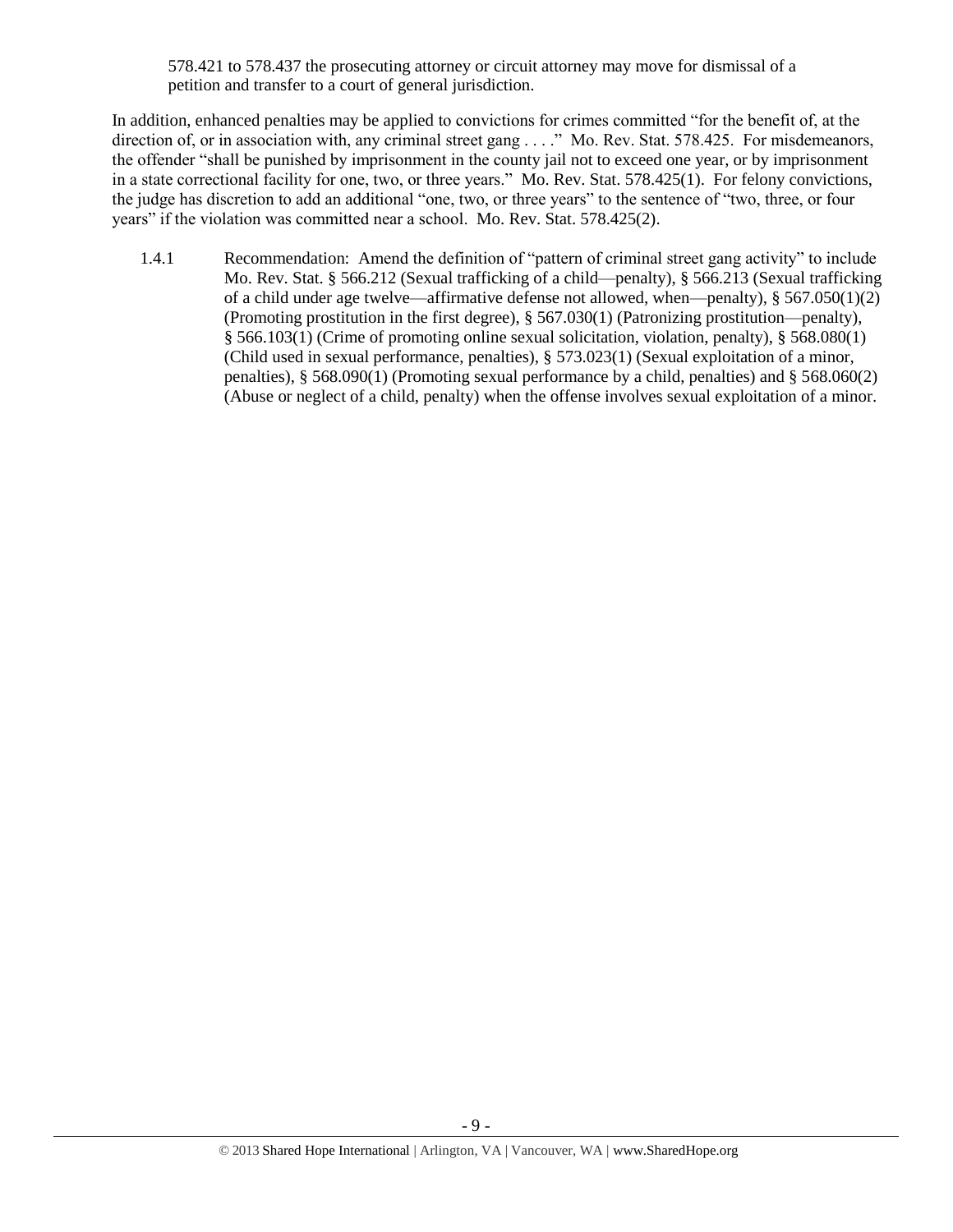#### **FRAMEWORK ISSUE 2: CRIMINAL PROVISIONS FOR DEMAND**

#### *Legal Components:*

- *2.1 The state sex trafficking law can be applied to the buyers of commercial sex acts with a victim of domestic minor sex trafficking.*
- *2.2 Buyers of commercial sex acts with a minor can be prosecuted under commercial sexual exploitation of children (CSEC) laws.*
- *2.3 Solicitation laws differentiate buying sex acts with an adult and buying sex acts with a minor under 18.*
- *2.4 Penalties for buyers of commercial sex acts with minors are as high as federal penalties.*
- *2.5 Using the Internet to lure, entice, or purchase, or attempt to lure, entice, or purchase commercial sex acts with a minor is a separate crime or results in an enhanced penalty for buyers.*
- *2.6 No age mistake defense is permitted for a buyer of commercial sex acts with any minor under 18.*
- *2.7 Base penalties for buying sex acts with a minor under 18 are sufficiently high and not reduced for older minors.*
- *2.8 Financial penalties for buyers of commercial sex acts with minors are sufficiently high to make it difficult for buyers to hide the crime.*
- *2.9 Buying and possessing child pornography carries penalties as high as similar federal offenses.*
- *2.10 Convicted buyers of commercial sex acts with minors and child pornography are required to register as sex offenders.*

\_\_\_\_\_\_\_\_\_\_\_\_\_\_\_\_\_\_\_\_\_\_\_\_\_\_\_\_\_\_\_\_\_\_\_\_\_\_\_\_\_\_\_\_\_\_\_\_\_\_\_\_\_\_\_\_\_\_\_\_\_\_\_\_\_\_\_\_\_\_\_\_\_\_\_\_\_\_\_\_\_\_\_\_\_\_\_\_\_\_\_\_\_\_

## *Legal Analysis:*

<span id="page-9-0"></span> $\overline{a}$ 

*2.1 The state sex trafficking law can be applied to the buyers of commercial sex acts with a victim of domestic minor sex trafficking.<sup>30</sup>*

Mo. Rev. Stat. § 566.212(1)(2) (Sexual trafficking of a child) and § 566.213(1)(2) (Sexual trafficking of a child under age twelve) provide that a person commits the crime of sex trafficking a minor when he knowingly "[c]auses a person under the age of eighteen [or 12 for purposes of Mo. Rev. Stat. § 566.213] to engage in a commercial sex act, a sexual performance, or the production of explicit sexual material as defined in section 573.010." Also, Mo. Rev. Stat. § 566.212(1) and § 566.213(1) apply to buyers of sex with minors following federal precedent through use of the term "obtains." Federal prosecutors, under the Trafficking Victims Protection Act (TVPA),<sup>31</sup> have successfully applied the crime of human trafficking to attempted buyers of commercial sex with minors by charging that the buyers attempted to "obtain"<sup>32</sup> a person under 18 to engage in commercial sex.<sup>33</sup> Therefore, the term "obtain" in Missouri's trafficking statute may be similarly applied, and could, therefore, implicate buyers under Mo. Rev. Stat. § 566.212(1) and § 566.213(1).<sup>34</sup>

<sup>&</sup>lt;sup>30</sup> *See supra* Section 1.1 for a full description of the provisions of Mo. Rev. Stat. § 566.212 and § 566.213.

<sup>&</sup>lt;sup>31</sup> Trafficking Victims Protection Act (TVPA) of 2000, Pub. L. No. 106-386, 114 Stat. 1464, 1466 (codified in scattered sections of 18 and 22 U.S.C.).

 $32$  18 U.S.C. 1591(a).

<sup>33</sup> *See, e.g*., Indictment at 1, United States v. Oflyng, No. 09-00084-01-CR-W-SOW (W.D. Mo. Mar. 10, 2009); *see also* News Release, U.S. Department of Justice, Office of the United States Attorney for the Western District of Missouri, Human Trafficking Rescue Project, Operation Guardian Angel, Final Defendant Pleads Guilty to Sex Trafficking of a Child, (Dec. 18, 2009), http://www.justice.gov/usao/mow/news2009/mikoloyck.ple.htm.  $34$  See United States v. Jungers, 702 F.3d 1066 (8th Cir. 2013). In this case, the Eighth Circuit specifically addressed whether the federal sex trafficking law, 18 U.S.C. § 1591 (Sex trafficking of children or by force, fraud, or coercion) applies to buyers when it reversed a District of South Dakota ruling that Congress did not intend the string of verbs constituting criminal conduct under 18 U.S.C. § 1591(a)(1) ("recruits, entices, harbors, transports, provides, obtains,

or maintains") to reach the conduct of buyers. United States v. Jungers, 834 F. Supp. 2d 930, 931 (D.S.D. 2011). Holding that the conduct of buyers who obtain a child for commercial sex can violate 18 U.S.C. § 1591(a)(1), the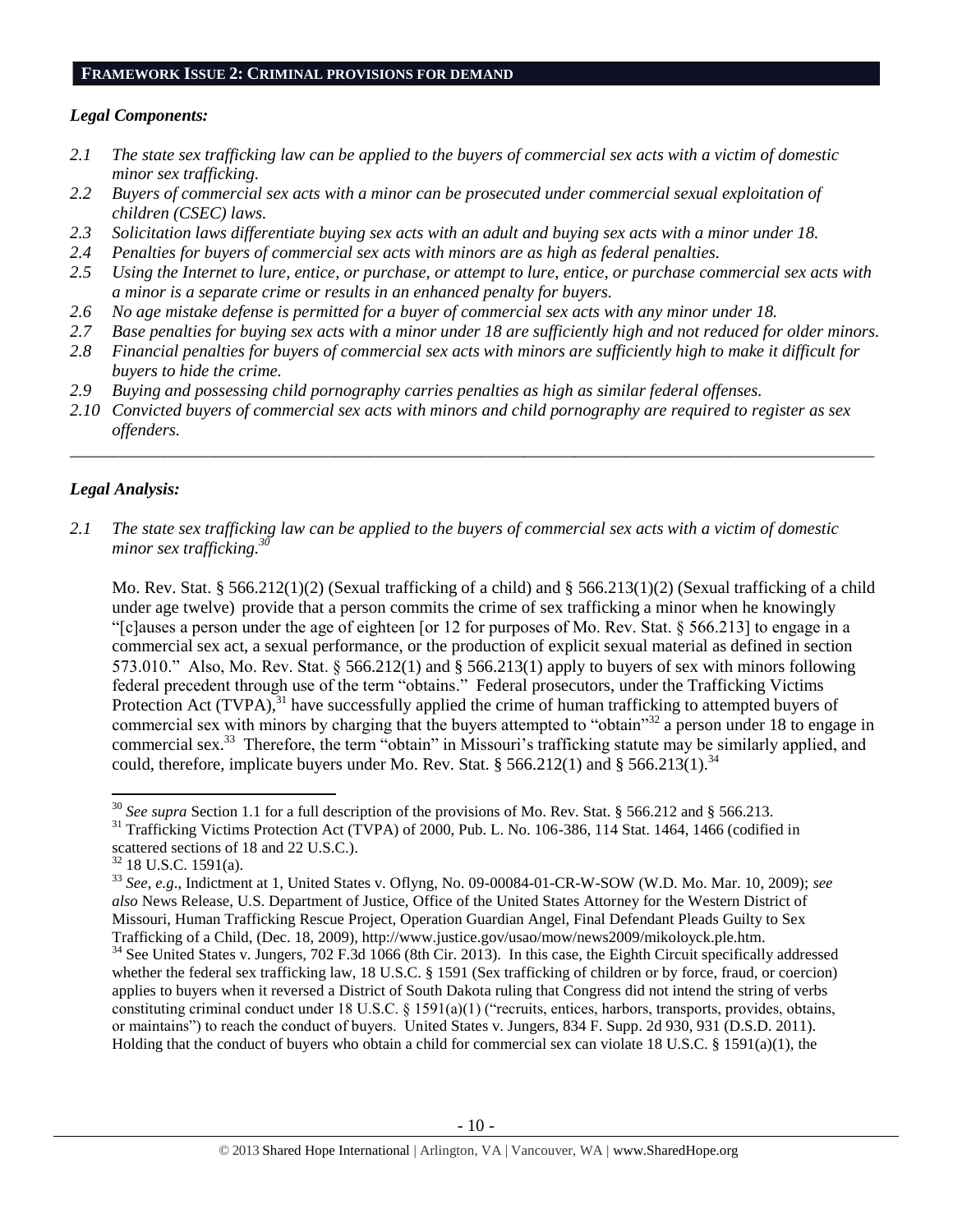*2.2 Buyers of commercial sex acts with a minor can be prosecuted under commercial sexual exploitation of children (CSEC) laws. 35* 

Buyers of sex with minors may be prosecuted under Mo. Rev. Stat. § 567.030 (Patronizing prostitution), a CSEC law by virtue of its enhanced penalties for buying sex with a minor under 18.

A conviction under this statute when the minor is 15–17 is punishable as a Class A misdemeanor by imprisonment up to 1 year. Mo. Rev. Stat. §§ 567.030(3), 558.011(1)(5). A conviction when the minor is under 15 is punishable as a Class D felony by imprisonment up to 4 years.<sup>36</sup> Mo. Rev. Stat. §§ 567.030(4), 558.011(1)(4).

Missouri's other CSEC laws do not expressly include the crime of buying sex with a minor, but they may be used to prosecute a buyer of sex acts with a minor. Mo. Rev. Stat. § 566.151(1) (Enticement of a child) states,

A person at least twenty-one years of age or older commits the crime of enticement of a child if that person persuades, solicits, coaxes, entices, or lures whether by words, actions or through communication via the Internet or any electronic communication, any person who is less than fifteen years of age for the purpose of engaging in sexual conduct.

A conviction under this statute is punishable as a felony by imprisonment for 5–30 years. Mo. Rev. Stat.  $§$  566.151(3).

The following sex offenses could also apply to some buyers of sex acts with a minor: Mo. Rev. Stat. § 566.032 (Statutory rape and attempt to commit, first degree),  $\S 566.034$  (Statutory rape, second degree),  $\S 566.083^{37}$ (Sexual misconduct involving a child), and § 566.153 (Age misrepresentation).

#### *2.3 Solicitation laws differentiate buying sex acts with an adult and buying sex acts with a minor under 18.*

Mo. Rev. Stat. § 567.030 (Patronizing prostitution), as the term, "patronizing prostitution," is defined in Mo. Rev. Stat. § 567.010(3) (Definitions),  $38$  prohibits the solicitation of prostitution. Mo. Rev. Stat. § 567.030 distinguishes between buying sex with an adult and buying sex with a minor by providing a penalty enhancement for patronizing prostitution with a minor, and a further enhancement when the minor is under 15. Mo. Rev. Stat. § 567.030(3), (4). If the individual who is being patronized is 18 or older, a conviction under Mo. Rev. Stat. § 567.030 is punishable as a Class B misdemeanor. When the individual who is being patronized is 15–17, a conviction under Mo. Rev. Stat. § 567.030(3) is punishable as a class A misdemeanor. If the individual who is being patronized is 14 or younger, a conviction under Mo. Rev. Stat. § 567.030(4) is punishable as a Class D felony.

 $\overline{a}$ 

Eighth Circuit illustrated through hypothetical buyer scenarios that, under certain circumstances, most of the terms in the string of verbs constituting criminal conduct under 18 U.S.C. § 1591(a)(1) could apply to buyers. While other terms may apply to buyers' conduct under state law as well, the analysis here focuses on the term "obtains" which is most likely to apply in the majority of buyer cases.

<sup>&</sup>lt;sup>35</sup> See supra Section 1.2 for a full description of the relevant provisions in this section.

<sup>36</sup> *See supra* note [10.](#page-2-0)

<sup>37</sup> *See supra* note [25.](#page-6-0) 

<sup>&</sup>lt;sup>38</sup> See supra Section 1.2 for the definition of "patronizing prostitution."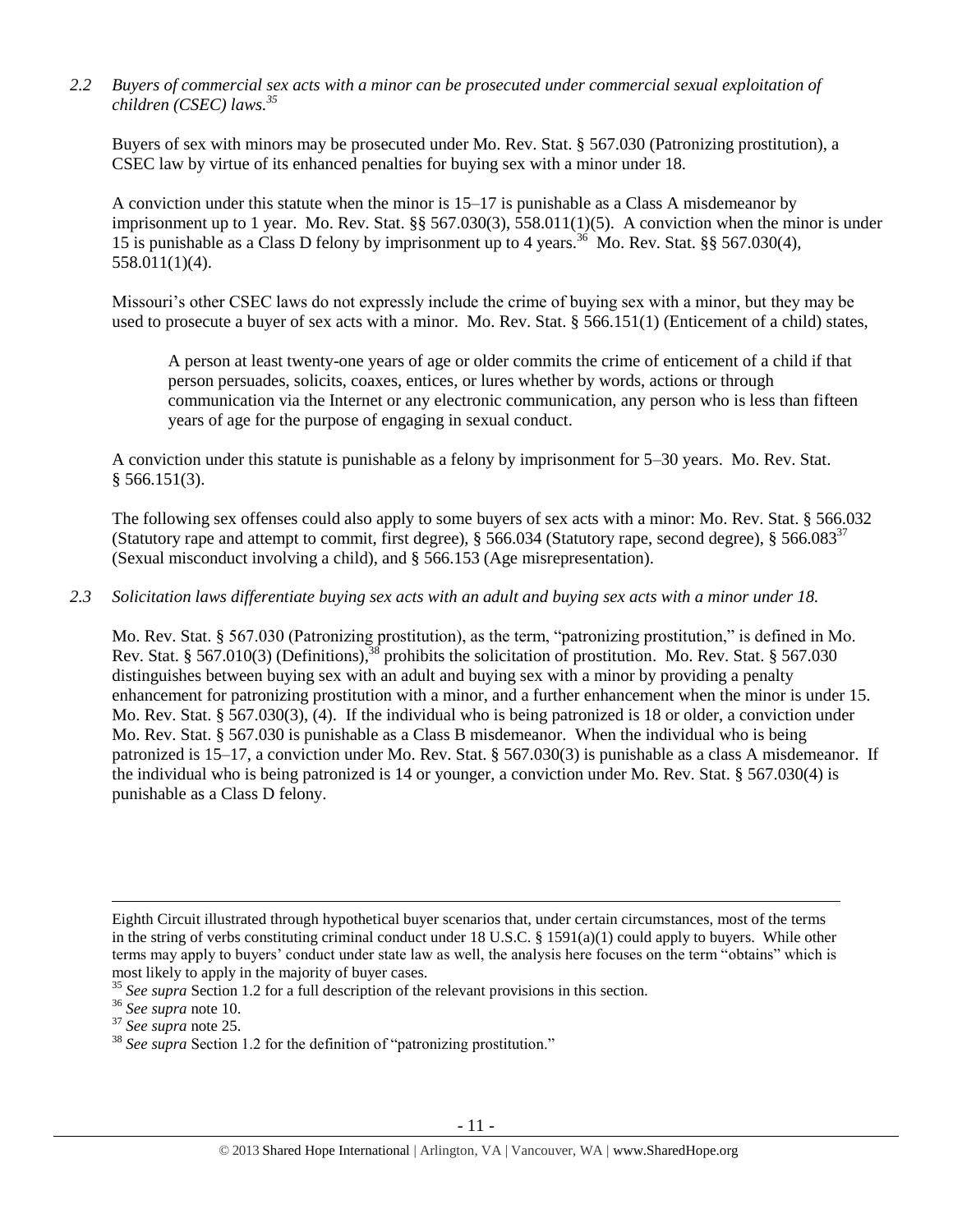# *2.4 Penalties for buyers of commercial sex acts with minors are as high as federal penalties.<sup>39</sup>*

A conviction under Mo. Rev. Stat. § 566.212(1)(2) (Sexual trafficking of a child) is punishable as a felony by imprisonment for 10 years to life and a fine up to \$250,000. If the trafficking was "effected by force, abduction, or coercion," the conviction is punishable by "life imprisonment without eligibility for probation or parole until the defendant has served" 25 years. Mo. Rev. Stat. § 566.212(3). Also, a conviction under Mo. Rev. Stat. § 566.213 (Sexual trafficking of a child under age twelve) is punishable as a felony by "life imprisonment without eligibility for probation or parole until the defendant has served" 25 years. Mo. Rev. Stat. § 566.213(3).

A conviction under Mo. Rev. Stat. § 566.151(1) (Enticement of a child) is punishable as a felony by imprisonment for 5–30 years with no eligibility "for parole, probation, conditional release, or suspended imposition or execution of sentence" for 5 years. Mo. Rev. Stat. § 566.151(3).

A conviction under Mo. Rev. Stat. § 567.030(1) (Patronizing prostitution), when the minor is 15–17, is punishable as a Class A misdemeanor by imprisonment up to 1 year. Mo. Rev. Stat. §§ 567.030(3), 558.011(1)(5). When the minor patronized is under 15, a conviction is punishable as a Class D felony by imprisonment up to 4 years.<sup>40</sup> Mo. Rev. Stat. §§ 567.030(4), 558.011(1)(4).

Convictions under the various sexual offenses for which a buyer of commercial sex acts with a minor could be prosecuted range from being punishable by imprisonment for 4–7 years. A conviction under Mo. Rev. Stat. §  $566.083<sup>41</sup>$  (Sexual misconduct involving a child) is generally punishable as a Class D felony by imprisonment up to 4 years.<sup>42</sup> Mo. Rev. Stat. §§ 566.083(4), 558.011(1)(4). Convictions under Mo. Rev. Stat. § 566.034 (Statutory rape, second degree) are punishable as Class C felonies by imprisonment up to 7 years.<sup>43</sup> Mo. Rev. Stat. §§ 566.032(2), 566.034(2), 558.011(1)(3).

<span id="page-11-0"></span>In comparison, if the victim is under the age of 14, a conviction under the TVPA for child sex trafficking is punishable by 15 years to life imprisonment and a fine not to exceed \$250,000. 18 U.S.C. §§ 1591(b)(1),  $3559(a)(1)$ ,  $3571(b)(3)$ . If the victim is between the ages of  $14-17$ , a conviction is punishable by 10 years to life imprisonment and a fine not to exceed \$250,000. 18 U.S.C. §§ 1591(b)(2), 3559(a)(1), 3571(b)(3). A conviction is punishable by mandatory life imprisonment, however, if the buyer has a prior conviction for a federal sex offense<sup>44</sup> against a minor. 18 U.S.C. § 3559(e)(1). To the extent buyers can be prosecuted under

 $\overline{a}$ <sup>39</sup> See supra Sections 1.1 and 1.2 for full descriptions of the relevant provisions in this section.

<sup>40</sup> *See supra* note [10.](#page-2-0)

<sup>41</sup> *See supra* note [25.](#page-6-0) 

<sup>42</sup> *See supra* note [10.](#page-2-0)

<sup>43</sup> *See supra* note [10.](#page-2-0)

<sup>&</sup>lt;sup>44</sup> Pursuant to 18 U.S.C. § 3559(e)(2), "federal sex offense" is defined as

an offense under section 1591 [18 USCS § 1591] (relating to sex trafficking of children), 2241 [18 USCS § 2241] (relating to aggravated sexual abuse),  $2242$  [18 USCS § 2242] (relating to sexual abuse),  $2244(a)(1)$ [18 USCS § 2244(a)(1)] (relating to abusive sexual contact), 2245 [18 USCS § 2245] (relating to sexual abuse resulting in death), 2251 [18 USCS § 2251] (relating to sexual exploitation of children), 2251A [18 USCS § 2251A] (relating to selling or buying of children), 2422(b) [18 USCS § 2422(b)] (relating to coercion and enticement of a minor into prostitution), or  $2423(a)$  [18 USCS §  $2423(a)$ ] (relating to transportation of minors).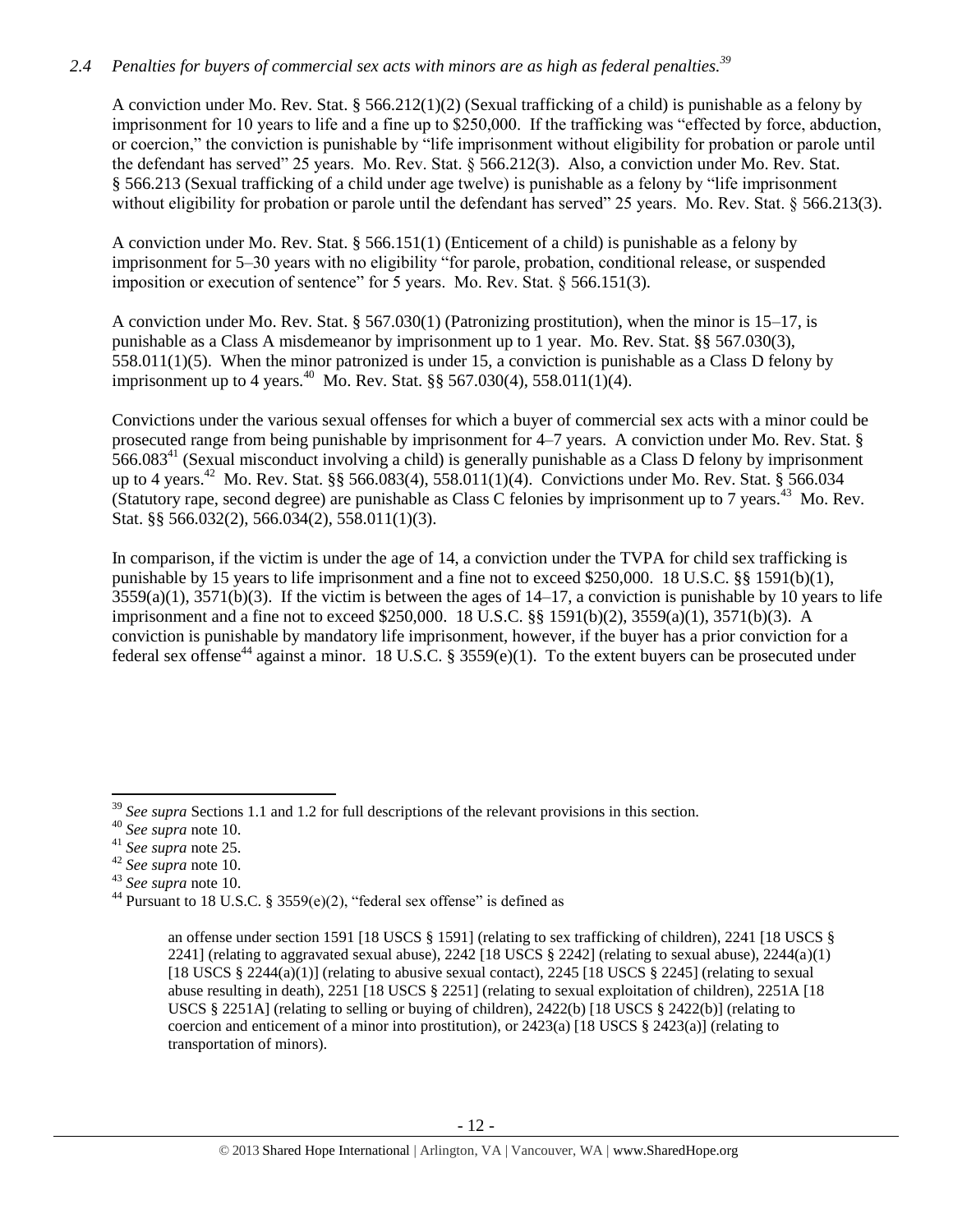other federal CSEC laws,<sup>45</sup> a conviction is punishable by penalties ranging from a fine not to exceed \$250,000 to life imprisonment and a fine not to exceed  $$250,000$ .

*2.5 Using the Internet to lure, entice, or purchase, or attempt to lure, entice, or purchase commercial sex acts with a minor is a separate crime or results in an enhanced penalty for buyers.*

Mo. Rev. Stat. § 566.151(1) (Enticement of a child) is potentially applicable to buyers who use the Internet for the purpose of purchasing sex acts with minors. Mo. Rev. Stat. § 566.151(1) states,

A person at least twenty-one years of age or older commits the crime of enticement of a child if that person persuades, solicits, coaxes, entices, or lures whether by words, actions or through communication via the Internet or any electronic communication, any person who is less than fifteen years of age for the purpose of engaging in sexual conduct.<sup>47</sup>

A conviction under this statute is punishable as a felony by imprisonment for 5–30 years without eligibility "for parole, probation, conditional release, or suspended imposition or execution of sentence" for 5 years. Mo. Rev. Stat. § 566.151(3).

Mo. Rev. Stat. § 566.153 (Age misrepresentation) could also have limited application to buyers who directly contact a minor online. Mo. Rev. Stat. § 566.153(1) states,

A person commits the crime of age misrepresentation with intent to solicit a minor when he or she knowingly misrepresents his or her age with the intent to use the Internet to engage in criminal sexual conduct<sup>48</sup> involving a minor.

A conviction under this statute is punishable as a Class D felony by imprisonment up to 4 years.<sup>49</sup> Mo. Rev. Stat. §§ 566.153(2), 558.011(1)(4).

2.5.1 Recommendation: Amend Mo. Rev. Stat. § 566.151 (Enticement of a child) raise the age of a minor victim to under 18 and to apply a heightened penalty when the Internet is used to purchase sex acts with minors.

 $\overline{\phantom{a}}$ <sup>45</sup> 18 U.S.C. §§ 2251A(b) (Selling or buying of children); 2251(a) (Sexual exploitation of children); 2423(a) (Transportation of a minor with intent for minor to engage in criminal sexual activity); (Coercion and enticement);  $2252(a)(2)$ ,  $(a)(4)$  (Certain activities relating to material involving the sexual exploitation of minors).

 $^{46}$  18 U.S.C. §§ 2251A(b) (conviction punishable by imprisonment for 30 years to life and a fine); 2251(e) (conviction punishable by imprisonment for 15–30 years and a fine); 2423(a) (conviction punishable by imprisonment for 10 years to life and a fine); 2422(a) (conviction punishable by a fine, imprisonment up to 20 years, or both);  $2252(a)(2)$ , (4) (stating that a conviction under subsection(a)(2) is punishable by imprisonment for  $5-20$ years and a fine, while a conviction under subsection(a)(4) is punishable by imprisonment up to 10 years, a fine, or both.); *see also* 18 U.S.C §§ 3559(a)(1) (classifying all of the above listed offenses as felonies); 3571(b)(3) (providing a fine up to \$250,000 for any felony conviction).

See supra note [28](#page-6-1) for the definition of "sexual conduct."

<sup>&</sup>lt;sup>48</sup> *See supra* note [28](#page-6-1) for the definition of "sexual conduct."

<sup>49</sup> *See supra* note [10.](#page-2-0)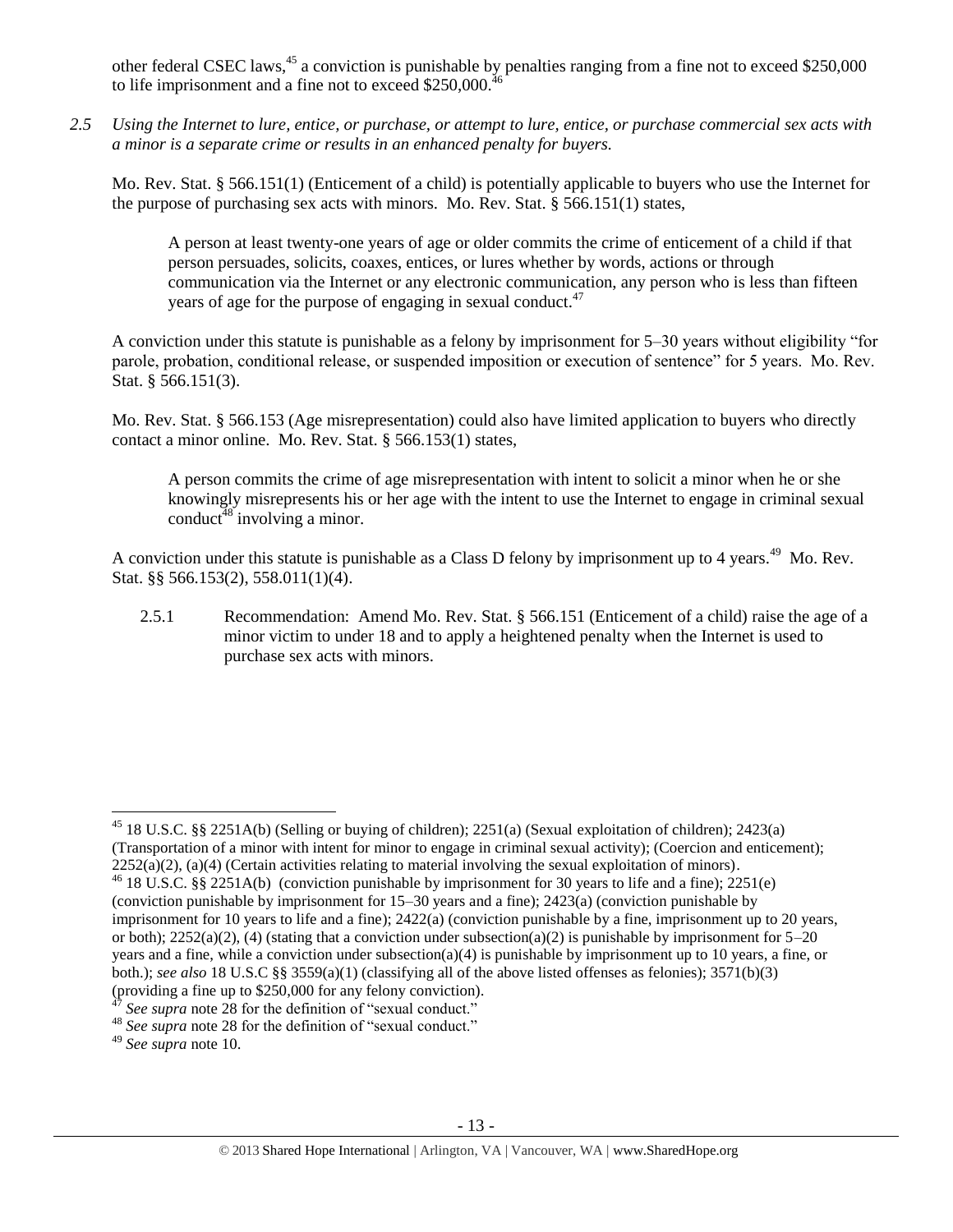## *2.6 No age mistake defense is permitted for a buyer of commercial sex acts with any minor under 18.*

Mo. Rev. Stat. § 566.212 (Sexual trafficking of a child) and § 566.213 (Sexual trafficking of a child under age twelve) provide that "[i]t shall not be a defense that the defendant believed that the person was" over the specified age. Mo. Rev. Stat. §§ 566.212(2), 566.213(2). Mo. Rev. Stat. § 567.030(2) (Patronizing prostitution) also states that "[i]t shall not be an affirmative defense that the defendant believed that the person he or she patronized for prostitution was eighteen years of age or older."

<span id="page-13-0"></span>In general, Mo. Rev. Stat. § 566.020 $(1)^{50}$  (Mistake as to age—consent not a defense, when) states, "Whenever in this chapter [Sexual offenses] the criminality of conduct depends upon a child being thirteen years of age or younger, it is no defense that the defendant believed the child to be older." However, Mo. Rev. Stat. § 566.020(2) states, "Whenever in this chapter the criminality of conduct depends upon a child being under seventeen years of age, it is an affirmative defense that the defendant reasonably believed that the child was seventeen years of age or older."

#### *2.7 Base penalties for buying sex acts with a minor under 18 are sufficiently high and not reduced for older minors. 51*

Mo. Rev. Stat. § 566.212 (Sexual trafficking of a child) provides a serious penalty for trafficking of all minors under 18 by imprisonment for 10 years to life and a fine up to \$250,000. Mo. Rev. Stat. § 566.212(3). Mo. Rev. Stat. § 566.213 (Sexual trafficking of a child under age twelve) provides an enhanced penalty for sex trafficking of a child under 12 years of age of "life imprisonment without eligibility for probation or parole" for 25 years. Mo. Rev. Stat. § 566.213(3).

However, many of Missouri's CSEC provisions that are potentially applicable to buyers of sex with minors limit or eliminate penalties for buying sex with older minors. Mo. Rev. Stat. § 566.151(1) (Enticement of a child) applies only when the minor victim is under 15. Mo. Rev. Stat. § 567.030 (Patronizing prostitution) applies to violations against all minors under 18 but staggers the penalties according to age, making patronizing prostitution a Class A misdemeanor when the minor is 15–17 and a Class D felony when the minor is under 15. Mo. Rev. Stat. § 567.030(3), (4).

- 2.7.1 Recommendation: To ensure the penalties imposed for buying sex acts with minors are sufficient to protect all minors, amend Mo. Rev. Stat. § 566.151(1) (Enticement of a child) and § 567.030 (Patronizing prostitution) to provide substantial base penalties that apply to all minors under 18.
- *2.8 Financial penalties for buyers of commercial sex acts with minors are sufficiently high to make it difficult for buyers to hide the crime.*

Buyers of sex with minors convicted in Missouri face financial penalties including fines, restitution, forfeiture, and civil actions by victims. A conviction under Mo. Rev. Stat. § 566.212 (Sexual trafficking of a child) carries a maximum fine of \$250,000. Mo. Rev. Stat. § 566.212(3).

Pursuant to Mo. Rev. Stat. § 560.011(1)(1) (Fines for felonies), a buyer convicted of a Class C or D felony may be required to pay a fine up to \$5,000.

 $50$  The text of Mo. Rev. Stat. § 566.020 included here and elsewhere in this report reflects passage of House Bill 215,

<sup>97</sup>th Gen. Assemb., Reg. Sess. (Mo. 2013) (effective August 28, 2013).

<sup>&</sup>lt;sup>51</sup> See supra Sections 1.1 and 1.2 for full descriptions of the relevant provisions in this section.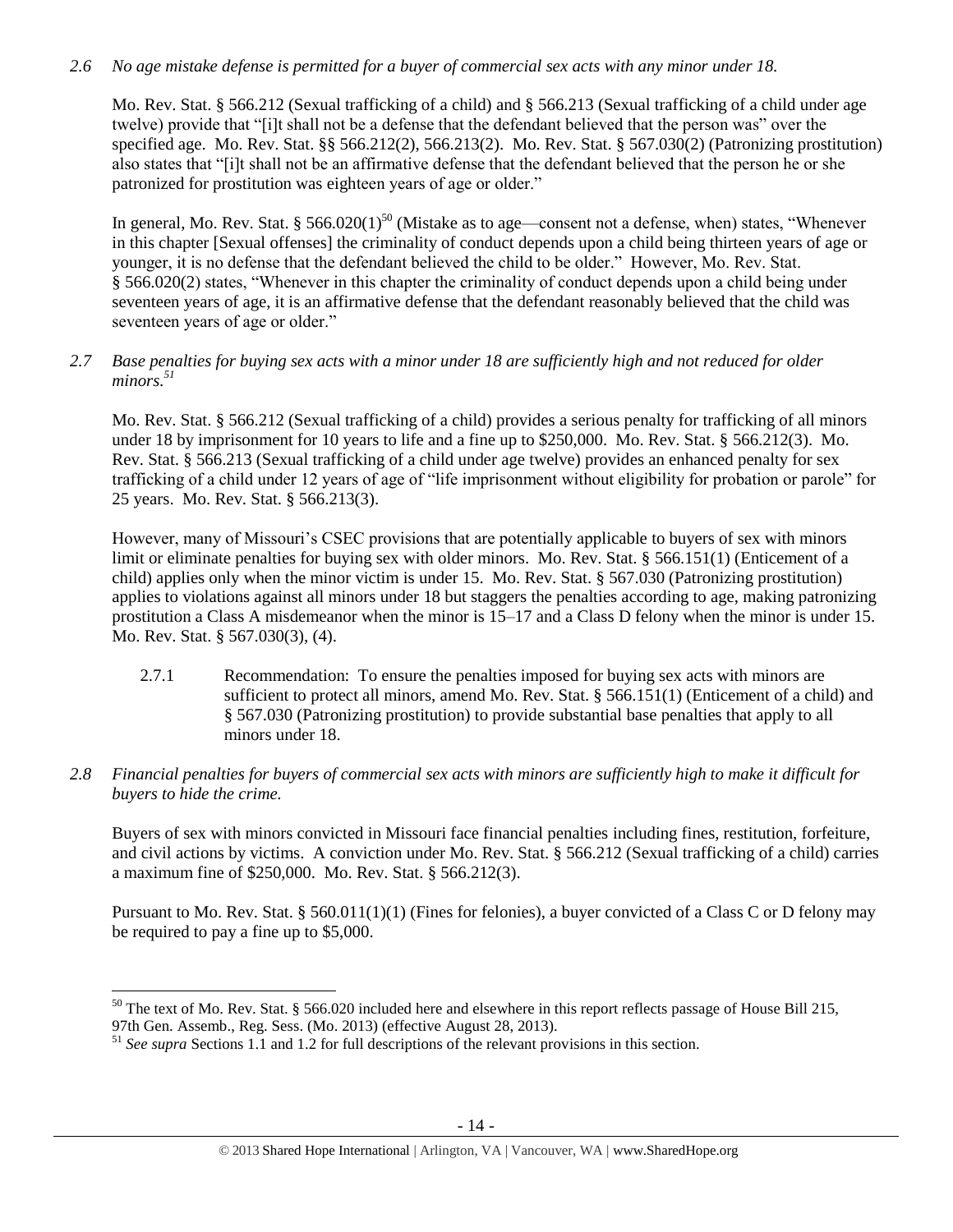A buyer convicted of a Class A misdemeanor may be required to pay a fine up to \$1,000. Mo. Rev. Stat. § 560.016(1)(1). Mo. Rev. Stat. § 560.026(1) (Imposition of fines) further states,

In determining the amount and the method of payment of a fine, the court shall, insofar as practicable, proportion the fine to the burden that payment will impose in view of the financial resources of an individual. The court shall not sentence an offender to pay a fine in any amount which will prevent him from making restitution or reparation to the victim of the offense.

Additionally, Mo. Rev. Stat. § 560.026(3) states,

The court shall not sentence an individual to pay a fine in addition to any other sentence authorized by section 557.011 $^{52}$  [Authorized dispositions], unless

<span id="page-14-0"></span>(1) He has derived a pecuniary gain from the offense; or

(2) The court is of the opinion that a fine is uniquely adapted to deterrence of the type of offense involved or to the correction of the defendant.

Persons convicted under Mo. Rev. Stat. § 566.212 (Sexual trafficking of a child) and § 566.213 (Sexual trafficking of a child under age twelve) must pay restitution under Mo. Rev. Stat. § 566.218 (Restitution required for certain offenders), which provides that

a court sentencing a defendant convicted of violating the provisions of section . . . 566.212, or 566.213 shall order the defendant to pay restitution to the victim of the offense regardless of whether the defendant is sentenced to a term of imprisonment or probation. The minimum restitution ordered by the court shall be in the amount determined by the court necessary to compensate the victim for the value of the victim's labor and/or for the mental and physical rehabilitation of the victim and any child of the victim.

Furthermore, Mo. Rev. Stat. § 566.223(7) (Federal Trafficking Victims Protection Act of 2000 to apply, when) permits the attorney general to

bring a civil action, in the circuit court in which the victim of trafficking was found, to recover from any person or entity that benefits, financially or by receiving anything of value, from violations of section . . . 566.212 , or 566.213 , a civil penalty of not more than fifty thousand dollars for each violation . . . and injunctive and other equitable relief as the court may, in its discretion, order. The first priority of any money or property collected under such an action shall be to pay restitution to the victims of trafficking on whose behalf the civil action was brought.

Buyers may also be subject to discretionary civil asset forfeiture under Mo. Rev. Stat. § 513.607(1) (Property subject to forfeiture), which states that "[a]ll property of every kind, including cash or other negotiable instruments, used or intended for use in the course of, derived from, or realized through criminal activity is subject to civil forfeiture." Mo. Rev. Stat. § 513.605(3) (Definitions) defines "criminal activity" as

the commission, attempted commission, conspiracy to commit, or the solicitation, coercion or intimidation of another person to commit any crime which is chargeable by indictment or information under the following Missouri laws:

. . .

l

 $52$  The text of Mo. Rev. Stat. § 557.011 included here and elsewhere in this report reflects passage of House Bill 215, House Bill 374, Senate Bill 327 of the 97th Gen. Assemb., Reg. Sess. (Mo. 2013) (effective August 28, 2013).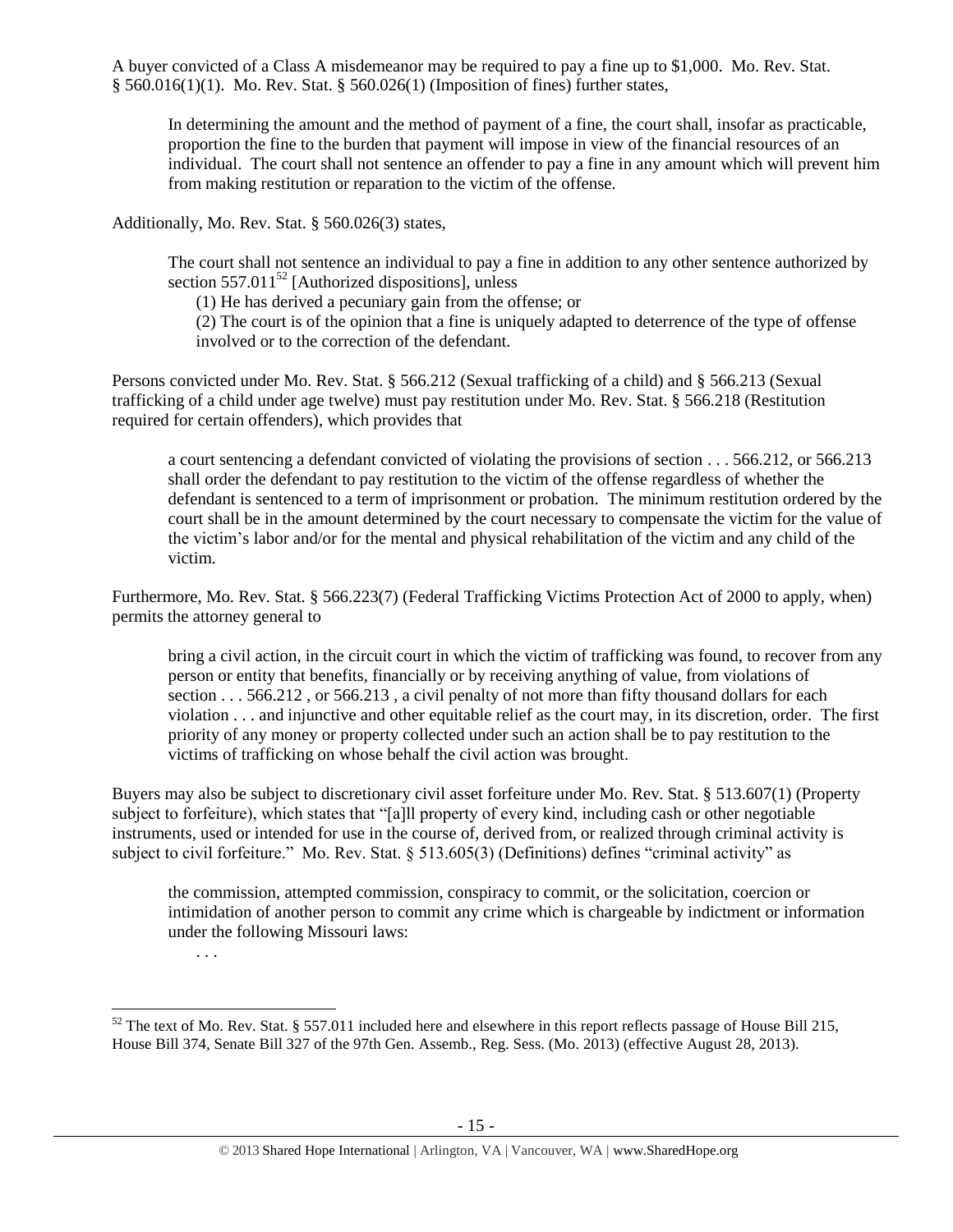(c) Chapter 566, relating to sexual offenses;

(d) Chapter 568, relating to offenses against the family;

. . . (g) Chapter 567, relating to prostitution;

(h) Chapter 573, relating to pornography and related offenses;

. . . .

Seizure of forfeitable property is governed by Mo. Rev. Stat. § 513.607(6), which states "Seizure may be effected by a law enforcement officer authorized to enforce the criminal laws of this state prior to the filing of the petition and without a writ of seizure if the seizure is incident to a lawful arrest, search, or inspection and the officer has probable cause to believe the property is subject to forfeiture and will be lost or destroyed if not seized." Disposition of forfeited property is governed by Mo. Rev. Stat. §§ 513.620 – 513.623. Mo. Rev. Stat. §513.623 states "The clear proceeds of any sale or disposition after satisfaction of the interest of any innocent party and after payment of the reasonable costs . . . be distributed pursuant to section 7 of article IX of the Constitution of the state of Missouri."

In addition, buyers may be required to pay civil damages for crimes involving pornography. Pursuant to Mo. Rev. Stat. § 537.047(1) (Civil action for damages authorized, sexual and pornographic offenses involving a minor―statute of limitations),

Any person who, while a child<sup>53</sup> or minor<sup>54</sup> as defined by section 573.010, was a victim of a violation of sections 573.023 [Sexual exploitation of a minor], . . . or 573.037 [Possession of child pornography], and who suffers physical or psychological injury or illness as a result of such violation, shall be entitled to bring a civil action to recover the actual damages sustained as a result of the violation, and shall also be entitled to recover the costs of the civil action and reasonable fees for attorneys and expert witnesses. A psychological injury or illness as described under this section need not be accompanied by physical injury or illness.

*2.9 Buying and possessing child pornography carries penalties as high as similar federal offenses.*

Mo. Rev. Stat. § 573.037(1)<sup>55</sup> (Possession of child pornography) states,

A person commits the offense of possession of child pornography<sup>56</sup> if such person knowingly or recklessly possesses any child pornography of a minor less than eighteen years old or obscene material portraying what appears to be a minor less than eighteen years old.

A conviction under Mo. Rev. Stat. § 573.037 is punishable as a Class C felony by imprisonment up to 7 years.<sup>57</sup> However, a violation of § 573.037(2) is a Class B felony if the person

- (1) possesses:
	- (a) more than twenty still images of child pornography; or
	- (b) more than twenty obscene still images; or
	- (c) Child pornography comprised of one motion picture, film, videotape, videotape production, or other moving image; or

 $53$  "Child" is defined in Mo. Rev. Stat. § 573.010(1) as "any person under the age of fourteen."

 $54$  "Minor" is defined in Mo. Rev. Stat. § 573.010(10) as "any person under the age of eighteen."

<sup>&</sup>lt;sup>55</sup> The text of Mo. Rev. Stat. § 573.037 included here and elsewhere in this report reflects passage of House Bill 215,

<sup>97</sup>th Gen. Assemb., Reg. Sess. (Mo. 2013) (effective August 28, 2013).

<sup>56</sup> *See supra* note [17](#page-4-0) for the definition of "child pornography."

<sup>57</sup> *See supra* note [10.](#page-2-0)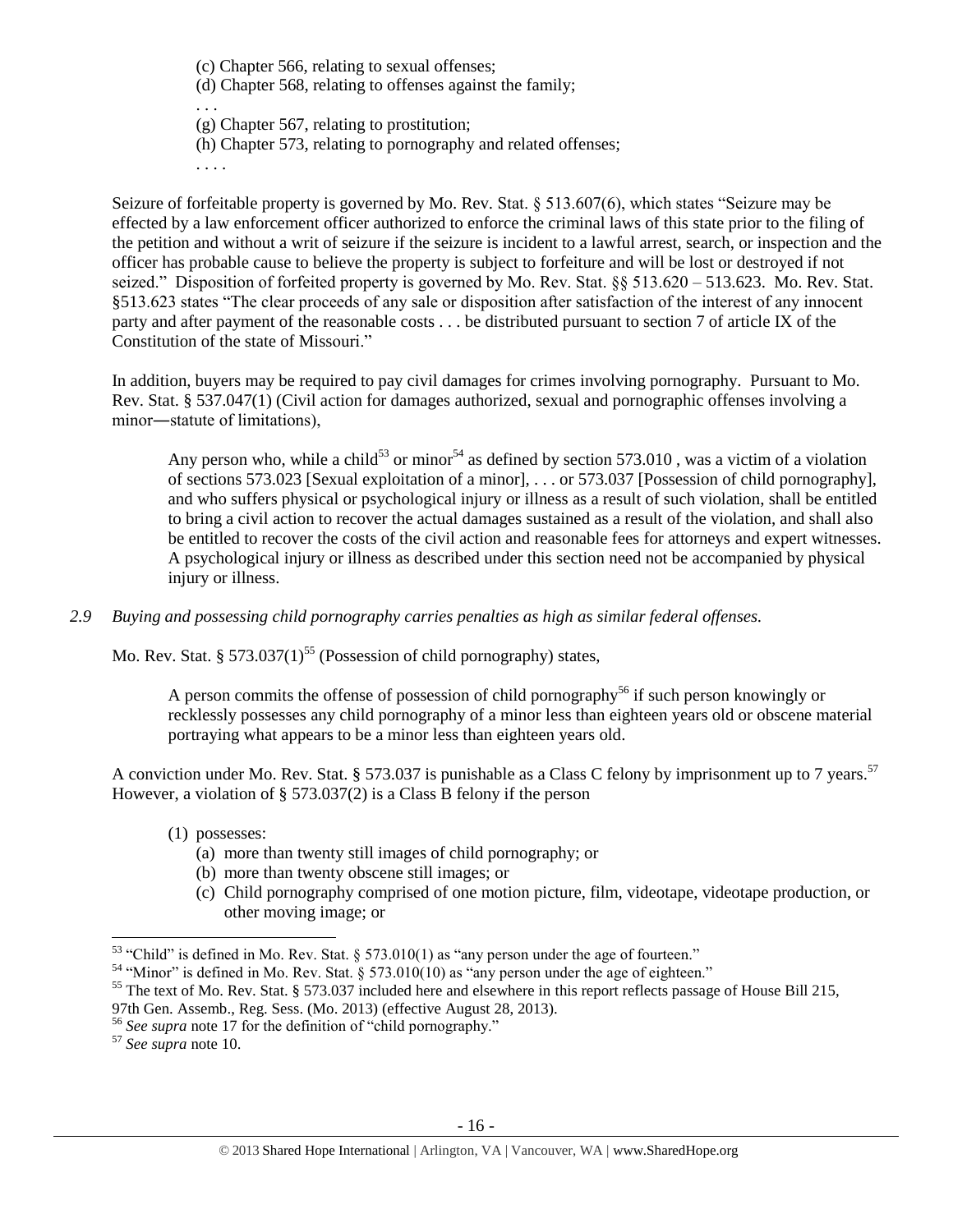- (d) obscene material comprised of one motion picture, film, videotape, production, or other moving image; or
- (2) Has previously pleaded guilty to or has been found guilty of an offense under this section.

A Class B felony is punishable by imprisonment for 5–15 years and "a person who has committed the offense of possession of child pornography is subject to separate punishments for each item of child pornography or obscene material possessed by the person." Mo. Rev. Stat. §§ 558.011(1)(3), (1)(2), 573.037(3).

In comparison, a federal conviction for possession of child pornography<sup>58</sup> is generally punishable by imprisonment for 5–20 years and a fine not to exceed \$250,000.<sup>59</sup> Subsequent convictions, however, are punishable by imprisonment up to 40 years and a fine not to exceed \$250,000.<sup>60</sup>

*2.10 Convicted buyers of commercial sex acts with minors and child pornography are required to register as sex offenders*.

Buyers convicted of certain offenses are required to register as sex offenders. Mo. Rev. Stat. § 589.400 (Registration of certain offenders with chief law officers of county of residence) provides that it applies to

<span id="page-16-0"></span>(1) Any person who, since July 1, 1979,  $61$  has been or is hereafter convicted of, been found guilty of, or pled guilty or nolo contendere to committing, attempting to commit, or conspiring to commit a felony offense of chapter 566 [Sexual offenses], including sexual trafficking of a child and sexual trafficking of a child under the age of twelve, or any offense of chapter 566, where the victim is a minor unless such person is exempted from registering under subsection 8 [exemption for certain minor offenders] of this section; or

(2) Any person who, since July 1, 1979, has been or is hereafter convicted of, been found guilty of, or pled guilty or nolo contendere to committing, attempting to commit, or conspiring to commit one or more of the following offenses: . . . , possession of child pornography . . .

. . . .

 $\overline{a}$ 

 $58$  18 U.S.C. §§ 2252(a)(2), (a)(4) (Certain activities relating to material involving the sexual exploitation of minors),  $2252A(a)(2)$ –(3) (Certain activities relating to material constituting or containing child pornography), 1466A(a), (b) (Obscene visual representations of the sexual abuse of children).

 $\frac{59}{2}$  18 U.S.C. §§ 2252(b) (stating that a conviction under subsection (a)(2) is punishable by imprisonment for 5–20 years and a fine, while a conviction under subsection (a)(4) is punishable by imprisonment up to 10 years, a fine, or both),  $2252A(b)(1)$  (a conviction is punishable by imprisonment for  $5-20$  years and a fine),  $1466A(a)$ , (b) (stating that a conviction under subsection (a) is "subject to the penalties provided in section 2252A(b)(1)," imprisonment for 5–20 years and a fine, while a conviction under subsection (b) is "subject to the penalties provided in section 2252A(b)(2)," imprisonment up to 10 years, a fine, or both); *see also* 18 U.S.C §§ 3559(a)(1) (classifying all of the above listed offenses as felonies), 3571(b)(3) (providing a fine up to \$250,000 for any felony conviction).

 $60$  18 U.S.C. §§ 2252(b) (stating if a person has a prior conviction under subsection (a)(2), or a list of other statutes, a conviction is punishable by a fine and imprisonment for 15–40 years, but if a person has a prior conviction under subsection (a)(4), or a list of other statutes, a conviction is punishable by a fine and imprisonment for  $10-20$  years),  $2252A(b)(1)$  (stating if a person has a prior conviction under subsection (a)(2), (a)(3), or a list of other statutes, a conviction is punishable by a fine and imprisonment for  $15-40$  years),  $1466A(a)$ , (b) (stating that the penalty scheme for section 2252A(b) applies); *see also* 18 U.S.C §§ 3559(a)(1) (classifying all of the above listed offenses as felonies), 3571(b)(3) (providing a fine up to \$250,000 for any felony conviction).

 $<sup>61</sup>$  Missouri's Megan's Law, Mo. Rev. Stat. §§ 589.400–425 (relating to the registration requirements of sex</sup> offenders), became effective January 1, 1995. 1994 Mo. Laws 1131. Therefore, any non-violent sex offenders who pled or were found guilty of a registrable sex offense prior to January 1, 1995 are not subject to the registration requirements provided under Megan's Law. Doe v. Phillips, 194 S.W. 3d, 833, 837 (Mo. 2006) (holding that Megan's Law "violates Missouri's constitutional prohibition of laws 'retrospective in . . . operation'").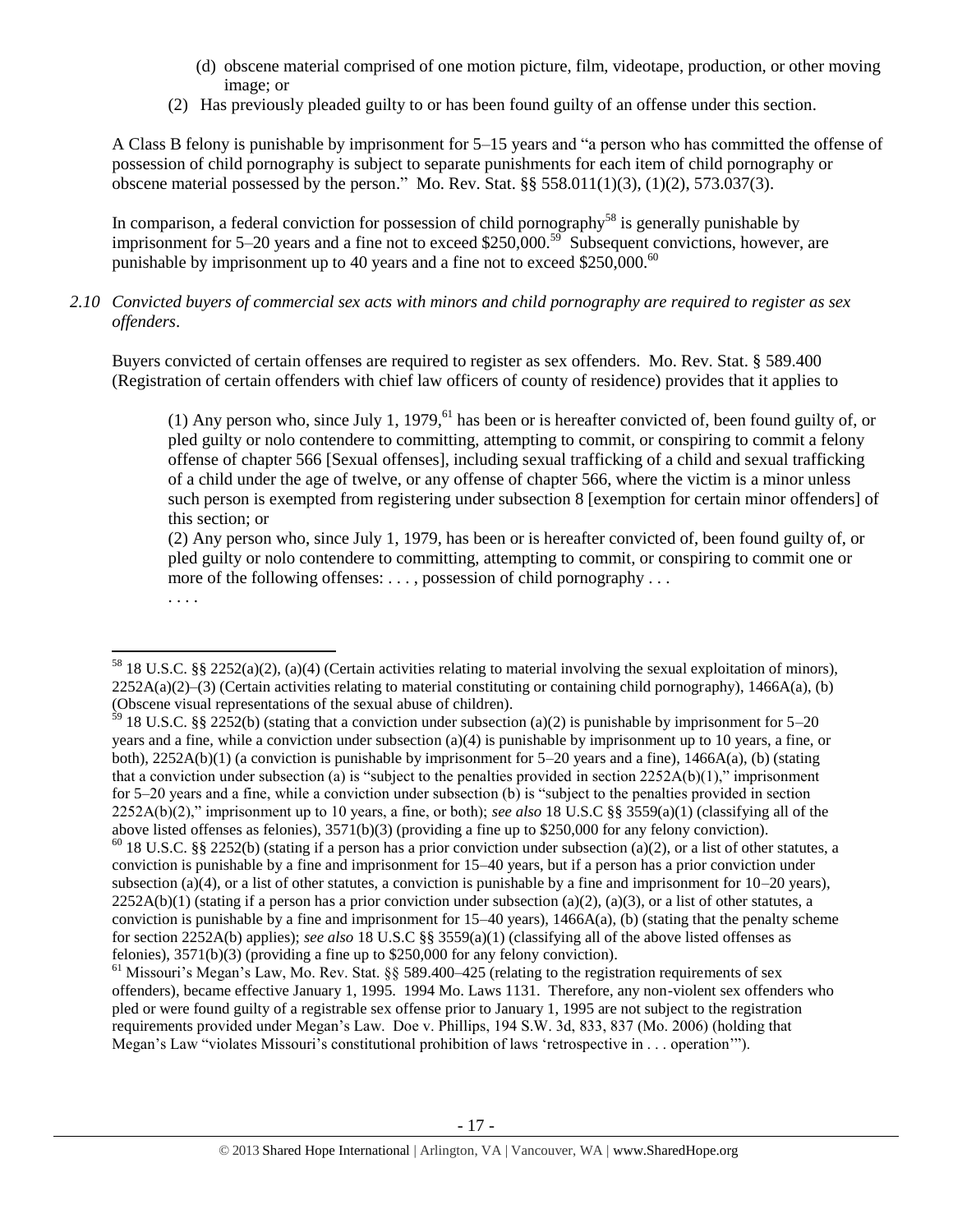Any person to whom the section applies must "within three days of conviction, release from incarceration, or placement upon probation, register with the chief law enforcement official of the county or city not within a county in which such person resides unless such person has already registered in that county for the same offense." Mo. Rev. Stat. § 589.400(2).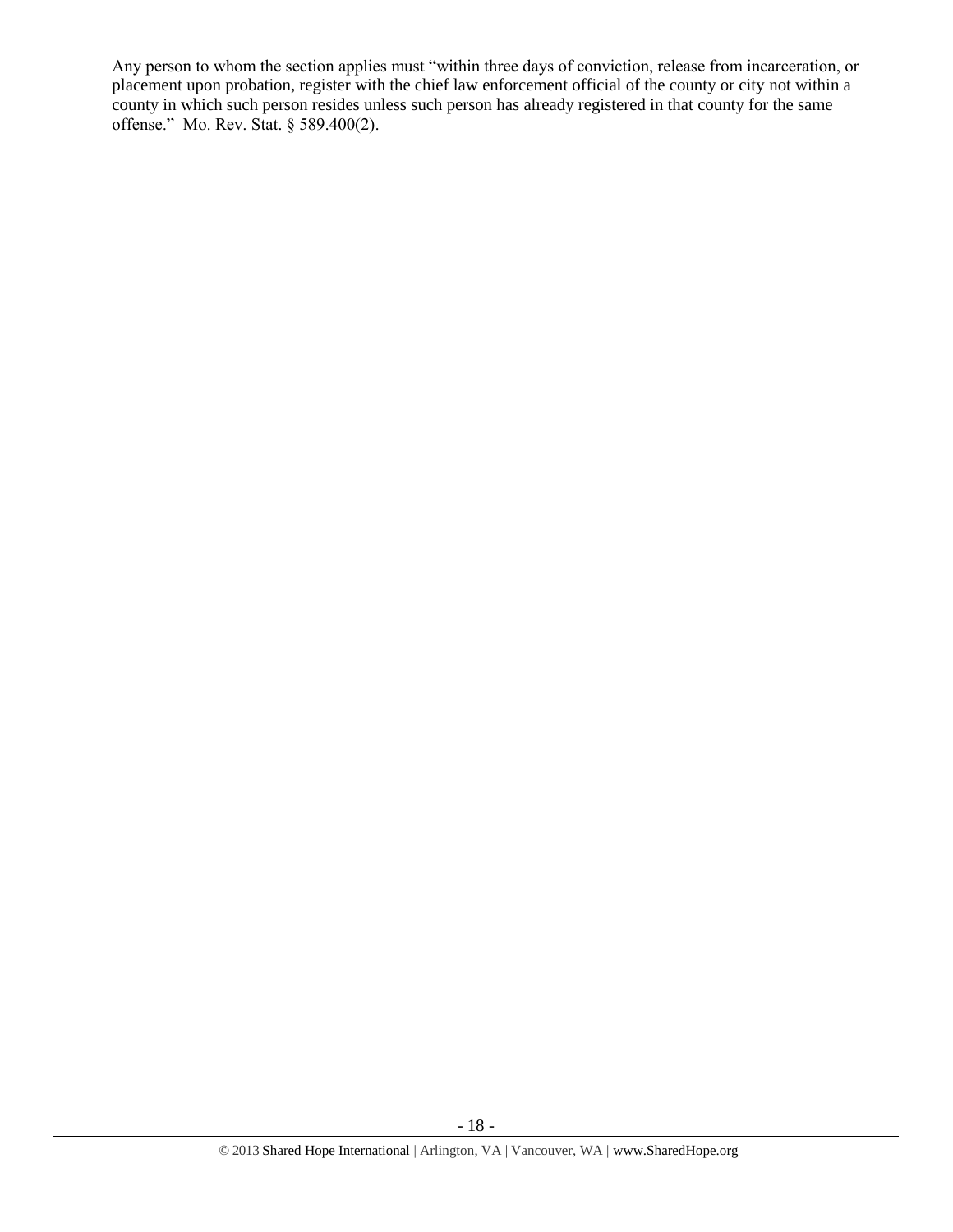#### **FRAMEWORK ISSUE 3: CRIMINAL PROVISIONS FOR TRAFFICKERS**

#### *Legal Components:*

- *3.1 Penalties for trafficking a child for sexual exploitation are as high as federal penalties.*
- *3.2 Creating and distributing child pornography carries penalties as high as similar federal offenses.*
- *3.3 Using the Internet to lure, entice, recruit or sell commercial sex acts with a minor is a separate crime or results in an enhanced penalty for traffickers.*
- *3.4 Financial penalties for traffickers, including asset forfeiture, are sufficiently high.*
- *3.5 Convicted traffickers are required to register as sex offenders.*
- *3.6 Laws relating to termination of parental rights for certain offenses include sex trafficking or commercial sexual exploitation of children (CSEC) offenses in order to remove the children of traffickers from their control and potential exploitation.*

*\_\_\_\_\_\_\_\_\_\_\_\_\_\_\_\_\_\_\_\_\_\_\_\_\_\_\_\_\_\_\_\_\_\_\_\_\_\_\_\_\_\_\_\_\_\_\_\_\_\_\_\_\_\_\_\_\_\_\_\_\_\_\_\_\_\_\_\_\_\_\_\_\_\_\_\_\_\_\_\_\_\_\_\_\_\_\_\_\_\_\_\_\_\_*

#### *Legal Analysis:*

*3.1 Penalties for trafficking a child for sexual exploitation are as high as federal penalties.<sup>62</sup>*

A conviction under Mo. Rev. Stat. § 566.212(1) (Sexual trafficking of a child) is punishable as a felony by imprisonment for 10 years to life and a fine up to \$250,000. If the trafficking was "effected by force, abduction, or coercion," the conviction is punishable by "life imprisonment without eligibility for probation or parole until" 25 years have been served. Mo. Rev. Stat. § 566.212(3). A conviction under Mo. Rev. Stat. § 566.213 (Sexual trafficking of a child under age twelve) is also punishable as a felony by "life imprisonment without eligibility for probation or parole until" 25 years have been served. Mo. Rev. Stat. § 566.213(3).

Traffickers may be convicted under several CSEC statutes with varying penalties. A conviction under Mo. Rev. Stat. § 567.050 (Promoting prostitution in the first degree) is punishable as a Class B felony by imprisonment for 5–15 years. Mo. Rev. Stat. §§ 567.050(3), 558.011(1)(2). A conviction under Mo. Rev. Stat. § 573.023 (Sexual exploitation of a minor), where the minor is 14–17, is punishable as a Class B felony by imprisonment for 5–15 years and, where the minor is under 14, the penalty is enhanced to a Class A felony punishable by imprisonment for 10–30 years or life. Mo. Rev. Stat. §§ 573.023(2), 558.011(1)(2), (1)(1). A conviction under Mo. Rev. Stat. § 568.090 (Promoting sexual performance by a child) is punishable as a Class C felony by imprisonment up to 7 years.<sup>63</sup> Mo. Rev. Stat. §§ 568.090(2), 558.011(1)(3). A conviction under Mo. Rev. Stat. § 568.080 (Child used in sexual performance) is punishable as a Class C felony by imprisonment up to 7 years,<sup>64</sup> "unless in the course thereof the person inflicts serious emotional injury on the child, in which case the crime is a class B felony," which is punishable by imprisonment for 5–15 years. Mo. Rev. Stat. §§ 568.080(2), 558.011(1)(3), (1)(2). A conviction under Mo. Rev. Stat. § 568.060(2)<sup>65</sup> (Abuse or neglect of a child, penalty) is punishable as a Class C felony by imprisonment up to 7 years,<sup>66</sup> unless "the person has previously been found guilty of a violation of this section or of a violation of the law of any other jurisdiction that prohibits the same or similar conduct or the injury inflicted on the child is a serious emotional injury or a serious physical injury," in which case the conviction is punishable as a Class B felony by imprisonment for 5–15 years. However, the violation is punishable as a class A felony if

<sup>&</sup>lt;sup>62</sup> See supra Sections 1.1 and 1.2 for more detailed descriptions of the relevant Missouri statutes in this section.

<sup>63</sup> *See supra* note [10.](#page-2-0)

<sup>64</sup> *See supra* note [10.](#page-2-0)

<sup>65</sup> *See supra* note [20.](#page-5-1)

<sup>66</sup> *See supra* note [10.](#page-2-0)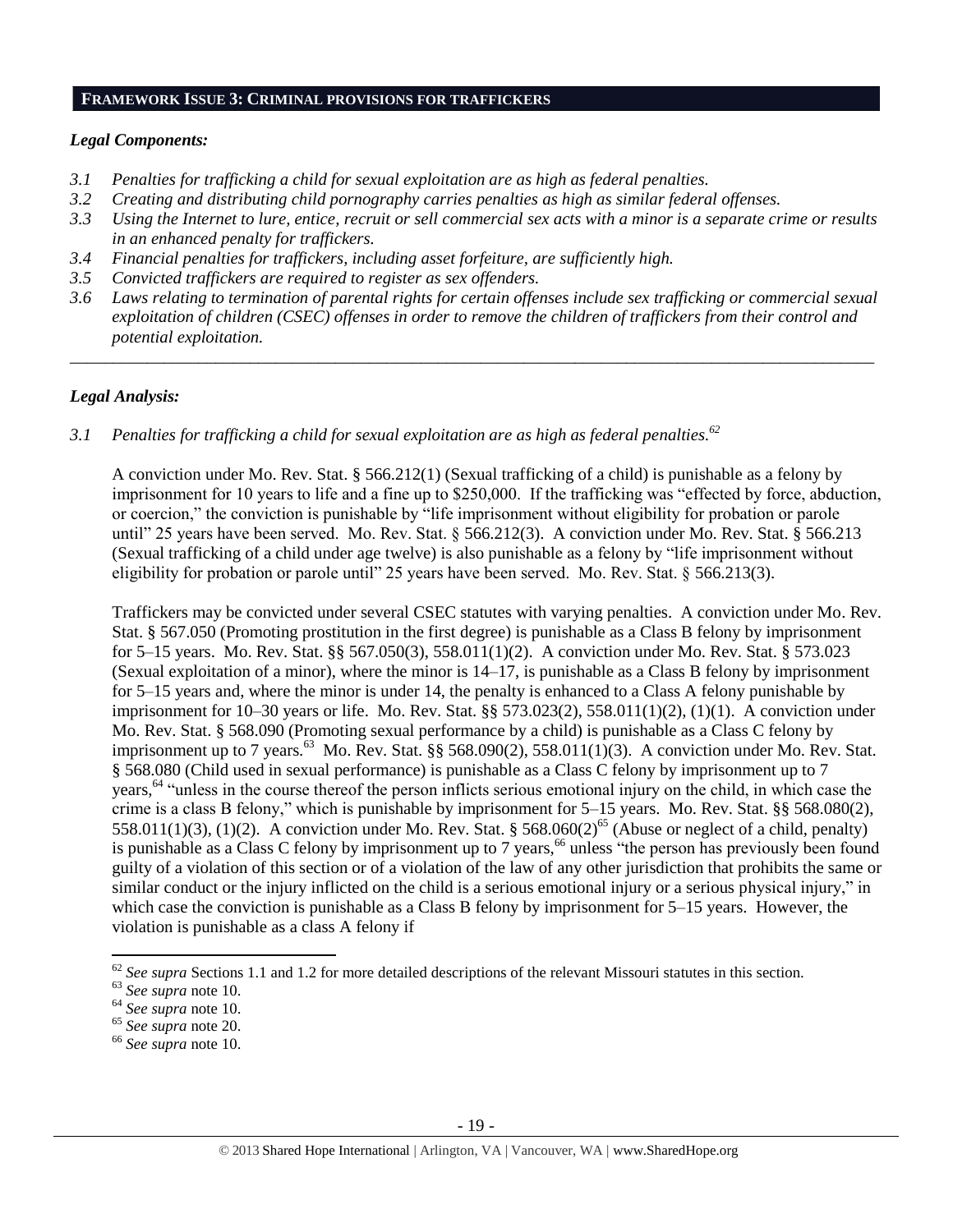(1) The injury is a serious emotional injury or a serious physical injury;

(2) The child is less than fourteen years of age; and

(3) The injury is the result of sexual abuse as defined under section 566.100 or sexual exploitation of a minor as defined under section 573.023.

A Class A felony is punishable by imprisonment for 10–30 years or life. Mo. Rev. Stat. §§ 568.060(3)(1)–(2),  $558.011(1)(1)–(3)$ .

In comparison, if the victim is under the age of 14, a conviction under the Trafficking Victims Protection Act  $(TVPA)<sup>67</sup>$  for child sex trafficking is punishable by 15 years to life imprisonment and a fine not to exceed \$250,000. 18 U.S.C. §§ 1591(b)(1), 3559(a)(1), 3571(b)(3). If the victim is between the ages of 14–17 a conviction is punishable by 10 years to life imprisonment and a fine not to exceed \$250,000. 18 U.S.C. §§ 1591(b)(2), 3559(a)(1), 3571(b)(3). A conviction is punishable by mandatory life imprisonment however, if the trafficker has a prior conviction for a federal sex offense<sup>68</sup> against a minor.

#### *3.2 Creating and distributing child pornography carries penalties as high as similar federal offenses*.

Several statutes criminalize the creation and distribution of child pornography by a trafficker. Mo. Rev. Stat. § 573.023(1) (Sexual exploitation of a minor) states that it is a crime when a person "knowingly or recklessly photographs, films, videotapes, produces or otherwise creates obscene material<sup>69</sup> with a minor or child pornography."<sup>70</sup> A conviction under this statute is punishable as a Class B felony by imprisonment for 5–15 years if the child involved is 14–17, and a conviction is punishable as a Class A felony by imprisonment for 10– 30 years to life if the child is under 14. Mo. Rev. Stat. §§ 573.023(2), 558.011(1)(2), (1)(1). In addition, pursuant to Mo. Rev. Stat. § 568.060(6)<sup>71</sup> (Abuse or neglect of a child, penalty), the offense of abuse of a child "is a class A felony, without eligibility for probation or parole until the defendant has served not less than fifteen years of such sentence, if:

- (1) The injury is a serious emotional injury or a serious physical injury;
- (2) The child is less than fourteen years of age; and
- (3) The injury is the result of . . . sexual exploitation of a minor as defined under section 573.023.

Mo. Rev. Stat. § 568.090(1) (Promoting sexual performance by a child) makes it a crime for a person who "knowing the character and content thereof, . . . promotes a sexual performance by a child less than seventeen years of age or produces, directs, or promotes any performance which includes sexual conduct<sup>72</sup> by a child less than seventeen years of age." A conviction under this statute is punishable as a Class C felony by imprisonment up to 7 years.<sup>73</sup> Mo. Rev. Stat. §§ 568.090(2), 558.011(1)(3).

Mo. Rev. Stat. § 573.025(1) (Promoting child pornography in the first degree) makes it a class B felony when a person "possesses with the intent to promote or promotes child pornography<sup>74</sup> of a child less than fourteen years of age or obscene material<sup>75</sup> portraying what appears to be a child less than fourteen years of age," and a class A

<sup>67</sup> *See supra* note [31.](#page-9-0) 

<sup>68</sup> *See supra* note [44.](#page-11-0)

<sup>&</sup>lt;sup>69</sup> See supra note [15](#page-3-0) for the definition of "obscene material."

<sup>70</sup> *See supra* note [17](#page-4-0) for the definition of "child pornography."

<sup>71</sup> *See supra* note [20.](#page-5-1)

<sup>&</sup>lt;sup>72</sup> See supra note [28](#page-6-1) for the definition of "sexual conduct."

<sup>73</sup> *See supra* note [10.](#page-2-0)

<sup>&</sup>lt;sup>74</sup> See supra note [17](#page-4-0) for the definition of "child pornography."

<sup>&</sup>lt;sup>75</sup> See supra note [15](#page-3-0) for the definition of "obscene material."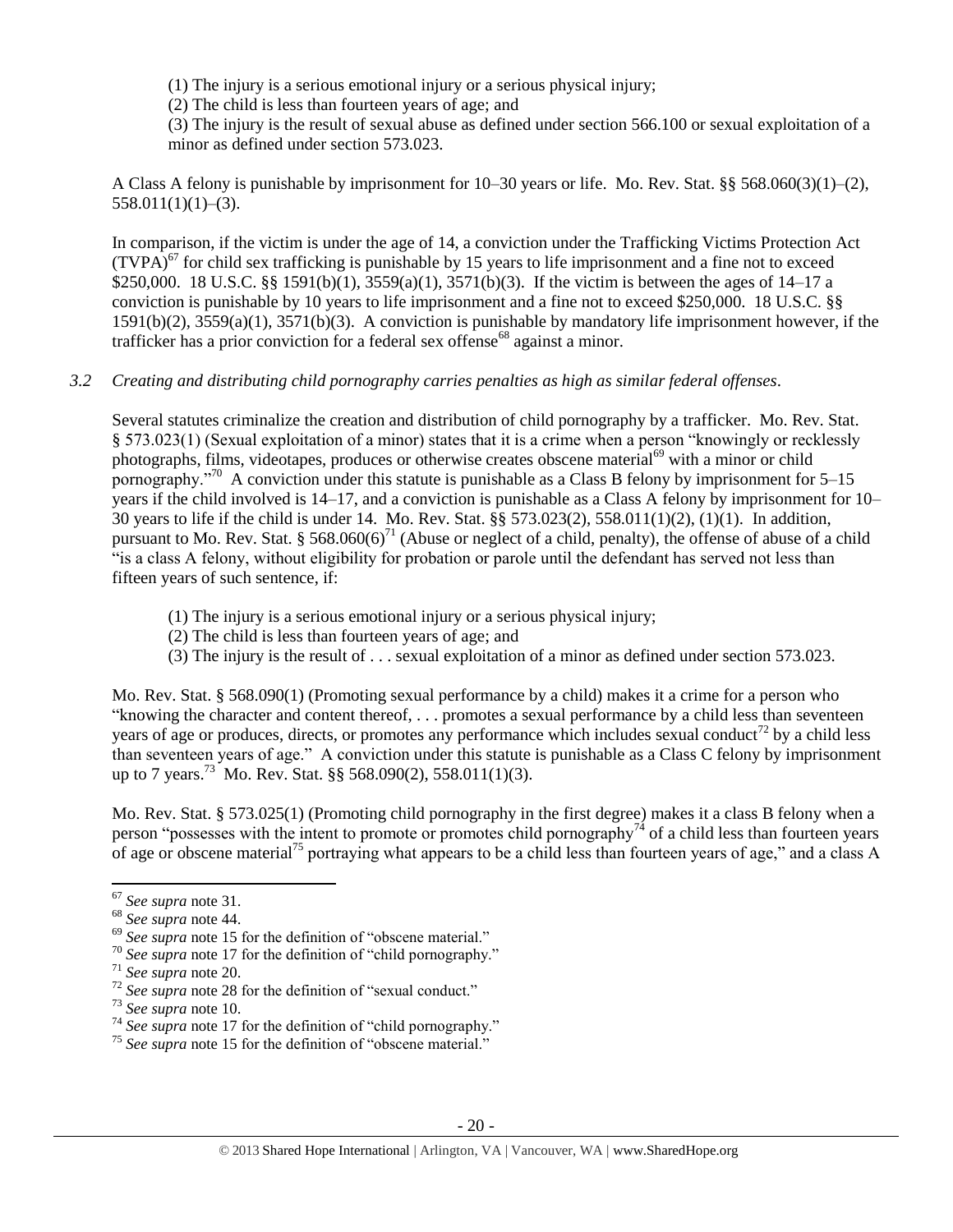<span id="page-20-0"></span>felony if "the person knowingly promotes such material to a minor." Mo. Rev. Stat. § 573.025(2) states in part, "No person who pleads guilty to or is found guilty of, or is convicted of, promoting child pornography in the first degree shall be eligible for probation, parole, or conditional release for a period of three calendar years."<sup>76</sup>

Mo. Rev. Stat. § 573.035(1) (Promoting child pornography in the second degree) makes it a Class C felony when a person "possesses with the intent to promote or promotes child pornography<sup>77</sup> of a minor under the age of eighteen or obscene material,<sup>78</sup> portraying what appears to be a minor under the age of eighteen," and a Class B felony if "the person knowingly promotes such material to a minor." Mo. Rev. Stat. § 573.035(2) states in part, "No person who is found guilty of, pleads guilty to, or is convicted of promoting child pornography in the second degree shall be eligible for probation."

In comparison, if the victim is under the age of 14, a conviction under the TVPA for child sex trafficking is punishable by 15 years to life imprisonment and a fine not to exceed \$250,000. 18 U.S.C. §§ 1591(b)(1),  $3559(a)(1)$ ,  $3571(b)(3)$ . If the victim is between the ages of  $14-17$ , a conviction is punishable by 10 years to life imprisonment and a fine not to exceed \$250,000. 18 U.S.C. §§ 1591(b)(2), 3559(a)(1), 3571(b)(3). A conviction is punishable by mandatory life imprisonment, however, if the trafficker has a prior conviction for a federal sex offense<sup>79</sup> against a minor. Additionally, a federal conviction for distribution of child pornography<sup>80</sup> is generally punishable by imprisonment for  $5-20$  years and a fine not to exceed \$250,000.<sup>81</sup> Subsequent convictions, however, are punishable by imprisonment up to 40 years and a fine not to exceed \$250,000.<sup>82</sup>

*3.3 Using the Internet to lure, entice, recruit or sell commercial sex acts with a minor is a separate crime or results in an enhanced penalty for traffickers.*

There are no laws in Missouri that specifically make it a crime to use the Internet to recruit minors for commercial sex acts. However, Mo. Rev. Stat. § 566.153(1) (Age misrepresentation, crime of—penalty) provides that "[a] person commits the crime of age misrepresentation with intent to solicit a minor when he or she knowingly misrepresents his or her age with the intent to use the Internet to engage in criminal sexual

 $\overline{a}$ 

 $76$  Mo. Rev. Stat. § 573.025(3) provides, "Nothing in this section shall be construed to require a provider of electronic communication services or remote computing services to monitor any user, subscriber or customer of the provider, or the content of any communication of any user, subscriber or customer of the provider."

See supra note [17](#page-4-0) for the definition of "child pornography."

<sup>78</sup> *See supra* note [15](#page-3-0) for the definition of "obscene material."

<sup>79</sup> *See supra* note [44.](#page-11-0)

<sup>&</sup>lt;sup>80</sup> 18 U.S.C. §§ 2252(a)(1), (a)(2), (a)(3) (Certain activities relating to material involving the sexual exploitation of minors),  $2252A(a)(2)$ , (a)(3) (Certain activities relating to material constituting or containing child pornography), 1466A(a) (Obscene visual representations of the sexual abuse of children).

<sup>&</sup>lt;sup>81</sup> 18 U.S.C. §§ 2252(b) (stating that a conviction under subsection (a)(1), (a)(2), or (a)(3) is punishable by imprisonment for 5–20 years and a fine), 2252A(b)(1) (a conviction is punishable by imprisonment for 5–20 years and a fine), 1466A(a), (b) (stating that a conviction under subsection (a) is "subject to the penalties provided in section 2252A(b)(1)," imprisonment for 5–20 years and a fine, while a conviction under subsection (b) is "subject to the penalties provided in section 2252A(b)(2)," imprisonment up to 10 years, a fine, or both); *see also* 18 U.S.C §§  $3559(a)(1)$  (classifying all of the above listed offenses as felonies),  $3571(b)(3)$  (providing a fine up to \$250,000 for any felony conviction).

 $82$  18 U.S.C. §§ 2252(b) (stating if a person has a prior conviction under subsection (a)(1), (a)(2), or (a)(3) or a list of other statutes, a conviction is punishable by a fine and imprisonment for 15–40 years), 2252A(b)(1) (stating if a person has a prior conviction under subsection (a)(2), (a)(3), or a list of other statutes, a conviction is punishable by a fine and imprisonment for  $15-40$  years),  $1466A(a)$ , (b) (stating that the penalty scheme for section  $2252A(b)$ applies); *see also* 18 U.S.C §§ 3559(a)(1) (classifying all of the above listed offenses as felonies), 3571(b)(3) (providing a fine up to \$250,000 for any felony conviction).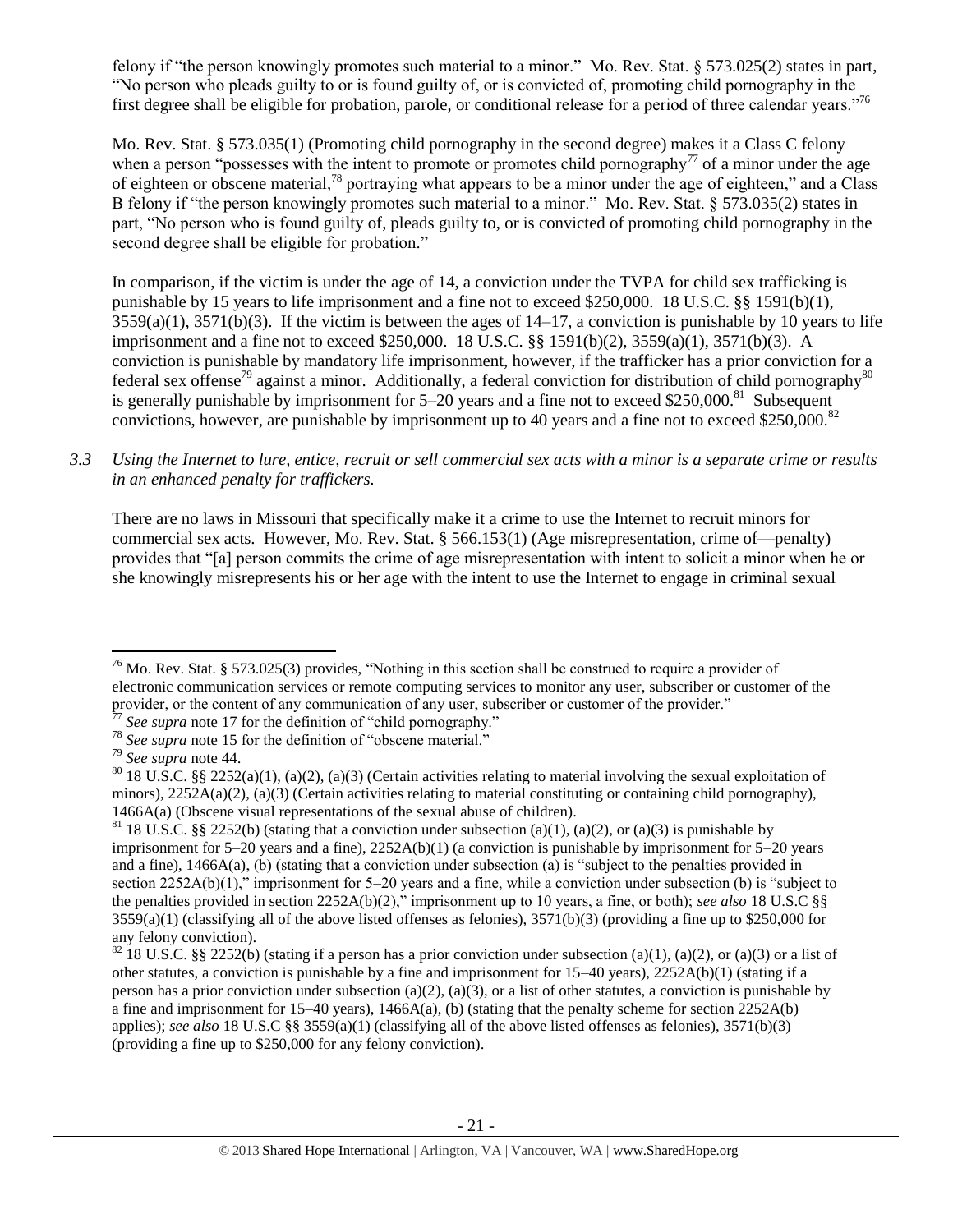conduct<sup>83</sup> involving a minor." A conviction under this statute is punishable as a Class D felony by imprisonment up to 4 years.  $84$  Mo. Rev. Stat. §§ 566.153(2), 558.011(1)(4).

Mo. Rev. Stat. § 566.151(1) (Enticement of a child, penalties) states,

A person at least twenty-one years of age or older commits the crime of enticement of a child if that person persuades, solicits, coaxes, entices, or lures whether by words, actions or through communication via the Internet or any electronic communication, any person who is less than fifteen years of age for the purpose of engaging in sexual conduct.

A conviction under this statute is punishable as a felony by imprisonment for 5–30 years without eligibility for "parole, probation, conditional release, or suspended imposition or execution of sentence for" 5 years. Mo. Rev. Stat. § 566.151(3).

- 3.3.1 Recommendation: Amend Mo. Rev Stat. 566.151(1) (Enticement of a child, penalties) to raise the age of a minor victim to under 18 and to prohibit use of the Internet by traffickers to lure, entice or solicit minors to engage in commercial sex acts and provide a heightened penalty in such cases.
- *3.4 Financial penalties for traffickers, including asset forfeiture, are sufficiently high*.

Convicted traffickers face financial penalties including fines, restitution, forfeiture and civil damages to victims.

A trafficker faces a fine up to \$250,000 for a conviction under Mo. Rev. Stat. § 566.212 (Sexual trafficking of a child). Mo. Rev. Stat. § 566.212(3). In addition, under Mo. Rev. Stat. § 560.011(1)(1) (Fines for felonies), a trafficker who is convicted of a Class C or D felony may be required to pay a fine up to \$5,000 or up to "double the amount of the offender's gain<sup>85</sup> from the commission of the crime. An individual offender may be fined not more than twenty thousand dollars under this provision."

Mo. Rev. Stat. § 560.026(1) (Imposition of fines) further provides,

<span id="page-21-0"></span>In determining the amount and the method of payment of a fine, the court shall, insofar as practicable, proportion the fine to the burden that payment will impose in view of the financial resources of an individual. The court shall not sentence an offender to pay a fine in any amount which will prevent him from making restitution or reparation to the victim of the offense.

Additionally, Mo. Rev. Stat. § 560.026(3) states,

l  $83$  Mo. Rev. Stat. § 566.010(2) defines "sexual conduct" as "sexual intercourse, deviate sexual intercourse or sexual contact." *See supra* note [9](#page-2-1) for the definitions of sexual intercourse, deviate sexual intercourse, and sexual contact. <sup>84</sup> *See supra* note [10.](#page-2-0)

 $85$  Mo. Rev. Stat. §§ 560.011(2) (Fines for felonies) states,

As used in this section the term 'gain' means the amount of money or the value of property derived from the commission of the crime. The amount of money or value of property returned to the victim of the crime or seized by or surrendered to lawful authority prior to the time sentence is imposed shall be deducted from the fine. When the court imposes a fine based on gain the court shall make a finding as to the amount of the offender's gain from the crime. If the record does not contain sufficient evidence to support such a finding, the court may conduct a hearing upon the issue.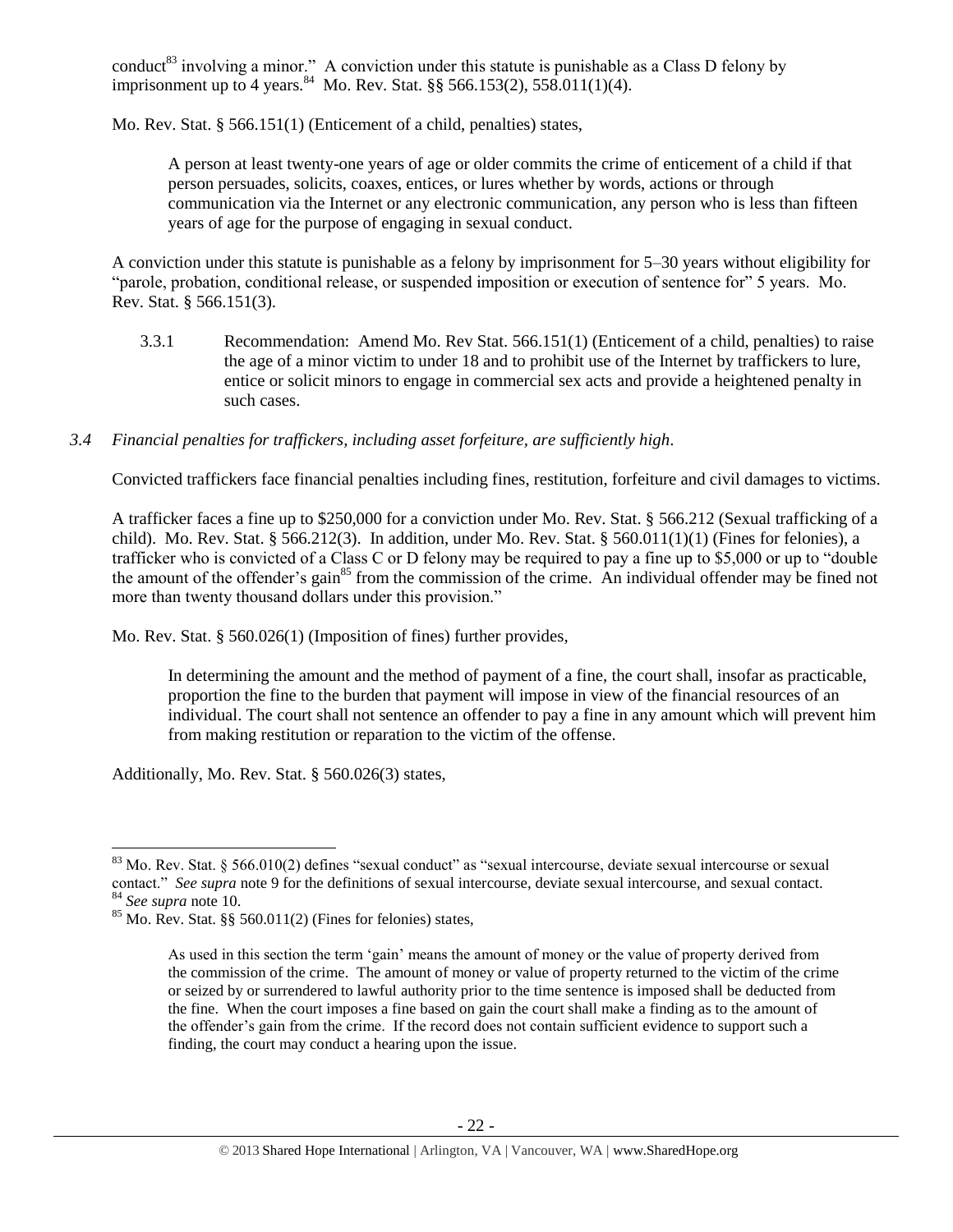The court shall not sentence an individual to pay a fine in addition to any other sentence authorized by section  $557.011^{86}$  [Authorized dispositions], unless

(1) He has derived a pecuniary gain from the offense; or

(2) The court is of the opinion that a fine is uniquely adapted to deterrence of the type of offense involved or to the correction of the defendant.

A trafficker convicted of sex trafficking of a child must pay restitution under Mo. Rev. Stat. § 566.218 (Restitution required for certain offenders), which states,

[A] court sentencing a defendant convicted of violating the provisions of section . . . 566.212 [Sexual trafficking of a child], or 566.213 [Sexual trafficking of a child under age twelve] shall order the defendant to pay restitution to the victim of the offense regardless of whether the defendant is sentenced to a term of imprisonment or probation. The minimum restitution ordered by the court shall be in the amount determined by the court necessary to compensate the victim for the value of the victim's labor and/or for the mental and physical rehabilitation of the victim and any child of the victim.

Furthermore, Mo. Rev. Stat. § 566.223(7) (Federal Trafficking Victims Protection Act of 2000 to apply, when) permits the attorney general to

bring a civil action, in the circuit court in which the victim of trafficking was found, to recover from any person or entity that benefits, financially or by receiving anything of value, from violations of section . . . 566.212 or 566.213, a civil penalty of not more than fifty thousand dollars for each violation . . . and injunctive and other equitable relief as the court may, in its discretion, order. The first priority of any money or property collected under such an action shall be to pay restitution to the victims of trafficking on whose behalf the civil action was brought.

Traffickers are also subject to discretionary civil asset forfeiture under Mo. Rev. Stat. § 513.607(1) (Property subject to forfeiture), which makes "[a]ll property of every kind, including cash or other negotiable instruments, used or intended for use in the course of, derived from, or realized through criminal activity . . . subject to civil forfeiture." Mo. Rev. Stat. § 513.605(3) (Definitions) defines "criminal activity" as

the commission, attempted commission, conspiracy to commit, or the solicitation, coercion or intimidation of another person to commit any crime which is chargeable by indictment or information under the following Missouri laws:

(c) Chapter 566, relating to sexual offenses [includes Mo. Rev. Stat. § 566.212 (Sexual trafficking of a child)];

(d) Chapter 568, relating to offenses against the family;

(g) Chapter 567, relating to prostitution;

(h) Chapter 573, relating to pornography and related offenses;

. . . .

. . .

. . .

Seizure of forfeitable property is governed by Mo. Rev. Stat. § 513.607(6), which states, "Seizure may be effected by a law enforcement officer authorized to enforce the criminal laws of this state prior to the filing of the petition and without a writ of seizure if the seizure is incident to a lawful arrest, search, or inspection and the officer has probable cause to believe the property is subject to forfeiture and will be lost or destroyed if not seized." Disposition of forfeited property is governed by Mo. Rev. Stat. §§ 513.620 – 513.623. Mo. Rev. Stat.

 $\overline{a}$ 

<sup>86</sup> *See supra* note [52.](#page-14-0)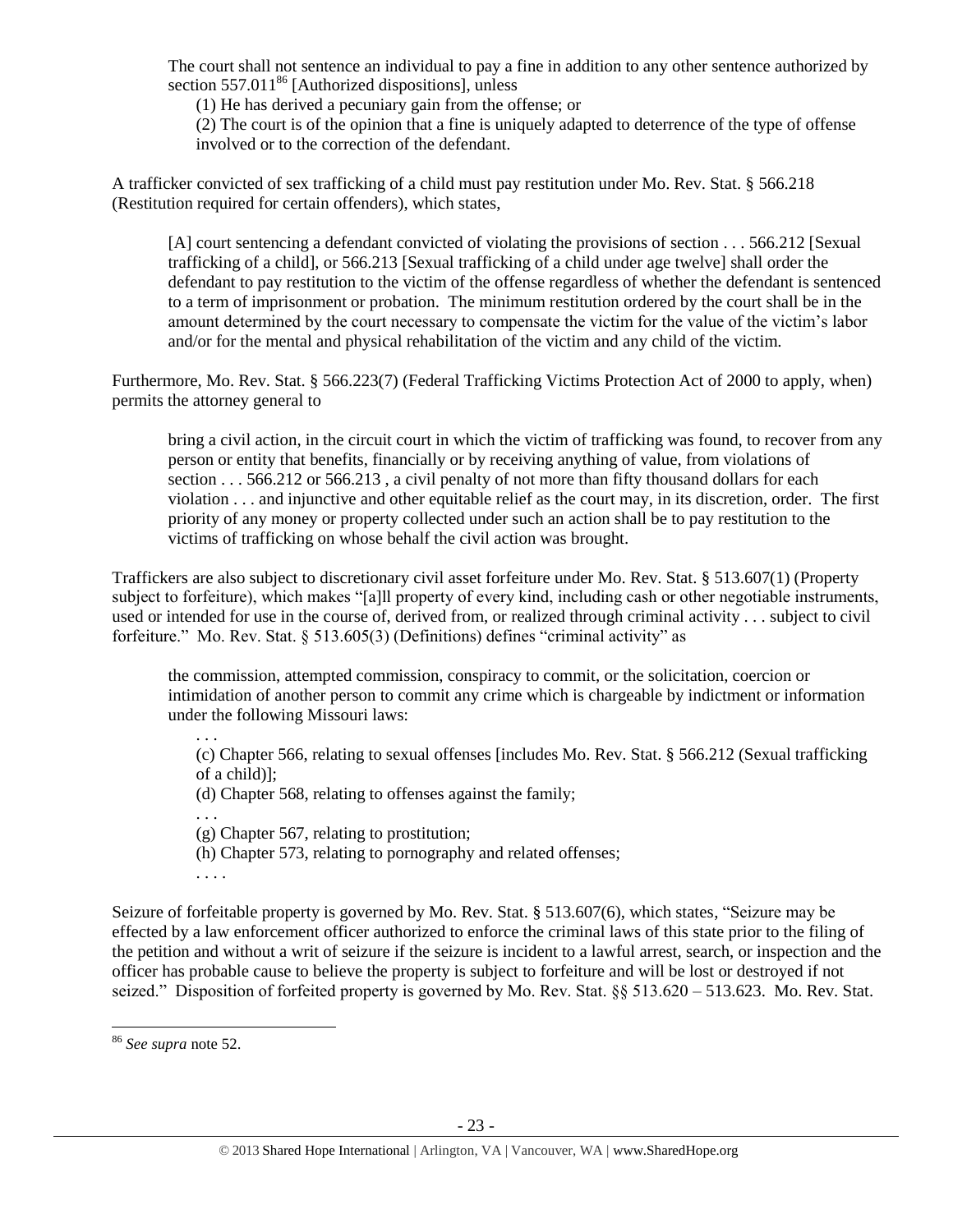§513.623 states "The clear proceeds of any sale or disposition after satisfaction of the interest of any innocent party and after payment of the reasonable costs . . . be distributed pursuant to section 7 of article IX of the Constitution of the state of Missouri."

#### *3.5 Convicted traffickers are required to register as sex offenders.*

Traffickers convicted of a number of sexual offenses are required to register as sex offenders. Mo. Rev. Stat. § 589.400 (Registration of certain offenders with chief law officers of county of residence) provides that it applies to

(1) Any person who, since July 1, 1979, $^{87}$  has been or is hereafter convicted of, been found guilty of, or pled guilty or nolo contendere to committing, attempting to commit, or conspiring to commit a felony offense of chapter 566, including sexual trafficking of a child and sexual trafficking of a child under the age of twelve, or any offense of chapter 566 where the victim is a minor, unless such person is exempted from registering under subsection 8 [exemption for certain minor offenders] of this section; or

(2) Any person who, since July 1, 1979, has been or is hereafter convicted of, been found guilty of, or pled guilty or nolo contendere to committing, attempting to commit, or conspiring to commit one or more of the following offenses: kidnapping when the victim was a child and the defendant was not a parent or guardian of the child; abuse of a child under section 568.060, when such abuse is sexual in nature; . . . promoting prostitution in the first degree; promoting prostitution in the second degree; promoting prostitution in the third degree; sexual exploitation of a minor; promoting child pornography in the first degree; promoting child pornography in the second degree; possession of child pornography; furnishing pornographic material to minors; . . . promoting pornography for minors or obscenity in the second degree; incest; use of a child in a sexual performance; or promoting sexual performance by a  $child; \ldots$ 

. . . .

Any person to whom the section applies must "within three days of conviction, release from incarceration, or placement upon probation, register with the chief law enforcement official of the county or city not within a county in which such person resides unless such person has already registered in that county for the same offense." Mo. Rev. Stat. § 589.400(2).

*3.6 Laws relating to termination of parental rights for certain offenses include sex trafficking or commercial sexual exploitation of children (CSEC) offenses in order to remove the children of traffickers from their control and potential exploitation.* 

A violation of Mo. Rev. Stat. § 566.212 (Sexual trafficking of a child) or § 566.213 (Sexual trafficking of a child under age twelve), as well as any other violation of Chapter 566 (Sexual offenses), constitutes grounds for terminating a trafficker's parental rights under Mo. Rev. Stat. § 211.447<sup>88</sup> (Petition to terminate parental rights filed, when—juvenile court may terminate parental rights, when—investigation to be made—grounds for termination). Mo. Rev. Stat.  $\S 211.447(5)(4)$  provides,

<sup>87</sup> *See supra* note [61.](#page-16-0) 

<sup>&</sup>lt;sup>88</sup> The text of Mo. Rev. Stat. § 211.447 included here and elsewhere in this report reflects passage of Senate Bill 256, 97th Gen. Assemb., Reg. Sess. (Mo. 2013) (effective August 28, 2013).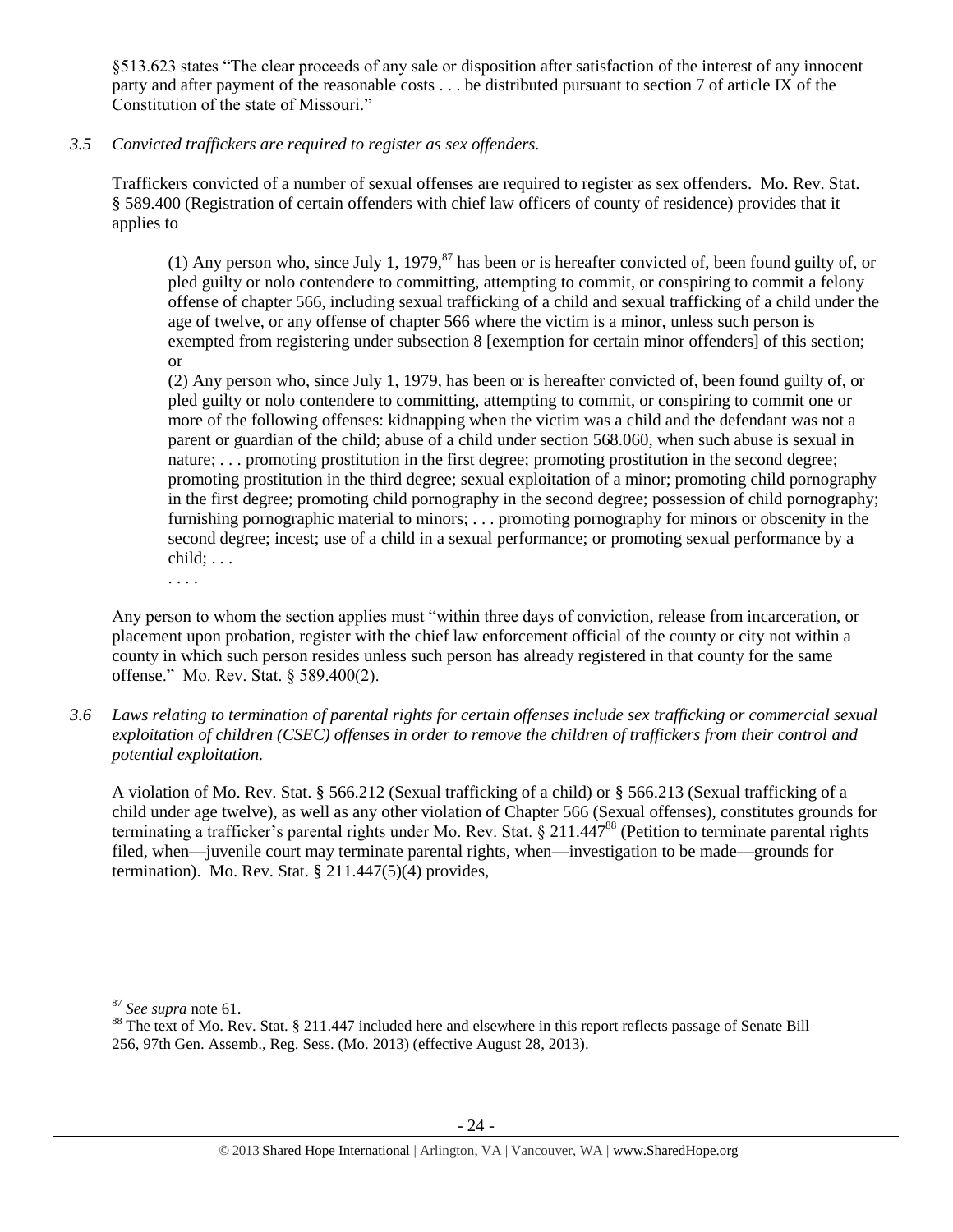The juvenile officer or the division may file a petition to terminate the parental rights of the child's parent when it appears that one or more of the following grounds for termination exist: . . . . The parent has been found guilty or pled guilty to a felony violation of chapter 566 5.1[Sexual offenses], when the child<sup>89</sup> or any child in the family was a victim  $\dots$ .

Mo. Rev. Stat. § 211.447(7)(6) clarifies, however, that the court shall evaluate as a factor in considering whether to terminate the parent-child relationship "[t]he conviction of the parent of a felony offense that the court finds is of such a nature that the child will be deprived of a stable home for a period of years; provided, however, that incarceration in and of itself shall not be grounds for termination of parental rights."

 $\overline{a}$ 

 $89$  Pursuant to Mo. Rev. Stat. § 211.447(5)(4), "As used in this subdivision, a 'child' means any person who was under eighteen years of age at the time of the crime and who resided with such parent or was related within the third degree of consanguinity or affinity to such parent."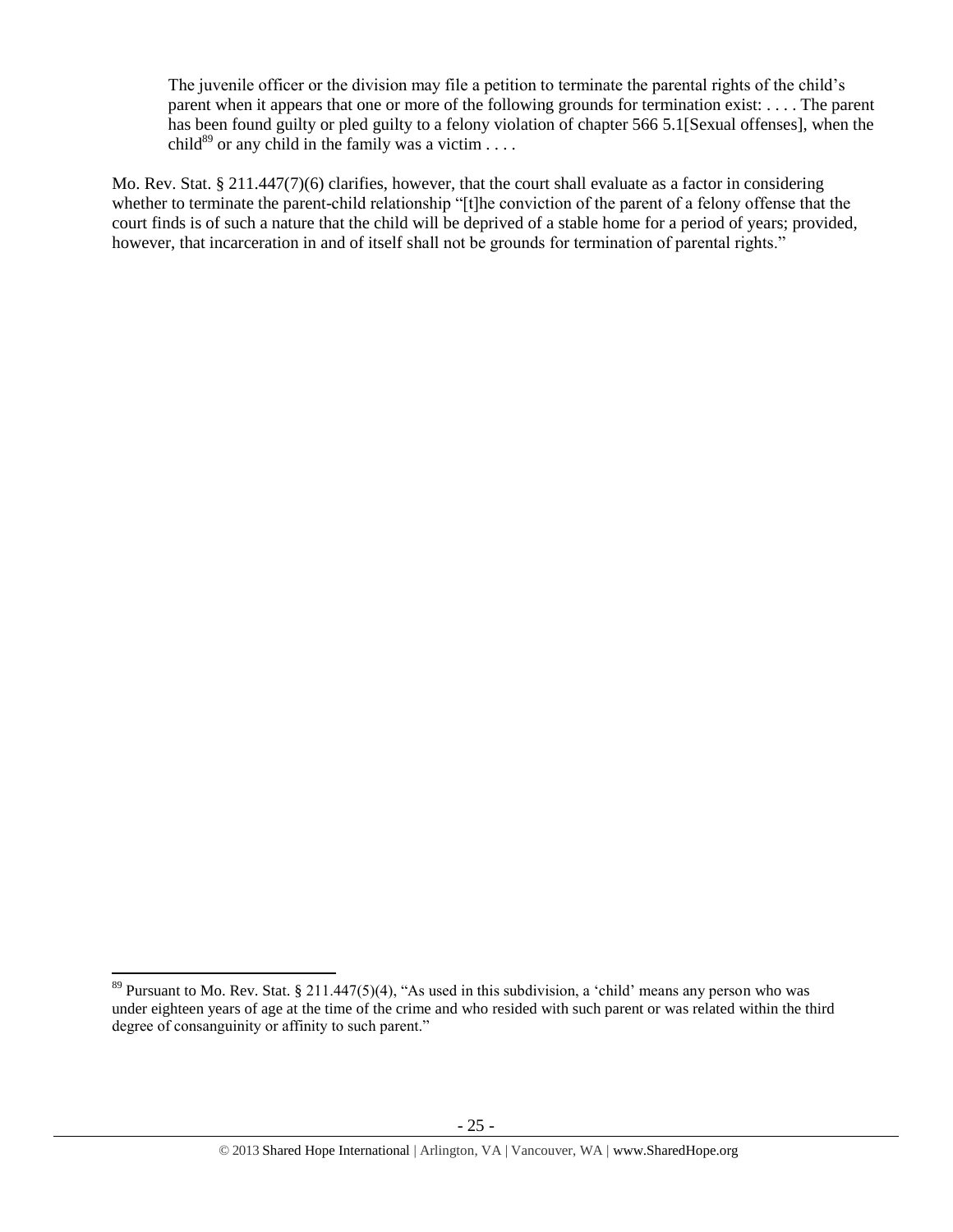#### **FRAMEWORK ISSUE 4: CRIMINAL PROVISIONS FOR FACILITATORS**

#### *Legal Components:*

- *4.1 The acts of assisting, enabling, or financially benefitting from child sex trafficking are included as criminal offenses in the state sex trafficking statute.*
- *4.2 Financial penalties, including asset forfeiture laws, are in place for those who benefit financially from or aid and assist in committing domestic minor sex trafficking.*

*\_\_\_\_\_\_\_\_\_\_\_\_\_\_\_\_\_\_\_\_\_\_\_\_\_\_\_\_\_\_\_\_\_\_\_\_\_\_\_\_\_\_\_\_\_\_\_\_\_\_\_\_\_\_\_\_\_\_\_\_\_\_\_\_\_\_\_\_\_\_\_\_\_\_\_\_\_\_\_\_\_\_\_\_\_\_\_\_\_\_\_\_\_\_*

- *4.3 Promoting and selling child sex tourism is illegal.*
- *4.4 Promoting and selling child pornography is illegal.*

#### *Legal Analysis:*

*4.1 The acts of assisting, enabling, or financially benefitting from child sex trafficking are included as criminal offenses in the state sex trafficking statute*.

Facilitators may be prosecuted under Mo. Rev. Stat. § 566.212 (Sexual trafficking of a child) or § 566.213 (Sexual trafficking of a child under age twelve), which makes it a crime when a person "knowingly . . . benefits, financially or by receiving anything of value, from participation in [trafficking] activities." Mo. Rev. Stat. §§ 566.212(1), 566.213(1). A conviction under Mo. Rev. Stat. § 566.212 is punishable as a felony by imprisonment for 10 years to life and a fine up to \$250,000. If "force, abduction, or coercion" was used, the penalty is enhanced to "life imprisonment without eligibility for probation or parole" for 25 years. Mo. Rev. Stat. § 566.212(3). A conviction under Mo. Rev. Stat. § 566.213 is punishable as a felony by "life imprisonment without eligibility for probation or parole" for 25 years. Mo. Rev. Stat. § 566.213(3).

Facilitators who permit sex traffickers to use their online service to recruit minors or promote child sex trafficking face substantial financial penalties under Mo. Rev. Stat. § 566.103 (Crime of promoting online sexual solicitation, violation, penalty).<sup>90</sup> A conviction is punishable as a felony by a fine of \$5,000 "per day that the advertisement remains posted on the web-based classified service after seventy-two hours of when notice has been provided." Mo. Rev. Stat. § 566.103(6).

Facilitators may be prosecuted under Mo. Rev. Stat. § 568.090 (Sexual misconduct, first degree, penalties ).<sup>91</sup> A conviction under this statute is punishable as a class C felony by imprisonment up to 7 years.<sup>92</sup> Mo. Rev. Stat. §§ 568.090(2), 558.011(1)(3).

*4.2 Financial penalties, including asset forfeiture laws, are in place for those who benefit financially from or aid and assist in committing domestic minor sex trafficking.*

Facilitators convicted in Missouri face financial penalties including fines, restitution, forfeiture, and civil damages to trafficking victims.

Facilitators face a fine up to \$250,000 for convictions under Mo. Rev. Stat. § 566.212 (Sexual trafficking of a child). Mo. Rev. Stat. § 566.212(3). Facilitators also face potential fines of \$5,000 per day for failing to remove certain materials pursuant to Mo. Rev. Stat. § 566.103(1) (Crime of promoting online sexual solicitation). Mo. Rev. Stat. § 566.103(6). In addition, under Mo. Rev. Stat. § 560.011(1)(1) (Fines for

<sup>90</sup> *See supra* Section 1.2 for a detailed discussion of this statute.

<sup>&</sup>lt;sup>91</sup> See supra Section 1.2 for a detailed discussion of this statute.

<sup>92</sup> *See supra* note [10.](#page-2-0)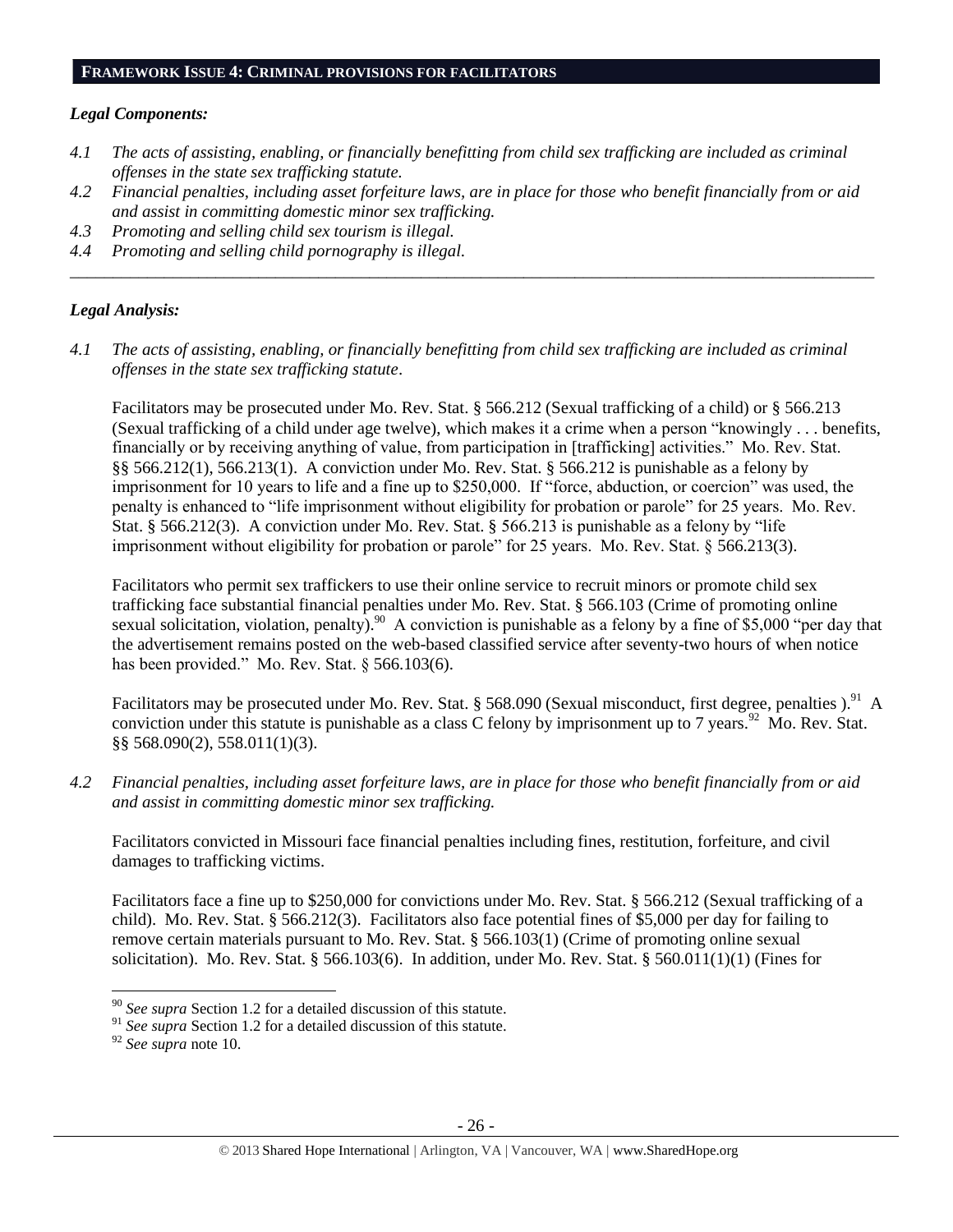felonies), a trafficker who is convicted of a Class C or D felony may be required to pay a fine up to \$5,000 or up to "double the amount of the offender's gain<sup>93</sup> from the commission of the crime. An individual offender may be fined not more than twenty thousand dollars under this provision."

Facilitators convicted of certain crimes must pay restitution to trafficking victims under Mo. Rev. Stat. § 566.218 (Restitution required for certain offenders), which states,

[A] court sentencing a defendant convicted of violating the provisions of section . . . 566.212 [Sexual trafficking of a child], or 566.213 [Sexual trafficking of a child under age twelve] shall order the defendant to pay restitution to the victim of the offense regardless of whether the defendant is sentenced to a term of imprisonment or probation. The minimum restitution ordered by the court shall be in the amount determined by the court necessary to compensate the victim for the value of the victim's labor and/or for the mental and physical rehabilitation of the victim and any child of the victim.

Facilitators are also subject to discretionary civil asset forfeiture under Mo. Rev. Stat. § 513.607(1) (Property subject to forfeiture), which provides in part, "All property of every kind, including cash or other negotiable instruments, used or intended for use in the course of, derived from, or realized through criminal activity is subject to civil forfeiture." Mo. Rev. Stat. § 513.605(3) (Definitions) defines "criminal activity" as

the commission, attempted commission, conspiracy to commit, or the solicitation, coercion or intimidation of another person to commit any crime which is chargeable by indictment or information under the following Missouri laws:

(c) Chapter 566, relating to sexual offenses;

(d) Chapter 568, relating to offenses against the family;

. . .

. . .

(g) Chapter 567, relating to prostitution;

(h) Chapter 573, relating to pornography and related offenses;

. . . .

Seizure of forfeitable property is governed by Mo. Rev. Stat. § 513.607(6), which states, "Seizure may be effected by a law enforcement officer authorized to enforce the criminal laws of this state prior to the filing of the petition and without a writ of seizure if the seizure is incident to a lawful arrest, search, or inspection and the officer has probable cause to believe the property is subject to forfeiture and will be lost or destroyed if not seized." Disposition of forfeited property is governed by Mo. Rev. Stat. §§ 513.620 – 513.623. Mo. Rev. Stat. §513.623 states "The clear proceeds of any sale or disposition after satisfaction of the interest of any innocent party and after payment of the reasonable costs . . . be distributed pursuant to section 7 of article IX of the Constitution of the state of Missouri."

A travel agency that facilitates child sex tourism could have its business assets frozen for a violation of Mo. Rev. Stat. § 567.089 (Offering travel for purpose of prostitution prohibited—penalties).<sup>94</sup> Mo. Rev. Stat. § 567.089(2) states that if an agency violates this section, "[T]he secretary of state shall revoke the articles of incorporation of the travel agency or charter tour operator. The secretary of state, as part of a proceeding brought under this section, may order a freeze of the bank or deposit accounts of the travel agency or charter tour operator."

l

<sup>&</sup>lt;sup>93</sup> See supra note [85](#page-21-0) for the definition of "gain."

<sup>&</sup>lt;sup>94</sup> See infra Section 4.3 for discussion of substantive provisions.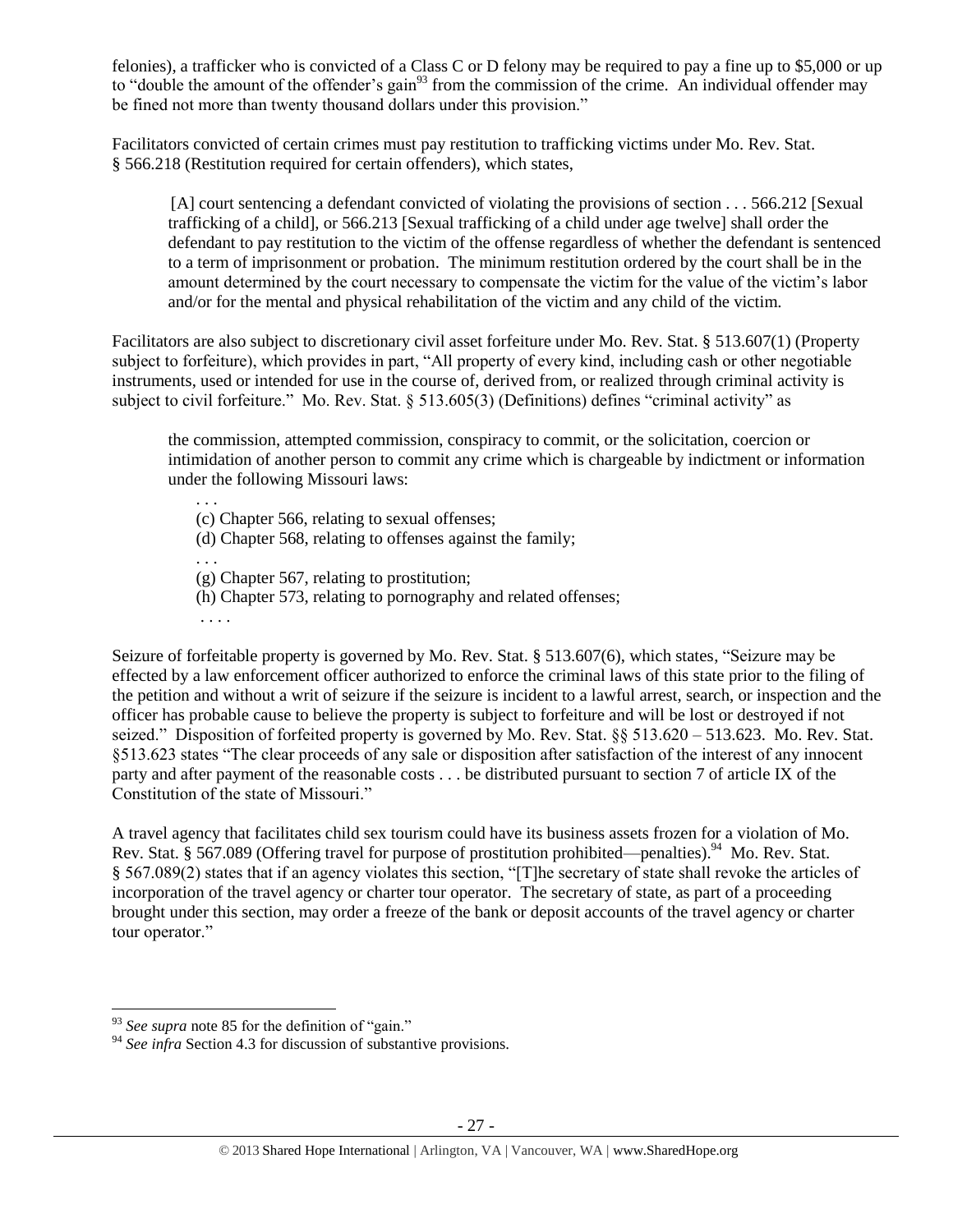### *4.3 Promoting and selling child sex tourism is illegal*.

Missouri has a series of laws that criminalize the promotion and sale of sex tourism, though the laws are not child-specific. In light of the broad definition of "prostitution" in Chapter 567 (Prostitution),  $95$  which does not distinguish between acts by adults and acts by minors, facilitators of child sex tourism could be prosecuted under Missouri's sex tourism laws.

Mo. Rev. Stat. § 567.085(1) (Promoting travel for prostitution—penalty) criminalizes the conduct of a person who " knowingly sells or offers to sell travel services that include or facilitate travel for the purpose of engaging in prostitution as defined by [section 567.010](https://www.lexis.com/research/buttonTFLink?_m=365bbb2c169493723bac928e24ec7929&_xfercite=%3ccite%20cc%3d%22USA%22%3e%3c%21%5bCDATA%5b%a7%20567.085%20R.S.Mo.%5d%5d%3e%3c%2fcite%3e&_butType=4&_butStat=0&_butNum=2&_butInline=1&_butinfo=MOCODE%20567.010&_fmtstr=FULL&docnum=1&_startdoc=1&wchp=dGLzVlz-zSkAW&_md5=d32fdfbb8fc188b2a81f3fd57e337121) [Chapter definitions]."<sup>96</sup> A conviction under this statute is punishable as a Class C felony by imprisonment up to 7 years.<sup>97</sup> Mo. Rev. Stat. §§ 567.085(2), 558.011(1)(3).

Mo. Rev. Stat. § 567.087(1) (Prohibitions on travel agencies or tour operators—rebuttable presumption, advertisements) states,

No travel agency or charter tour operator shall:

- (1) Promote travel for prostitution under [section 567.085;](https://www.lexis.com/research/buttonTFLink?_m=39eacf84f8f4116d465fb0ab2d829210&_xfercite=%3ccite%20cc%3d%22USA%22%3e%3c%21%5bCDATA%5b%a7%20567.087%20R.S.Mo.%5d%5d%3e%3c%2fcite%3e&_butType=4&_butStat=0&_butNum=2&_butInline=1&_butinfo=MOCODE%20567.085&_fmtstr=FULL&docnum=1&_startdoc=1&wchp=dGLbVzb-zSkAl&_md5=3549e1692989f5adfa9211a8b10d75ac)
- (2) Sell, advertise, or otherwise offer to sell travel services or facilitate travel:
	- (a) For the purpose of engaging in a commercial sex act as defined in section  $566.200$ ;<sup>98</sup>

(b) That consists of tourism packages or activities using and offering any sexual contact as defined in section 566.010, $99$  as enticement for tourism; or

(c) That provides or purports to provide access to or that facilitates the availability of sex escorts or sexual services.

Mo. Rev. Stat. § 567.087(2) further provides, "There shall be a rebuttable presumption that any travel agency or charter tour operator using advertisements that include the term 'sex tours' or 'sex travel' or include depictions of human genitalia is in violation of this section."

Mo. Rev. Stat. § 567.089 (Offering travel for purpose of prostitution prohibited―penalties) states,

1. No travel agency or charter tour operator shall engage in selling, advertising, or otherwise offering to sell travel services, tourism packages, or activities that solicit, encourage, or facilitate travel for the purpose of engaging in prostitution.

2. Upon violation of this section by a travel agency or charter tour operator, the secretary of state shall revoke the articles of incorporation of the travel agency or charter tour operator. The secretary of state, as part of a proceeding brought under this section, may order a freeze of the bank or deposit accounts of the travel agency or charter tour operator.

4.3.1 Recommendation: Amend Mo. Rev. Stat. § 567.085 (Promoting travel for prostitution penalty), § 567.087 (Prohibitions on travel agencies or tour operators), and § 567.089 (Offering travel for purpose of prostitution prohibited—penalties) to provide a penalty enhancement for violations involving the sale or promotion of child sex tourism.

 $\overline{\phantom{a}}$ <sup>95</sup> *See supra* note [6.](#page-2-2)

<sup>96</sup> *See supra* note [6.](#page-2-2)

<sup>97</sup> *See supra* note [10.](#page-2-0)

<sup>&</sup>lt;sup>98</sup> See supra not[e 3](#page-1-1) for the definition of "commercial sex act."

<sup>&</sup>lt;sup>99</sup> See supra note [17](#page-4-1) for the definition of "sexual contact."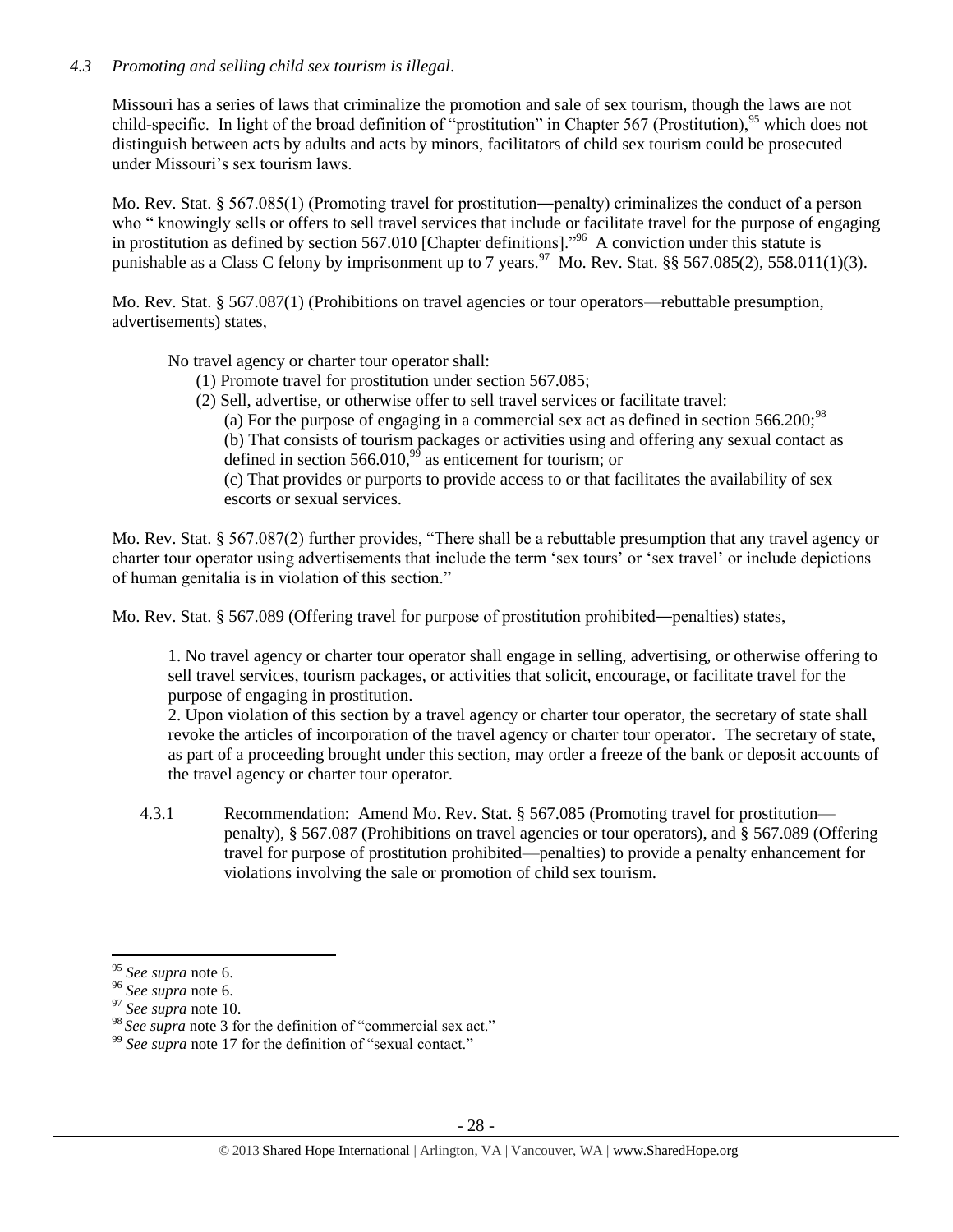#### *4.4 Promoting and selling child pornography is illegal.*

Several laws in Missouri make it illegal to promote or sell child pornography. Mo. Rev. Stat. § 568.090(1) (Promoting sexual performance by a child) makes it a crime when a person "knowing the character and content thereof . . . promotes a sexual performance by a child less than seventeen years of age or produces, directs, or promotes any performance which includes sexual conduct by a child less than seventeen years of age." A conviction under this statute is punishable as a Class C felony by imprisonment up to 7 years.<sup>100</sup> Mo. Rev. Stat. §§ 568.090(2), 558.011(1)(3).

Mo. Rev. Stat. § 573.025(1) (Promoting child pornography in the first degree) makes it a crime when a person "possesses with the intent to promote<sup>101</sup> or promotes child pornography<sup>102</sup> of a child less than fourteen years of age or obscene material<sup>103</sup> portraying what appears to be a child less than fourteen years of age." A conviction under this statute is punishable as a Class B felony, "unless the person knowingly promotes such material to a minor, in which case it is a class A felony." Mo. Rev. Stat. § 573.025(2) further provides that "[n]o person who pleads guilty to or is found guilty of, or is convicted of, promoting child pornography in the first degree shall be eligible for probation, parole, or conditional release for a period of three calendar years."<sup>104</sup> Mo. Rev. Stat. § 573.035(1) (Promoting child pornography in the second degree) makes it illegal if a person "possesses with the intent to promote or promotes child pornography<sup>105</sup> of a minor under the age of eighteen or obscene material<sup>106</sup> portraying what appears to be a minor under the age of eighteen." A conviction under this statute is punishable as a class C felony, with no eligibility for probation. Mo. Rev. Stat. § 573.035(2).

 $\overline{\phantom{a}}$ <sup>100</sup> *See supra* not[e 10.](#page-2-0)

 $101$  Mo. Rev. Stat. § 573.010(15) defines "promote" as "to manufacture, issue, sell, provide, mail, deliver, transfer, transmute, publish, distribute, circulate, disseminate, present, exhibit, or advertise, or to offer or agree to do the same, by any means including a computer."

<sup>&</sup>lt;sup>102</sup> *See supra* not[e 17](#page-4-0) for the definition of "child pornography."

<sup>&</sup>lt;sup>103</sup> *See supra* not[e 15](#page-3-0) for the definition of "obscene material."

<sup>104</sup> *See supra* note [76.](#page-20-0)

<sup>&</sup>lt;sup>105</sup> *See supra* not[e 17](#page-4-0) for the definition of "child pornography."

<sup>&</sup>lt;sup>106</sup> See supra not[e 15](#page-3-0) for the definition of "obscene material."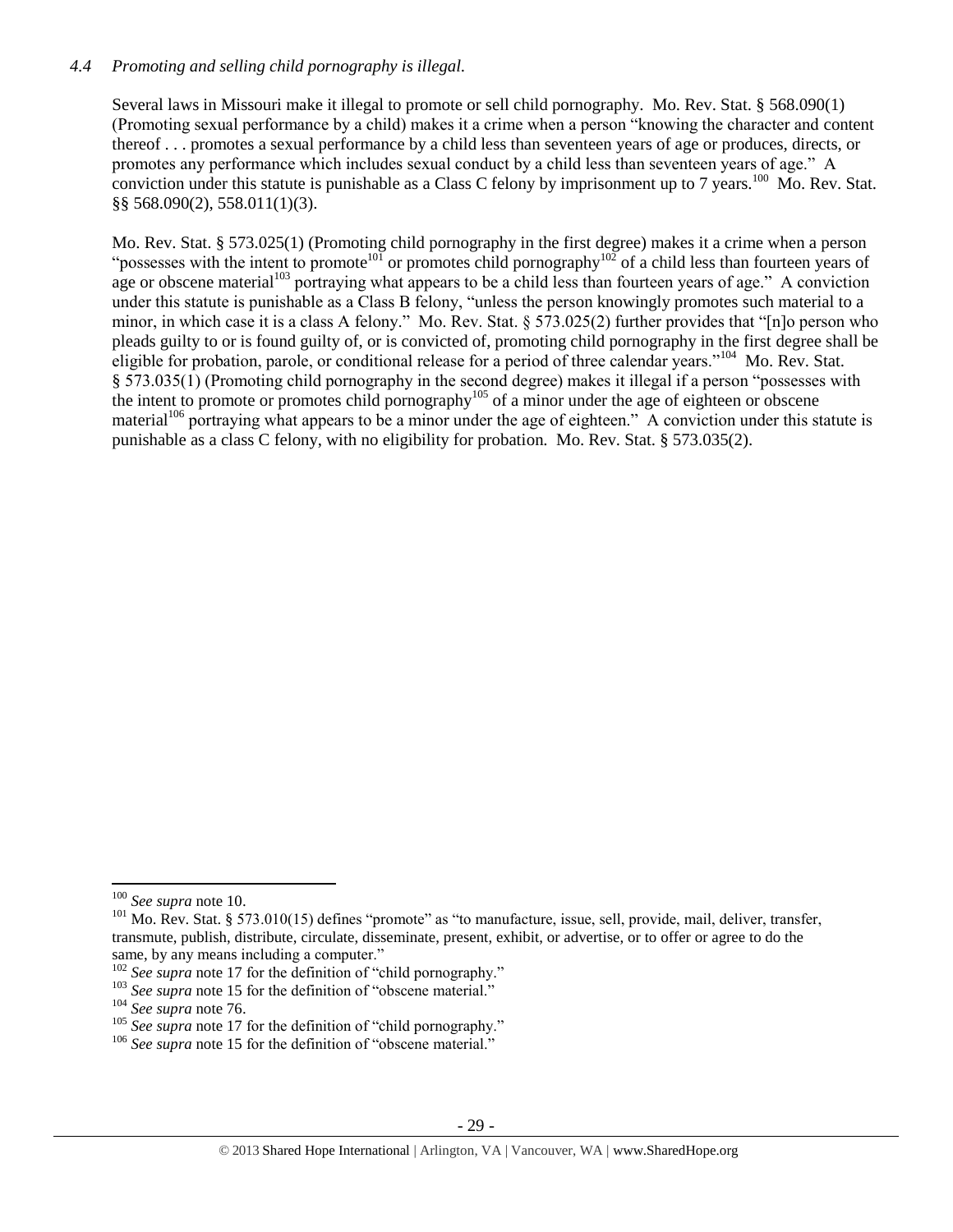#### **FRAMEWORK ISSUE 5: PROTECTIVE PROVISIONS FOR THE CHILD VICTIMS**

#### *Legal Components:*

- *5.1 Statutorily-mandated victim services define "victim" to specifically include victims of domestic minor sex trafficking or commercial sexual exploitation of children (CSEC) to ensure prompt identification and access to victims' rights and services.*
- *5.2 The state sex trafficking statute expressly prohibits a defendant from raising consent of the minor to the commercial sex acts as a defense.*
- *5.3 Prostitution laws apply only to adults, making minors under 18 specifically immune from this offense.*
- *5.4 Child victims of sex trafficking or commercial sexual exploitation are provided with a child protection response, including specialized shelter and services, and are not detained in juvenile detention facilities.*
- *5.5 Commercial sexual exploitation is identified as a type of abuse and neglect within child protection statutes.*
- *5.6 The definition of "caregiver" (or similar term) in the child welfare statutes is broad enough to include a trafficker who has custody or control of a child in order to bring a trafficked child into protection of child protective services.*
- *5.7 Crime victims' compensation is specifically available to a child victim of sex trafficking or commercial sexual exploitation of children (CSEC) without regard to ineligibility factors.*
- *5.8 Victim-friendly procedures and protections are provided in the trial process for minors under 18.*
- *5.9 Expungement or sealing of juvenile delinquency records resulting from arrests or adjudications for prostitution-related offenses committed as a result of, or in the course of, the commercial sexual exploitation of a minor is available within a reasonable time after turning 18.*
- *5.10 Victim restitution and civil remedies for victims of domestic minor sex trafficking or commercial sexual exploitation of children (CSEC) are authorized by law.*
- *5.11 Statutes of limitations for civil and criminal actions for child sex trafficking or commercial sexual exploitation of children (CSEC) offenses are eliminated or lengthened sufficiently to allow prosecutors and victims a realistic opportunity to pursue criminal action and legal remedies.*

*\_\_\_\_\_\_\_\_\_\_\_\_\_\_\_\_\_\_\_\_\_\_\_\_\_\_\_\_\_\_\_\_\_\_\_\_\_\_\_\_\_\_\_\_\_\_\_\_\_\_\_\_\_\_\_\_\_\_\_\_\_\_\_\_\_\_\_\_\_\_\_\_\_\_\_\_\_\_\_\_\_\_\_\_\_\_\_\_\_\_\_\_\_*

#### *Legal Analysis:*

 $\overline{\phantom{a}}$ 

*5.1 Statutorily-mandated victim services define "victim" to specifically include victims of domestic minor sex trafficking or commercial sexual exploitation of children (CSEC) to ensure prompt identification and access to victims' rights and services.* 

Mo. Rev. Stat. § 566.223(1) (Federal Trafficking Victims Protection Act of 2000 to apply, when) provides that victims of trafficking violations in Mo. Rev. Stat. §§ 566.200–566.221 "shall be afforded the rights and protections provided in the federal Trafficking Victims Protection Act of 2000, Public Law 106-386, as amended."

For the purposes of Chapter 595 (Victims of crimes, compensation and services), a "victim" is defined as "a person who suffers personal physical injury<sup>107</sup> or death as a direct result of a crime, as defined in subdivision (5) of this subsection." Mo. Rev. Stat. § 595.010(1)(28) (Definitions). "Crime" is defined in Mo. Rev. Stat.  $§$  595.010(1)(5) in pertinent part as

<sup>&</sup>lt;sup>107</sup> "Personal physical injury" is defined in Mo. Rev. Stat. § 595.010(1)(23) as "actual bodily harm only with respect to the victim. Personal physical injury may include mental or nervous shock resulting from the specific incident upon which the claim is based."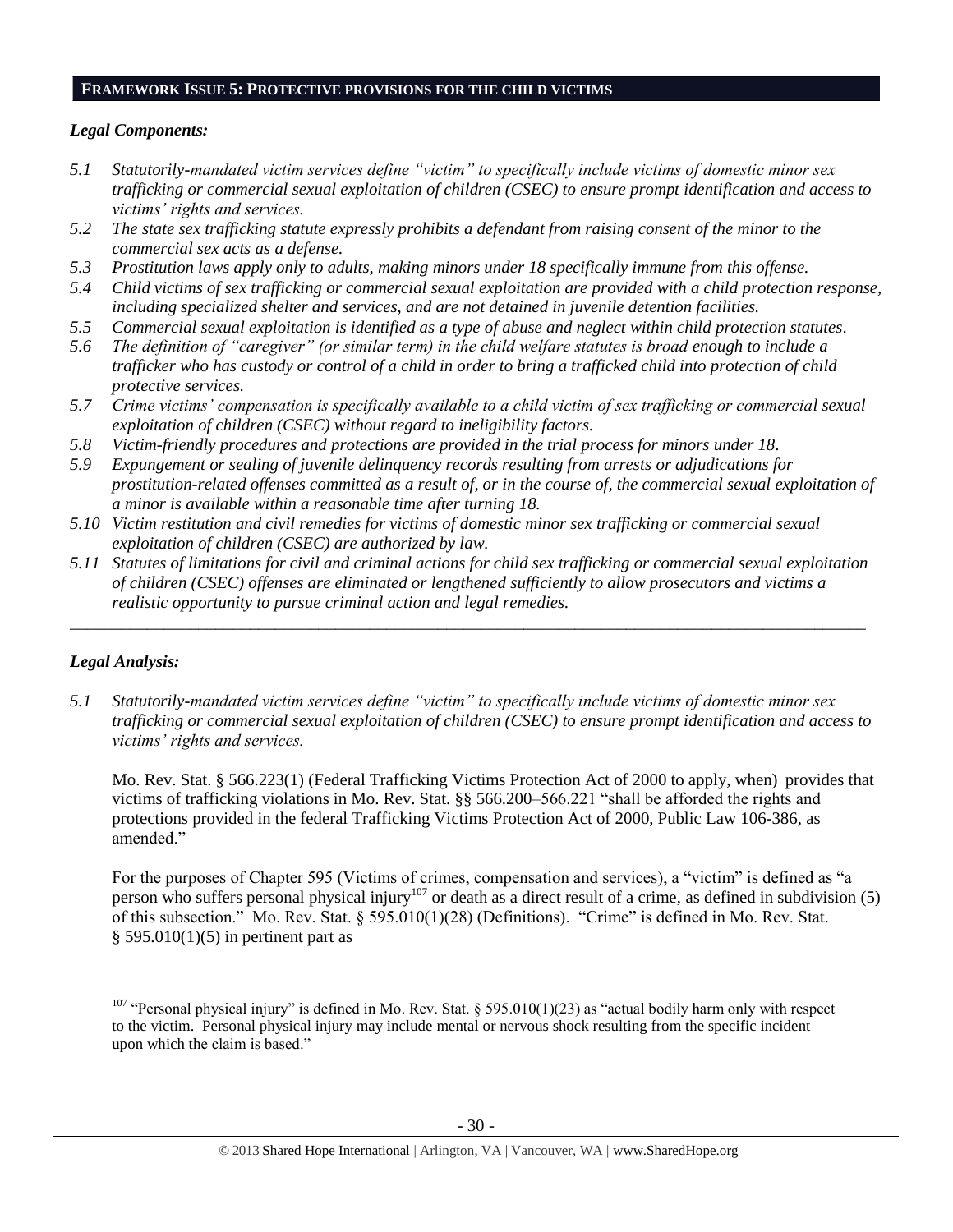an act committed in this state which, if committed by a mentally competent, criminally responsible person who had no legal exemption or defense, would constitute a crime; provided that, such act involves the application of force or violence or the threat of force or violence by the offender upon the victim . . . .

Even if the personal physical injury requirement is satisfied, victims under Mo. Rev. Stat. § 566.212 (Sexual trafficking of a child) and § 566.213 (Sexual trafficking of a child under age twelve) may not be eligible for compensation under this chapter if there is no proof of force or violence.

However, "victim" is defined more broadly for the purposes of victim's and witness's rights in Mo. Rev. Stat. § 595.200(6) as "a natural person who suffers direct or threatened physical, emotional or financial harm as the result of the commission or attempted commission of a crime." "Crime" is also more broadly defined in Mo. Rev. Stat. § 595.200(1) as "an act which would constitute a violation of any criminal statute including any act which may result in an adjudication of delinquency." Consequently, minor victims may be eligible to receive victim services despite being potentially ineligible for victim compensation.

#### *5.2 The state sex trafficking statute expressly prohibits a defendant from raising consent of the minor to the commercial sex acts as a defense.*

Mo. Rev. Stat. § 566.020(3)<sup>108</sup> (Mistake as to age—consent not a defense, when) provides that "[c]onsent is not an affirmative defense to any offense under chapter 566 if the alleged victim is less than twelve years of age." Chapter 566 offenses include all sexual offenses, non-prostitution CSEC offenses, and sex trafficking offenses. However, Mo. Rev. Stat. § 568.100(2) (Factors to consider in establishing age of child participating in sexual performances) states, "When it becomes necessary for the purposes of section 568.060<sup>109</sup> [Abuse or neglect of a child, penalty], 568.080 [Child used in sexual performance] or 568.090 [Promoting sexual performance by a child] to determine whether a child who participated in the sexual conduct consented to the conduct, the term 'consent' shall have the meaning given it in section 556.061 [Code definitions]."<sup>110</sup>

<span id="page-30-0"></span>Mo. Rev. Stat. § 566.212 (Sexual trafficking of a child) and § 566.213 (Sexual trafficking of a child under age twelve) do not make lack of consent an element of the crime, but also do not explicitly forbid the use of the defense of consent.

*5.3 Prostitution laws apply only to adults, making minors under 18 specifically immune from this offense.*

Mo. Rev. Stat. § 567.020 (Prostitution) does not distinguish between minors and adults in setting out the conduct that constitutes commission of the offense.

consent or lack of consent may be expressed or implied. Assent does not constitute consent if:

- (a) It is given by a person who lacks the mental capacity to authorize the conduct charged to constitute the offense and such mental incapacity is manifest or known to the actor; or
- (b) It is given by a person who by reason of youth, mental disease or defect, intoxication, a druginduced state, or any other reason is manifestly unable or known by the actor to be unable to make a reasonable judgment as to the nature or harmfulness of the conduct charged to constitute the offense; or
- (c) It is induced by force, duress or deception.

The text of Mo. Rev. Stat. § 556.061 included here and elsewhere in this report reflects passage of House Bill 215, House Bill 505 of the 97th Gen. Assemb., Reg. Sess. (Mo. 2013) (effective August 28, 2013).

 $\overline{a}$ <sup>108</sup> *See supra* not[e 50.](#page-13-0)

<sup>109</sup> *See supra* not[e 20.](#page-5-1)

 $110$  Mo. Rev. Stat. § 556.061(5) (Code definitions) provides that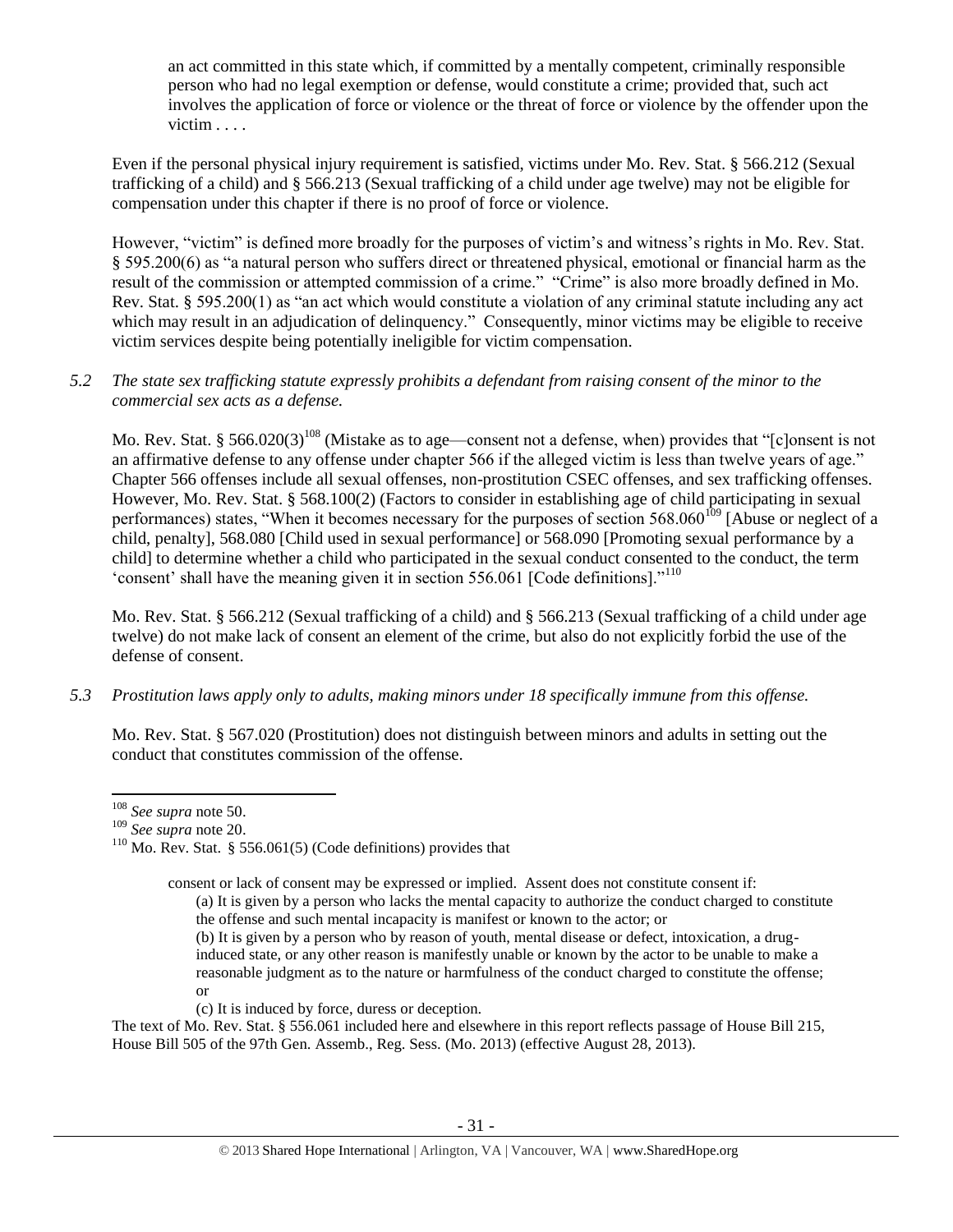- 5.3.1 Recommendation: Amend Mo. Rev. Stat. § 567.020 to make minors under the age of 18 immune from prosecution for this offense or amend Mo. Rev. Stat. § 566.223(2) to include a victim's status as a minor under the age of 18 as an affirmative defense to prostitution.
- *5.4 Child victims of sex trafficking or commercial sexual exploitation are provided with a child protection response, including specialized shelter and services, and are not detained in juvenile detention facilities.*

# **Child Identified as Abused/Neglected**

A child that is a victim of sexual abuse is likely to be considered abused or neglected pursuant to Mo. 210.110(1) (Definitions), which defines "abuse" in part as "any physical injury, sexual abuse, or emotional abuse inflicted on a child other than by accidental means by those responsible for the child's care, custody, and control§ 210.110(12) defines "neglect" as "failure to provide, by those responsible for the care, custody, and control of the child, the proper or necessary support, education as required by law, nutrition or medical, surgical, or any other care necessary for the child's well-being."<sup>111</sup>

*I. Initial Custody*

 $\overline{\phantom{a}}$ 

a. Authority for Initial Custody

Pursuant to Mo. Rev. Stat. § 210.115(1) (Reports of abuse, neglect, and under age eighteen deaths), a commercially sexually exploited child may have access a protective response through child protective services through the requirement that a report of abuse or neglect be generated

When any physician, medical examiner, coroner, dentist, chiropractor, optometrist, podiatrist, resident, intern, nurse, hospital or clinic personnel that are engaged in the examination, care, treatment or research of persons, and any other health practitioner, psychologist, mental health professional, social worker, day care center worker or other child-care worker, juvenile officer, probation or parole officer, jail or detention center personnel, teacher, principal or other school official, minister as provided by section 352.400, peace officer or law enforcement official, or other person with responsibility for the care of children has reasonable cause to suspect that a child has been or may be subjected to abuse or neglect or observes a child being subjected to conditions or circumstances which would reasonably result in abuse or neglect, that person shall immediately report or cause a report to be made to the division in accordance with the provisions of sections 210.109 to 210.183. As used in this section, the term "abuse" is not limited to abuse inflicted by a person responsible for the child's care, custody and control as specified in section 210.110,<sup>112</sup> but shall also include abuse inflicted by any other person.

Additionally, under Mo. Rev. Stat. § 210.115(4) a person, including those not listed above, is required to report any case of suspected abuse or neglect<sup>113</sup> "if such person has reasonable cause to suspect that a child has been or may be subjected to abuse or neglect or observes a child being subjected to conditions or circumstances which would reasonably result in abuse or neglect."

 $111$  Pursuant to Mo. Rev. Stat. § 210.110, a sexually exploited child is likely to be identified as abused or neglected. If a child is identified as abused or neglected under Mo. Rev. Stat. § 210.110, the definition of "caregiver" under Mo. Rev. Stat. § 210.110(16) is sufficiently broad to involve Child Protective Services in investigations where the child is in the custody or control of a non-family trafficker.

<sup>&</sup>lt;sup>112</sup> *See infra* Section 5.5 for the definition of "abuse."

<sup>&</sup>lt;sup>113</sup> See infra Section 5.5 for the definition of "neglect."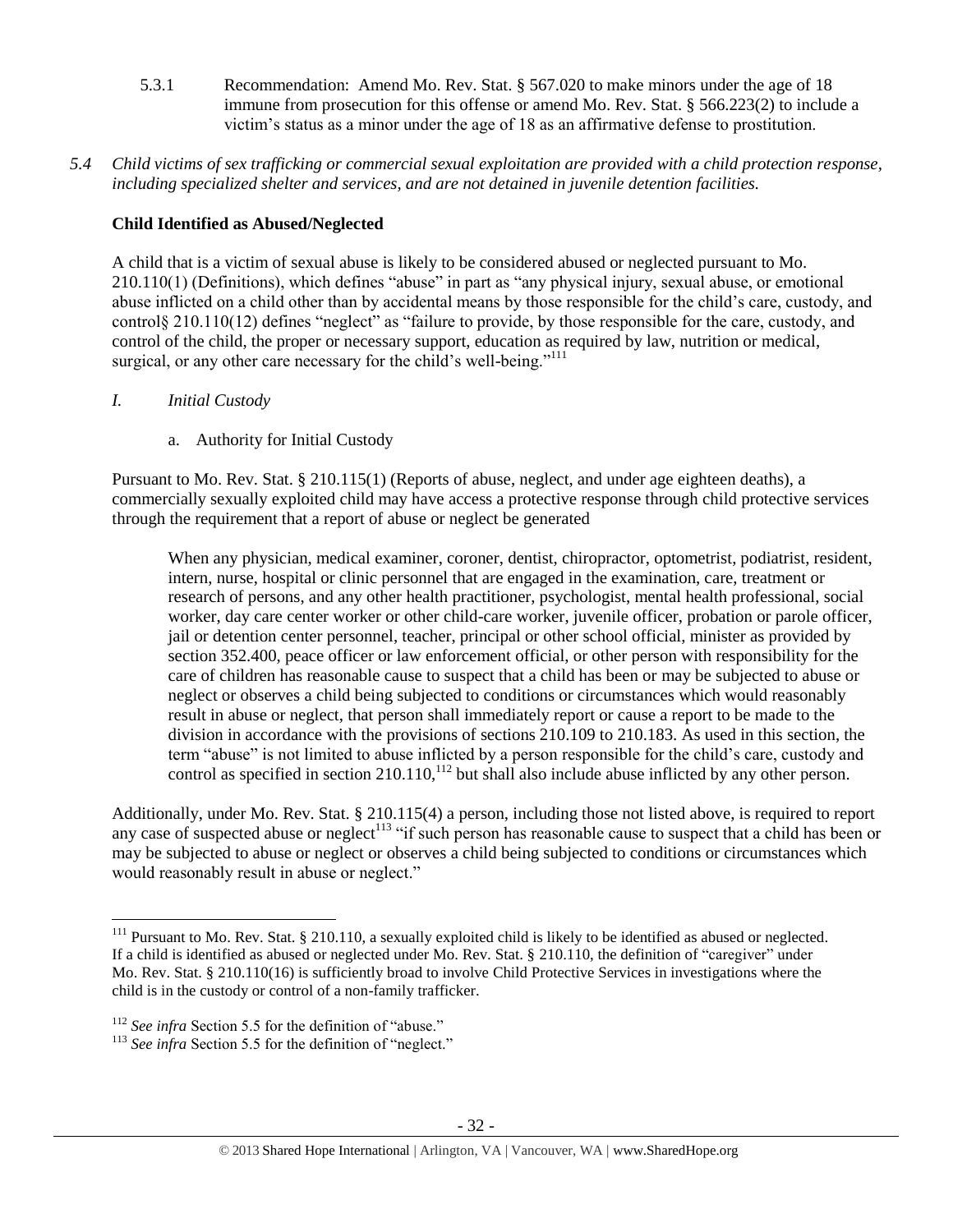Further, Mo. Rev. Stat. § 210.125 (Protective custody of child) dictates that based on a filed report or other circumstances,

1. A police officer, law enforcement official, or a physician who has reasonable cause to suspect that a child is suffering from illness or injury or is in danger of personal harm by reason of his surroundings and that a case of child abuse or neglect exists, may request that the juvenile officer take the child into protective custody under chapter 211 [Juvenile courts].

2. A police officer, law enforcement official, or a physician who has reasonable cause to believe that a child is in imminent danger of suffering serious physical harm or a threat to life as a result of abuse or neglect, and such person has reasonable cause to believe the harm or threat to life may occur before a juvenile court could issue a temporary protective custody order or before a juvenile officer could take the child into protective custody, the police officer . . . may take or retain temporary protective custody<sup>114</sup> of the child without the consent of the child's parents, guardian or others legally responsible for his care.

b. Placement

 $\overline{\phantom{a}}$ 

The juvenile is immediately notified of the protective custody and a juvenile officer may either return the child to parental care or may initiate a Chapter 211 (Juvenile courts) protective proceeding. Mo. Rev. Stat. § 210.125(3).

If a Chapter 211 protective proceeding is initiated, Mo. Rev. Stat. § 211.141 (Child returned to parent, when, conditions—detention on order of court—detention without order, when—assessment of child required, when—random sampling of assessments) dictates that

1. When a child is taken into custody . . . the person taking the child into custody shall, unless it has been otherwise ordered by the court, return the child to his or her parent, guardian or legal custodian on the promise of such person to bring the child to court, if necessary, at a stated time or at such times as the court may direct. The court may also impose other conditions relating to activities of the child . . .

2. If the child is not released as provided in subsection 1 of this section, he or she may be conditionally released or detained in any place of detention specified in section 211.151 (Places of detention—photographing and fingerprinting, restrictions) but only on order of the court specifying the reason for the conditional release or the detention . . .

Mo. Rev. Stat. § 211.151 (Places of detention—photographing and fingerprinting, restrictions) states that

1. Pending disposition of a case, the juvenile court may order in writing the detention of a child in one of the following places:

(1) A juvenile detention facility provided by the county;

(2) A shelter care facility, subject to the supervision of the court;

(3) A suitable place of detention maintained by an association having for one of its objects the care and protection of children;

(4) Such other suitable custody as the court may direct.

 $114$  Mo. Rev. Stat. § 210.125(5) defines "temporary protective custody" as "temporary placement within a hospital or medical facility or emergency foster care facility or such other suitable custody placement as the court may direct; provided, however, that an abused or neglected child may not be detained in temporary custody in a secure detention facility." Temporary protective custody may not exceed 24 hours without authorization by the juvenile court. Mo. Rev. Stat. § 210.125(4).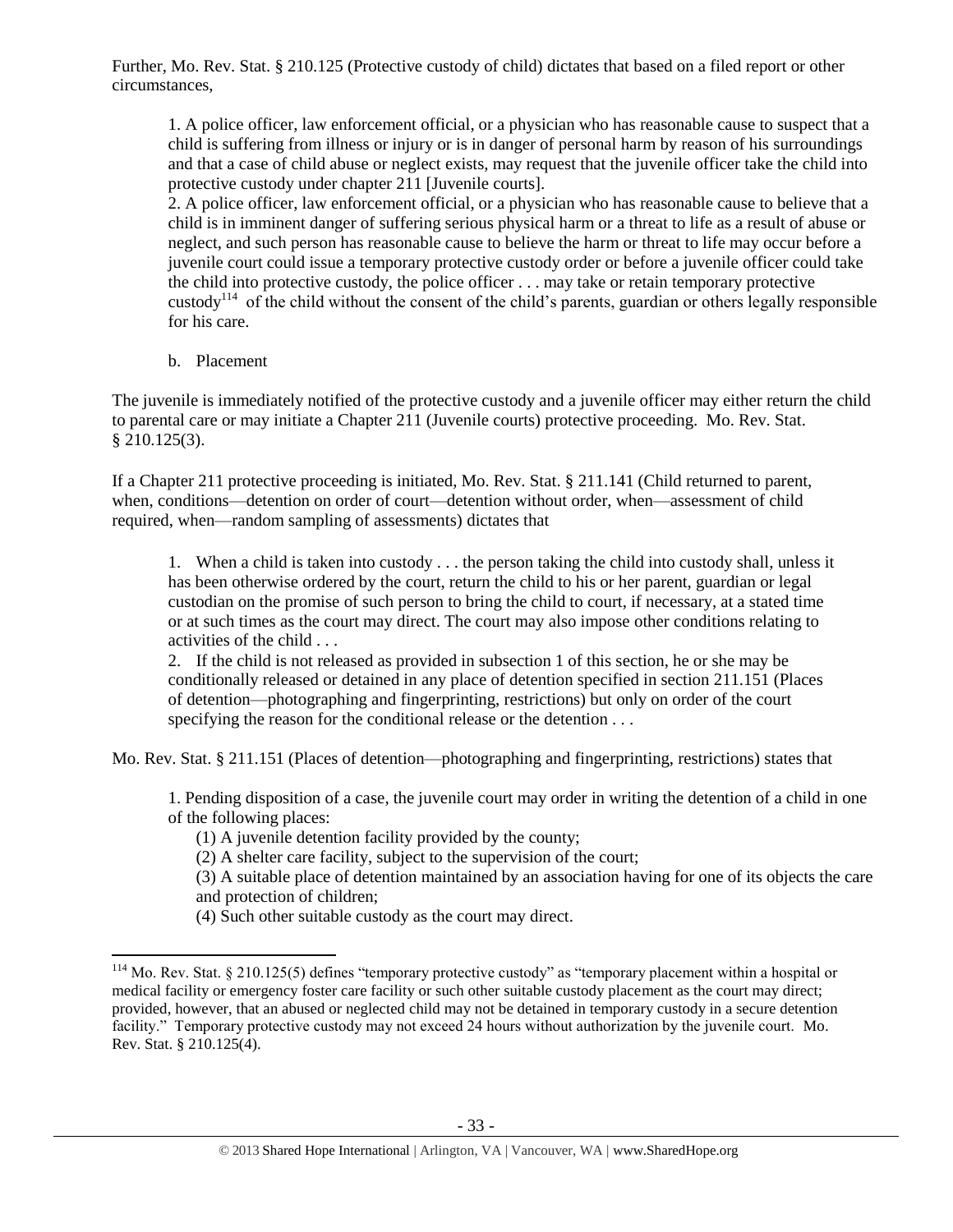2. A child shall not be detained in a jail or other adult detention facility pending disposition of a case.

*II. Process Following Initial Custody*

Pursuant to Mo. Rev. Stat. § 211.032(1) (Child abuse and neglect hearings),

<span id="page-33-1"></span>[W]hen a child or person seventeen years of age, alleged to be in need of care and treatment pursuant to subdivision (1) of subsection 1 of section  $211.031$ ,<sup>115</sup> is taken into custody, the juvenile or family court shall notify the parties of the right to have a protective custody hearing.

The hearing must take place within 24 hours of the initial detention, unless otherwise ordered by the court. Mo. Rev. Stat. § 210.125(4).

#### *III. Placement Process Pending Adjudication*

Pursuant to Mo. Rev. Stat. § 211.061 (Arrested child taken before juvenile court—transfer of prosecution to juvenile court—limitations on detention of juvenile—detention hearing, notice.),

. . . . 3. When the juvenile court is informed that a child is in detention it shall examine the reasons therefor and shall immediately:

(1) Order the child released; or

(2) Order the child continued in detention until a detention hearing is held. An order to continue the child in detention shall only be entered upon the filing of a petition or motion to modify and a determination by the court that probable cause exists to believe that the child has committed acts specified in the petition or motion that bring the child within the jurisdiction of the court under subdivision (2) or (3) of subsection 1 of section 211.031.

<span id="page-33-0"></span>4. A juvenile shall not remain in detention for a period greater than twenty-four hours unless the court orders a detention hearing. If such hearing is not held within three days, excluding Saturdays, Sundays and legal holidays, the juvenile shall be released from detention unless the court for good cause orders the hearing continued. The detention hearing shall be held within the judicial circuit at a date, time and place convenient to the court . . . .

Additionally, if a child is held in secure detention,  $^{116}$  pursuant to Mo. Rev. Stat. § 211.063(1), the child also may not be held for more than 24 hours, unless "the court finds pursuant to a probable cause hearing held within that

 $\overline{a}$ <sup>115</sup> Mo. Rev. Stat. § 211.031(1)(1) states that a child is alleged to be in need of care and treatment if

<sup>(</sup>a) The parents, or other persons legally responsible for the care and support of the child or person seventeen years of age, neglect or refuse to provide proper support, education which is required by law, medical, surgical or other care necessary for his or her well-being; except that reliance by a parent, guardian or custodian upon remedial treatment other than medical or surgical treatment for a child or person seventeen years of age shall not be construed as neglect when the treatment is recognized or permitted pursuant to the laws of this state;

<sup>(</sup>b) The child or person seventeen years of age is otherwise without proper care, custody or support; or (c) The child or person seventeen years of age was living in a room, building or other structure at the time such dwelling was found by a court of competent jurisdiction to be a public nuisance pursuant to section 195.130;

<sup>(</sup>d) The child or person seventeen years of age is a child in need of mental health services and the parent, guardian or custodian is unable to afford or access appropriate mental health treatment or care for the child.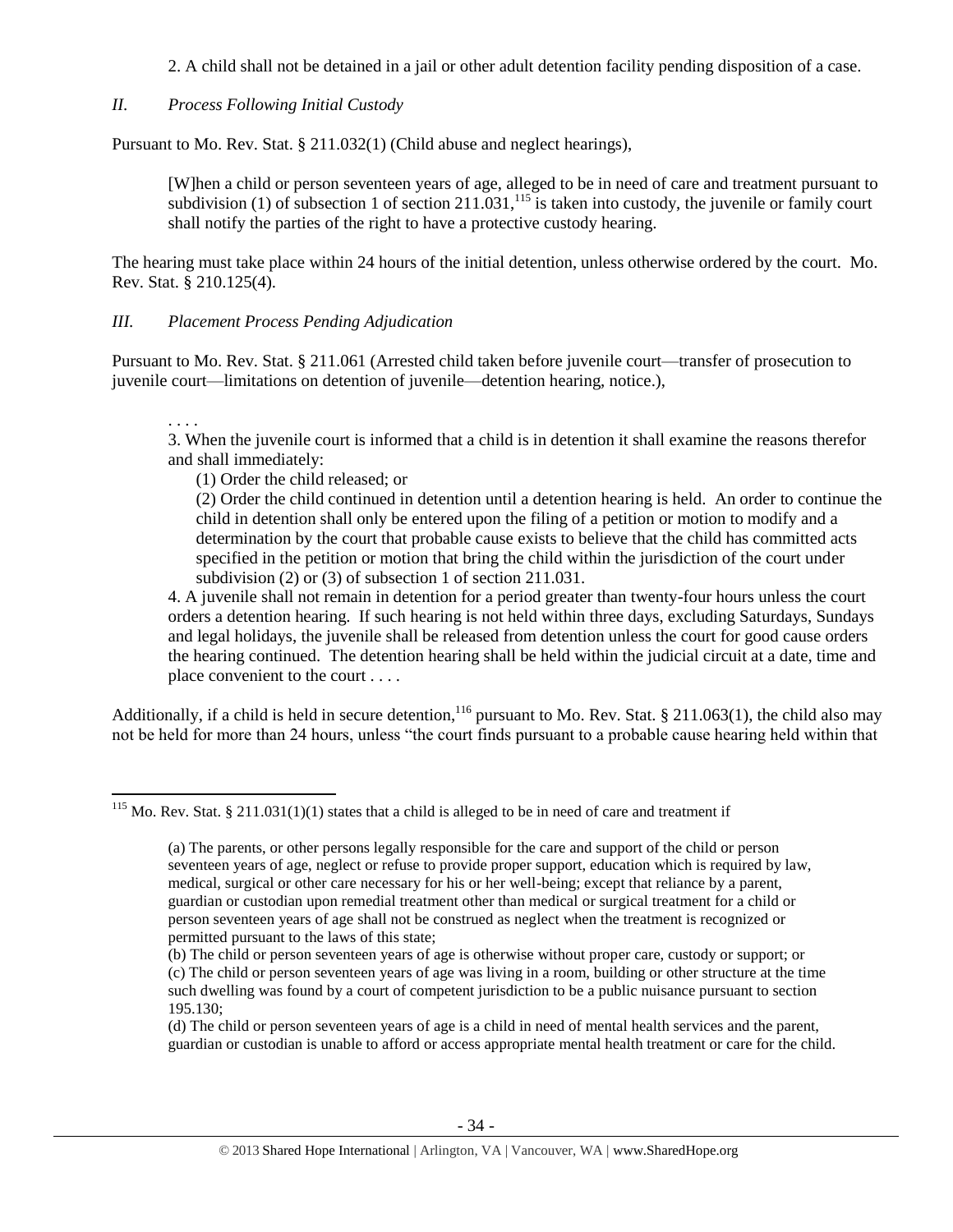twenty-four-hour period, that the child has violated the conditions of a valid court order," and meets other requirements set out in the section.<sup>117</sup>

Subsequent to the detention hearing, the court may order, pursuant to Mo. Rev. Stat. § 211.151(1), placement in  $(1)$  A juvenile detention facility provided by the county; (2) A shelter care facility, subject to the supervision of the court; (3) A suitable place of detention maintained by an association having for one of its objects the care and protection of children; (4) Such other suitable custody as the court may direct." However, Mo. Rev. Stat. § 211.151(2) states that "[a] child shall not be detained in a jail or other adult detention facility pending disposition of a case."<sup>118</sup>

#### <span id="page-34-0"></span>*IV. Adjudication or Referral to Alternate Process*

Pursuant to Mo. Rev. Stat. § 211.032 (Child abuse and neglect hearings, when held, procedure—supreme court rules to be promulgated—transfer of school records, when),

. . . . 4. The court shall hold an adjudication hearing no later than sixty days after the child has been taken into custody. The court shall notify the parties in writing of the specific date, time, and place of such hearing. If at such hearing the court determines that sufficient cause exists for the child to remain in the custody of the state, the court shall conduct a dispositional hearing no later than ninety days after the child has been taken into custody and shall conduct review hearings regarding the reunification efforts made by the division every ninety to one hundred twenty days for the first year the child is in the custody of the division. After the first year, review hearings shall be held as necessary, but in no event less than once every six months for as long as the child is in the custody of the division.

. . . .

Additionally or alternatively, in Missouri, a victim of sex trafficking may be identified through use of the procedures in Mo. Rev. Stat. § 566.223 (Federal Trafficking Victims Protection Act of 2000 to apply, when), which states in part,

. . . .

l

4. As soon as possible after a first encounter with a person who reasonably appears to a law enforcement agency to be a victim of trafficking as defined in section 566.200 [Definitions], that agency or office shall notify the department of social services and, where applicable, juvenile justice authorities, that the person may be a victim of trafficking, in order that such agencies may determine whether the person may be eligible for state or federal services, programs, or assistance. 5. The department of social services may coordinate with relevant state, federal, and local agencies to evaluate appropriate services for victims of trafficking. State agencies may implement programs and enter into contracts with nonprofit agencies, domestic and sexual violence shelters, and other

<sup>118</sup> "The term 'jail or other adult detention facility' does not include a juvenile detention facility." Mo. Rev. Stat.  $$211.151(4)(1).$ 

<sup>&</sup>lt;sup>116</sup> "Secure detention" is defined in Mo. Rev. Stat. § 211.063(2)(1) as "any public or private residential facility used for the temporary placement of any child if such facility includes construction fixtures designed to physically restrict the movements and activities of children held in the lawful custody of such facility."

<sup>&</sup>lt;sup>117</sup> Pursuant to Mo. Rev. Stat. § 211.063(1), the specific conditions for extended detention include:

<sup>(1)</sup> The child has a record of willful failure to appear at juvenile court proceedings; or

<sup>(2)</sup> The child has a record of violent conduct resulting in physical injury to self or others; or

<sup>(3)</sup> The child has a record of leaving a court-ordered placement, other than secure detention, without permission.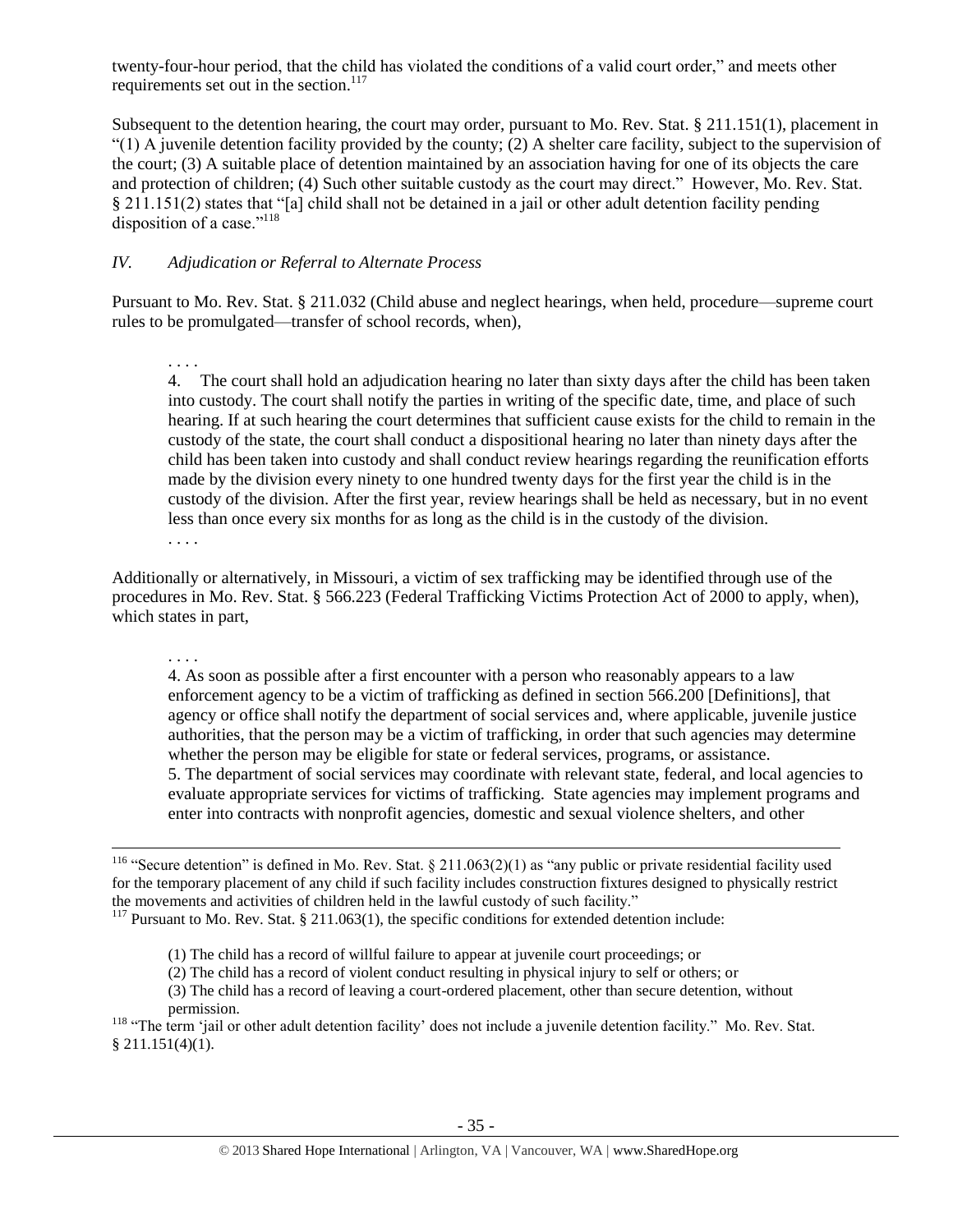nongovernment organizations to provide services to confirmed victims of trafficking, insofar as funds are available for that purpose. Such services may include, but are not limited to, case management, emergency temporary housing, health care, mental health counseling, alcohol and drug addiction screening and treatment, language interpretation and translation services, English language instruction, job training, and placement assistance.

#### *V. Outcomes*

Once connected with the child protective services system, trafficking victims may have access to specialized services through a state technical assistance team. Mo. Rev. Stat. § 660.520(1) (State technical assistance team for child sexual abuse cases) provides that a special team in the department of social services is created to assist, train teams, develop protocols, and be involved in, upon request, the "investigation and prosecution of child abuse, child neglect, child sexual abuse, child exploitation, child pornography, [and] child fatality cases."

Pursuant to Mo. Rev. Stat. § 660.520(3),

Each county may develop a multidisciplinary team for the purpose of determining the appropriate investigative and therapeutic action. . . . The multidisciplinary team may include, but is not limited to, a prosecutor, or his or her representative, an investigator from the children's division, a physician, a representative from a mental health care services agency and a representative of the police agency of primary jurisdiction.

If a child is found to be abused or neglected, Missouri law could prevent the return of a child to the custody of a trafficker parent. Under Mo. Rev. Stat. § 211.038(1) (Children not to be reunited with parents or placed in a home),

A child under the jurisdiction of the juvenile court shall not be reunited with a parent or placed in a home in which the parent or any person residing in the home has been found guilty of, or pled guilty to, any of the following offenses when a child was the victim:

(1) A felony violation of section . . . 566.064 [Statutory sodomy, second degree], . . . 566.083 [Sexual misconduct involving a child], . . . 566.100 [Sexual abuse], . . . 566.151 [Enticement of a child],  $\ldots$  566.212 [Sexual trafficking of a child]  $\ldots$ ;

. . .

(3) A violation of subdivision (2) of subsection 1 of section 568.060 [Abuse of a child];

. . .

(5) A violation of section 568.080 [Child used in sexual performance];

(6) A violation of section 568.090 [Promoting sexual performance by a child]; or  $\ldots$ <sup>119</sup>

## **Child Identified as In Need of Care and Treatment**

Pursuant to Mo. Rev. Stat. § 211.031(2), the juvenile court system shall have jurisdiction over

. . . .

 $119$  Mo. Rev. Stat. § 211.038(2) also provides, "For all other violations of offenses in chapters 566 and 568, not specifically listed in subsection 1 of this section or for a violation of an offense committed in another state when a child is the victim that would be a violation of chapter 566 or 568, if committed in Missouri, the juvenile court may exercise its discretion regarding the placement of a child under the jurisdiction of the juvenile court in a home in which a parent or any person residing in the home has been found guilty of, or pled guilty to, any such offense."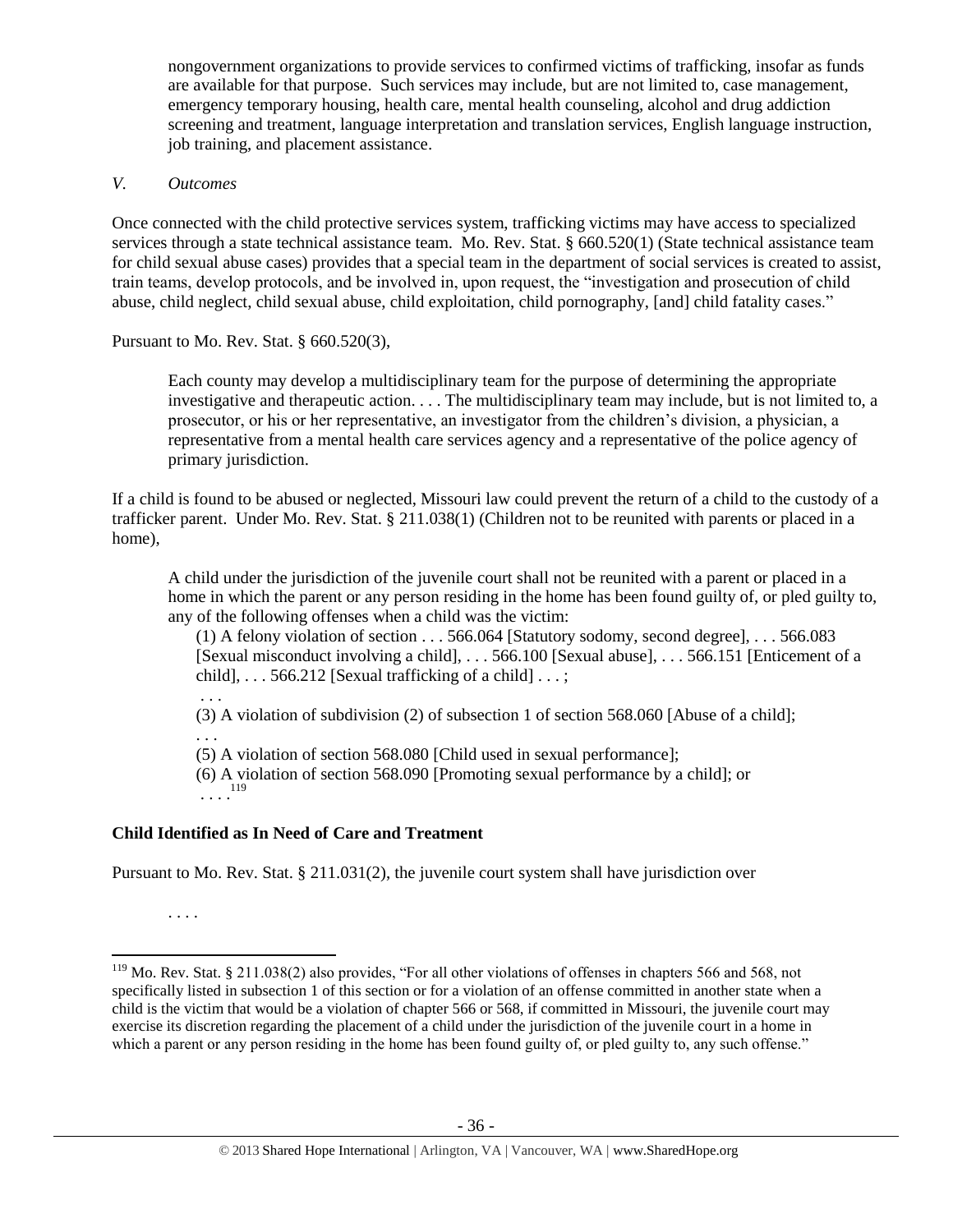(2) . . . any child who may be a resident of or found within the county and who is alleged to be in need of care and treatment because:

(a) The child while subject to compulsory school attendance is repeatedly and without justification absent from school; or

(b) The child disobeys the reasonable and lawful directions of his or her parents or other custodian and is beyond their control; or

(c) The child is habitually absent from his or her home without sufficient cause, permission, or justification; or

(d) The behavior or associations of the child are otherwise injurious to his or her welfare or to the welfare of others; or

(e) The child is charged with an offense not classified as criminal, or with an offense applicable only to children . . . .

- *J. Initial Custody*
	- a. Authority for Initial Custody

Pursuant to Mo. Rev. Stat. § 211.131 (Taking child into custody, effect—notice to parents—jurisdiction attaches, when),

1. When any child found violating any law or ordinance or whose behavior, environment or associations are injurious to his welfare or to the welfare of others or who is without proper care, custody or support is taken into custody, the taking into custody is not considered an arrest.

. . . .

Additionally, initial custody may be allowed later in the process if a child that is seventeen years of age is found to be, "is in such condition or surroundings that his or her welfare requires that his or her custody be immediately assumed by the court, the judge may order, by endorsement upon the summons, the officer serving it to take the child or person seventeen years of age into custody at once." Mo. Rev. Stat. § 211.101(3) (Issuance of summons--notice--temporary custody of child—subpoenas).

b. Placement

Pursuant to Mo. Rev. Stat. § 211.141 (Child returned to parent, when, conditions—detention on order of court—detention without order, when—assessment of child required, when—random sampling of assessments),

1. When a child is taken into custody . . . the person taking the child into custody shall, unless it has been otherwise ordered by the court, return the child to his or her parent, guardian or legal custodian on the promise of such person to bring the child to court, if necessary, at a stated time or at such times as the court may direct. The court may also impose other conditions relating to activities of the child . . .

2. If the child is not released as provided in subsection 1 of this section, he or she may be conditionally released or detained in any place of detention specified in section 211.151 (Places of detention—photographing and fingerprinting, restrictions) but only on order of the court specifying the reason for the conditional release or the detention . . .

Mo. Rev. Stat. § 211.151 (Places of detention—photographing and fingerprinting, restrictions) states that

1. Pending disposition of a case, the juvenile court may order in writing the detention of a child in one of the following places: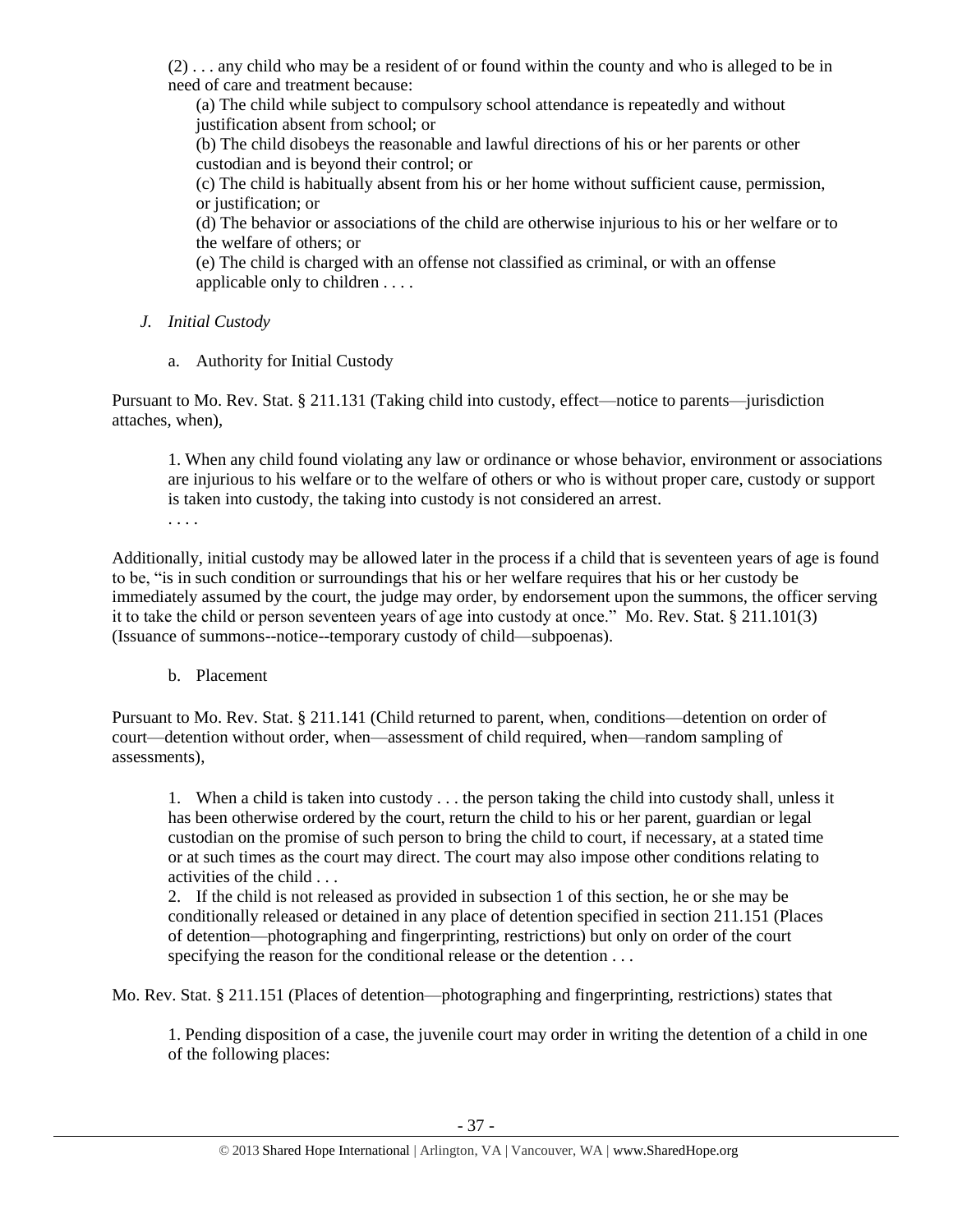- (1) A juvenile detention facility provided by the county;
- (2) A shelter care facility, subject to the supervision of the court;

(3) A suitable place of detention maintained by an association having for one of its objects the care and protection of children;

- (4) Such other suitable custody as the court may direct.
- 2. A child shall not be detained in a jail or other adult detention facility pending disposition of a case.

#### *II. Process Following Initial Custody*

Pursuant to Mo. Rev. Stat. § 211.063(1), after a child is taken into custody, he may not be held in secure detention<sup>120</sup> for more than 24 hours, unless "the court finds pursuant to a probable cause hearing held within that twenty-four-hour period, that the child has violated the conditions of a valid court order," and meets other requirements set out in the section.<sup>121</sup>

During the period between the filing of a petition and the adjudication, "the juvenile officer shall make a risk and needs assessment of the child and, before the disposition of the matter, shall report the results of the assessment to the juvenile court." Mo. Rev. Stat. § 211.141 (Child returned to parent, when, conditions detention on order of court—detention without order, when—assessment of child required, when—random sampling of assessments).

Pursuant to Mo. Rev. Stat. § 211.131 (Taking child into custody, effect—notice to parents—jurisdiction attaches, when), ". . . jurisdiction of the court attaches from the time the child is taken into custody."

#### *III. Placement Process Pending Adjudication*

Subsequent to the detention hearing, the court may order, pursuant to Mo. Rev. Stat. § 211.151(1), placement in  $(1)$  A juvenile detention facility provided by the county; (2) A shelter care facility, subject to the supervision of the court; (3) A suitable place of detention maintained by an association having for one of its objects the care and protection of children; (4) Such other suitable custody as the court may direct." However, Mo. Rev. Stat. § 211.151(2) states that "[a] child shall not be detained in a jail or other adult detention facility pending disposition of a case." $122$ 

### *IV. Adjudication or Referral to Alternate Process*

Pursuant to Mo. Rev. Stat. § 211.101(1) (Issuance of summons--notice--temporary custody of child subpoenas),

After a petition has been filed, unless the parties appear voluntarily, the juvenile court shall issue a summons in the name of the state of Missouri requiring the person who has custody of the child or person seventeen years of age to appear personally and, unless the court orders otherwise, to bring the child or person seventeen years of age before the court, at the time and place stated.

<sup>122</sup> *See supra* not[e 118.](#page-34-0)

 $\overline{\phantom{a}}$ <sup>120</sup> *See supra* not[e 116.](#page-33-0)

<sup>&</sup>lt;sup>121</sup> Pursuant to Mo. Rev. Stat. § 211.063(1), the specific conditions for extended detention include:

<sup>(1)</sup> The child has a record of willful failure to appear at juvenile court proceedings; or

<sup>(2)</sup> The child has a record of violent conduct resulting in physical injury to self or others; or

<sup>(3)</sup> The child has a record of leaving a court-ordered placement, other than secure detention, without permission.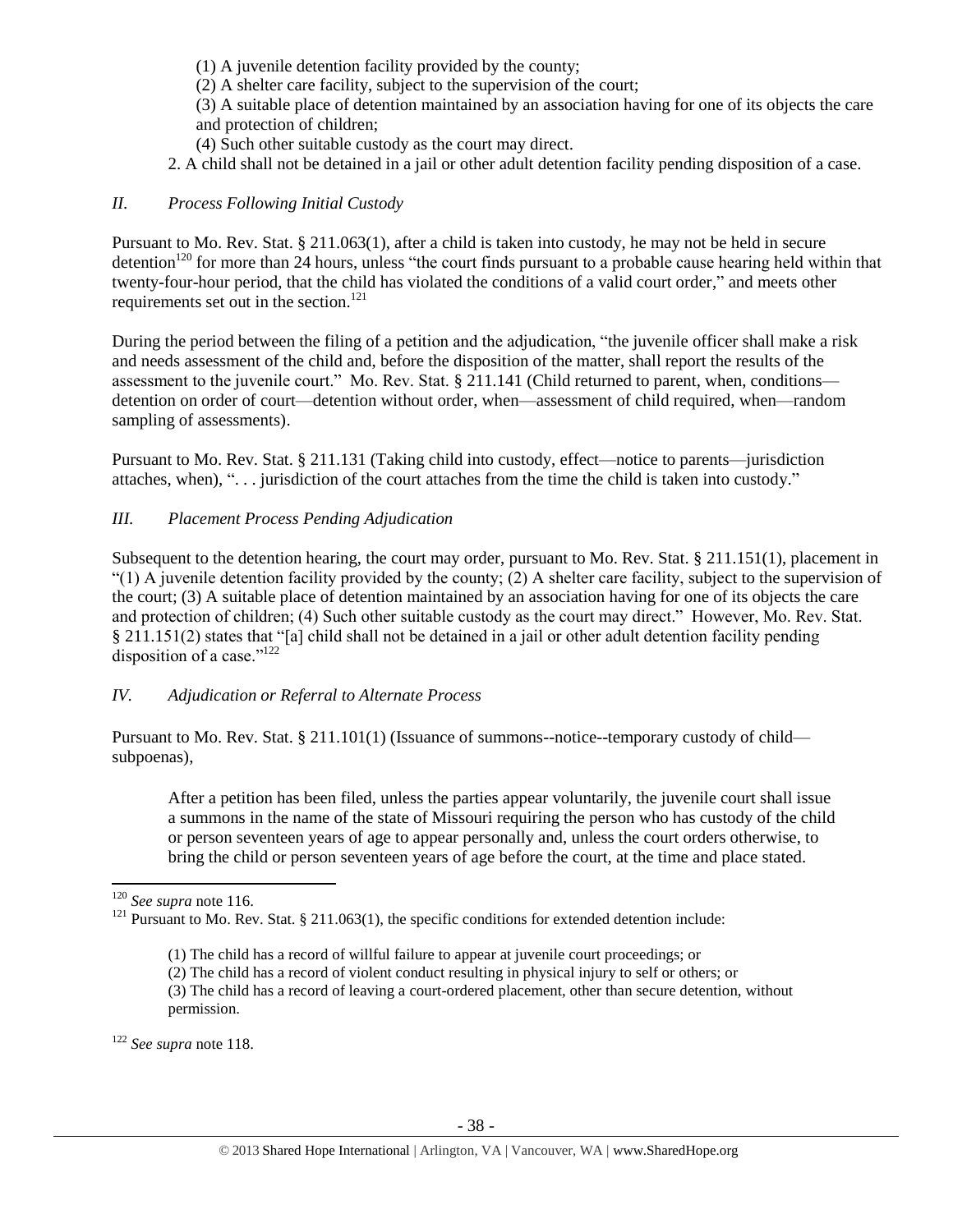At the adjudication, the court must make a finding of whether the allegations against the juvenile are proved. Rule 128.02 (Adjudication hearing). If so, the court will hold a disposition hearing. Additionally, pursuant to Rule 128.02, if the dispositional hearing,

. . . does not immediately follow the adjudication hearing, the court shall determine and make findings on whether:

(1) reasonable efforts were made, or deemed to have been made, to prevent or eliminate the need for removal of the juvenile from the home; and

(2) continuation of the juvenile in the home is contrary to the welfare of the juvenile.

In Missouri as an alternative to adjudication, a victim of sex trafficking may be identified through use of the procedures in Mo. Rev. Stat. § 566.223 (Federal Trafficking Victims Protection Act of 2000 to apply, when), which states in part,

. . . .

 $\overline{\phantom{a}}$ 

4. As soon as possible after a first encounter with a person who reasonably appears to a law enforcement agency to be a victim of trafficking as defined in section 566.200 [Definitions], that agency or office shall notify the department of social services and, where applicable, juvenile justice authorities, that the person may be a victim of trafficking, in order that such agencies may determine whether the person may be eligible for state or federal services, programs, or assistance. 5. The department of social services may coordinate with relevant state, federal, and local agencies to evaluate appropriate services for victims of trafficking. State agencies may implement programs and enter into contracts with nonprofit agencies, domestic and sexual violence shelters, and other nongovernment organizations to provide services to confirmed victims of trafficking, insofar as funds are available for that purpose. Such services may include, but are not limited to, case management, emergency temporary housing, health care, mental health counseling, alcohol and drug addiction screening and treatment, language interpretation and translation services, English language instruction, job training, and placement assistance.

Additionally, the court may also allow for informal process in lieu of adjudication. Pursuant to Mo. Rev. Stat. § 211.081(1) (Preliminary inquiry as to institution of proceedings),

Whenever any person informs the court in person and in writing that a child appears to be within the purview of applicable provisions<sup>123</sup> . . . the court shall make or cause to be made a preliminary inquiry to determine the facts and to determine whether or not the interests of the public or of the child or

<sup>&</sup>lt;sup>123</sup> The applicable provisions include, pursuant to Mo. Rev. Stat. § 211.031(1),

<sup>(</sup>a) The parents, or other persons legally responsible for the care and support of the child or person seventeen years of age, neglect or refuse to provide proper support, education which is required by law, medical, surgical or other care necessary for his or her well-being; except that reliance by a parent, guardian or custodian upon remedial treatment other than medical or surgical treatment for a child or person seventeen years of age shall not be construed as neglect when the treatment is recognized or permitted pursuant to the laws of this state;

<sup>(</sup>b) The child or person seventeen years of age is otherwise without proper care, custody or support; or (c) The child or person seventeen years of age was living in a room, building or other structure at the time such dwelling was found by a court of competent jurisdiction to be a public nuisance pursuant to section 195.130;

<sup>(</sup>d) The child or person seventeen years of age is a child in need of mental health services and the parent, guardian or custodian is unable to afford or access appropriate mental health treatment or care for the child.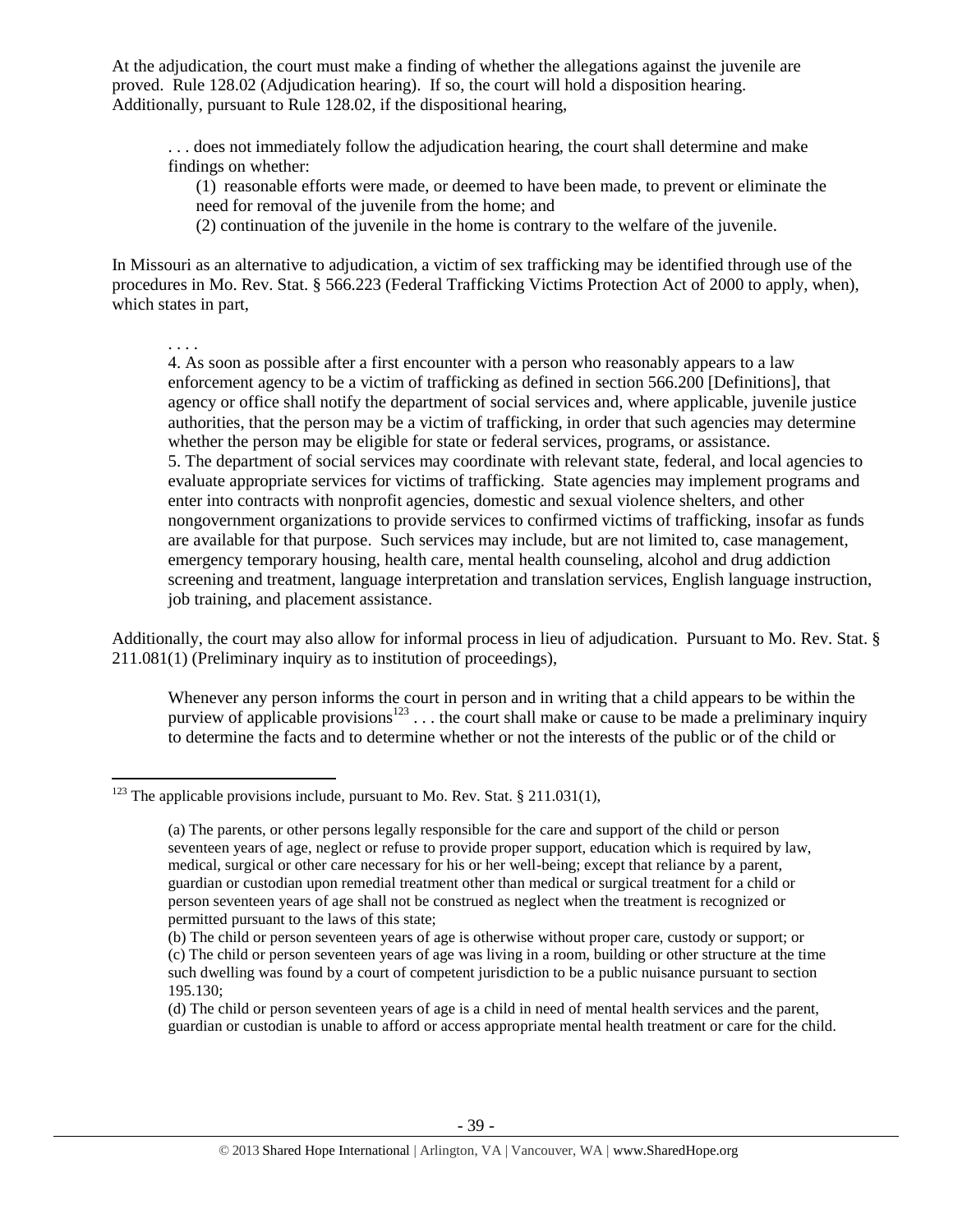person seventeen years of age require that further action be taken. On the basis of this inquiry, the juvenile court may make such informal adjustment as is practicable without a petition or may authorize the filing of a petition by the juvenile officer.

Mo. Rev. Stat. § 211.083 (Informal adjustments--court may allow restitution or community service) further states that

Whenever an informal adjustment is made under the provisions of section 211.081, the juvenile court may allow the child:

(1) To make restitution or reparation for the damage or loss caused by his offense. Any restitution or reparation shall be reasonable in view of the child's ability to make payment or perform the reparation. The court may require the clerk of the circuit court to act as receiving and disbursing agent for any payment agreed upon;

(2) To complete a term of community service under the supervision of the court or an organization selected by the court.

#### *V. Outcomes*

l

Pursuant to Mo. Rev. Stat. § 211.181(2) (Order for disposition or treatment of child--suspension of order and probation granted, when--community organizations, immunity from liability, when--length of commitment may be set forth--assessments, deposits, use), when a child is found to be in need of services the court may

(1) Place the child under supervision in his own home or in custody of a relative or other suitable person after the court or a public agency or institution designated by the court conducts an investigation of the home, relative or person and finds such home, relative or person to be suitable and upon such conditions as the court may require;

(2) Commit the child to the custody of:

(a) A public agency or institution authorized by law to care for children or place them in family homes; except that, a child may be committed to the department of social services, division of youth services, only if he is presently under the court's supervision after an adjudication under the provisions of subdivision (2) or (3) of subsection 1 of section 211.031<sup>124</sup>;

 $124$  This subsection will apply if the child is currently supervised either because,

<sup>(</sup>a) The child while subject to compulsory school attendance is repeatedly and without justification absent from school; or

<sup>(</sup>b) The child disobeys the reasonable and lawful directions of his or her parents or other custodian and is beyond their control; or

<sup>(</sup>c) The child is habitually absent from his or her home without sufficient cause, permission, or justification; or

<sup>(</sup>d) The behavior or associations of the child are otherwise injurious to his or her welfare or to the welfare of others; or

<sup>(</sup>e) The child is charged with an offense not classified as criminal, or with an offense applicable only to children; except that, the juvenile court shall not have jurisdiction over any child fifteen years of age who is alleged to have violated a state or municipal traffic ordinance or regulation, the violation of which does not constitute a felony, or any child who is alleged to have violated a state or municipal ordinance or regulation prohibiting possession or use of any tobacco product; [or]

<sup>(3) [</sup>The child] is alleged to have violated a state law or municipal ordinance, or any person who is alleged to have violated a state law or municipal ordinance prior to attaining the age of seventeen years, in which cases jurisdiction may be taken by the court of the circuit in which the child or person resides or may be found or in which the violation is alleged to have occurred . . . .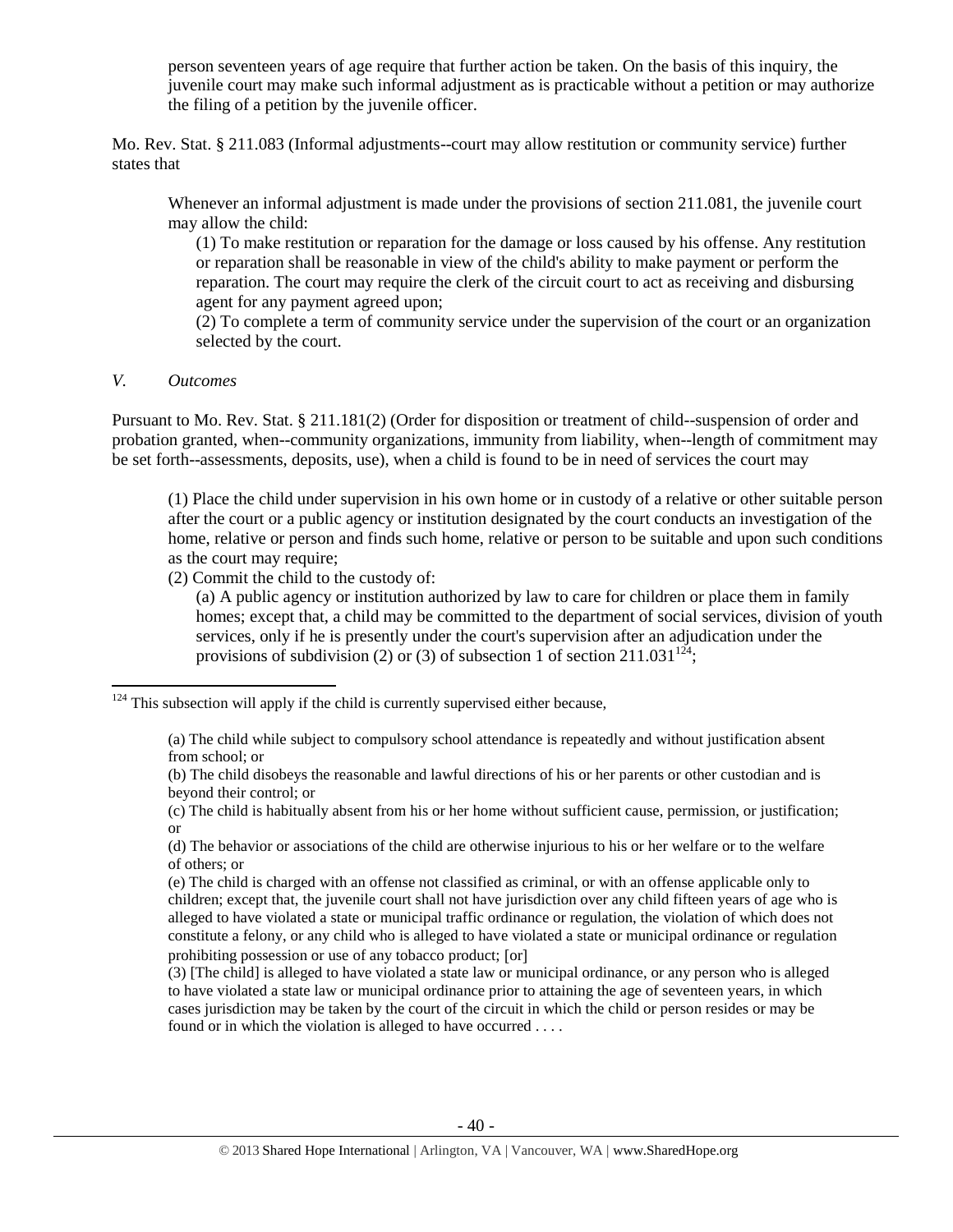(b) Any other institution or agency, which is authorized or licensed by law to care for children or to place them in family homes;

(c) An association, school or institution willing to receive it in another state if the approval of the agency in that state which administers the laws relating to importation of children into the state has been secured; or

(d) The juvenile officer;

(3) Place the child in a family home;

(4) Cause the child to be examined and treated by a physician, psychiatrist or psychologist and when the health or condition of the child requires it, cause the child to be placed in a public or private hospital, clinic or institution for treatment and care; except that, nothing contained herein authorizes any form of compulsory medical, surgical, or psychiatric treatment of a child whose parents or guardian in good faith are providing other remedial treatment recognized or permitted under the laws of this state;

However, Mo. Rev. Stat. § 211.038(1) (Children not to be reunited with parents or placed in a home) may prevent return of a child to the custody of a trafficker parent. Under that statute,

A child under the jurisdiction of the juvenile court shall not be reunited with a parent or placed in a home in which the parent or any person residing in the home has been found guilty of, or pled guilty to, any of the following offenses when a child was the victim:

(1) A felony violation of section . . . 566.064 [Statutory sodomy, second degree], . . . 566.083 [Sexual misconduct involving a child], . . . 566.100 [Sexual abuse], . . . 566.151 [Enticement of a child],  $\ldots$  566.212 [Sexual trafficking of a child]  $\ldots$ ;

. . .

. . .

(3) A violation of subdivision (2) of subsection 1 of section 568.060 [Abuse of a child];

(5) A violation of section 568.080 [Child used in sexual performance];

(6) A violation of section 568.090 [Promoting sexual performance by a child]; or  $\cdots$ <sup>125</sup>

## **Child Identified as Delinquent**

## *I. Initial Custody*

a. Authority for Initial Custody

Law enforcement may take a child into custody pursuant to Mo. Rev. Stat. § 211.131 (Taking child into custody, effect—notice to parents—jurisdiction attaches, when), "When any child found violating any law or ordinance or whose behavior, environment or associations are injurious to his welfare or to the welfare of others…the taking into custody is not considered an arrest."

Specifically, commercially sexually exploited minors who are not identified as abused or as trafficking victims may be taken into custody and detained for prostitution-related offenses.<sup>126</sup>

 $\overline{\phantom{a}}$  $125$  Mo. Rev. Stat. § 211.038(2) also provides, "For all other violations of offenses in chapters 566 and 568, not specifically listed in subsection 1 of this section or for a violation of an offense committed in another state when a child is the victim that would be a violation of chapter 566 or 568, if committed in Missouri, the juvenile court may exercise its discretion regarding the placement of a child under the jurisdiction of the juvenile court in a home in which a parent or any person residing in the home has been found guilty of, or pled guilty to, any such offense." <sup>126</sup> Prostitution is defined as, "a person commits prostitution if he engages or offers or agrees to engage in sexual

conduct with another person in return for something of value to be received by the person or by a third person." Mo.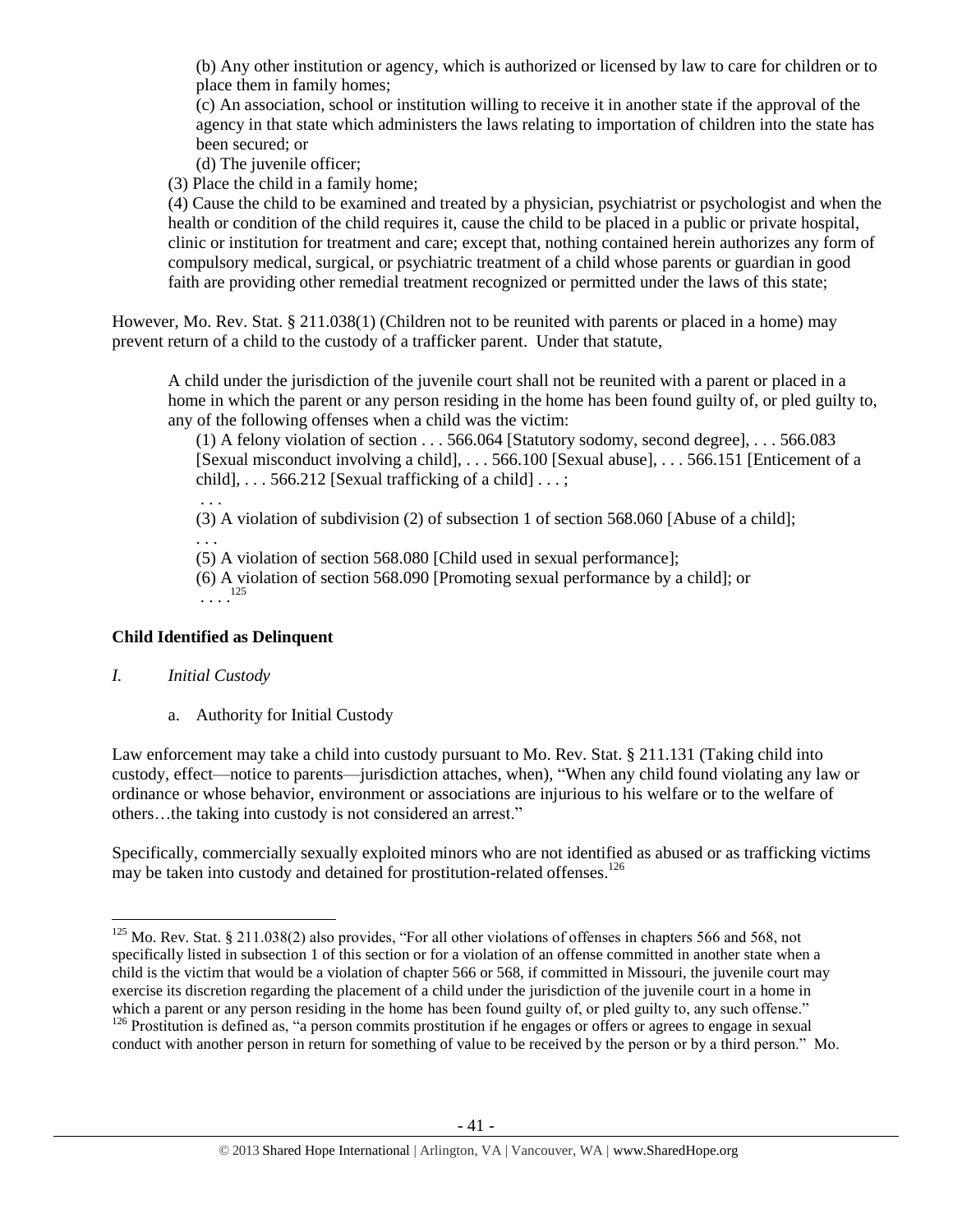Additionally, initial custody may be allowed later in the process if a child that is seventeen years of age is found to be, "is in such condition or surroundings that his or her welfare requires that his or her custody be immediately assumed by the court, the judge may order, by endorsement upon the summons, the officer serving it to take the child or person seventeen years of age into custody at once." Mo. Rev. Stat. § 211.101(3) (Issuance of summons—notice—temporary custody of child—subpoenas).

## b. Placement

Pursuant to Mo. Rev. Stat. § 211.141 (Child returned to parent, when, conditions—detention on order of court—detention without order, when—assessment of child required, when—random sampling of assessments),

1. When a child is taken into custody . . . the person taking the child into custody shall, unless it has been otherwise ordered by the court, return the child to his or her parent, guardian or legal custodian on the promise of such person to bring the child to court, if necessary, at a stated time or at such times as the court may direct. The court may also impose other conditions relating to activities of the child . . .

2. If the child is not released as provided in subsection 1 of this section, he or she may be conditionally released or detained in any place of detention specified in section 211.151 (Places of detention—photographing and fingerprinting, restrictions) but only on order of the court specifying the reason for the conditional release or the detention . . .

Mo. Rev. Stat. § 211.151 (Places of detention—photographing and fingerprinting, restrictions) states that

1. Pending disposition of a case, the juvenile court may order in writing the detention of a child in one of the following places:

- (1) A juvenile detention facility provided by the county;
- (2) A shelter care facility, subject to the supervision of the court;

(3) A suitable place of detention maintained by an association having for one of its objects the care and protection of children;

(4) Such other suitable custody as the court may direct.

2. A child shall not be detained in a jail or other adult detention facility pending disposition of a case.

## *II. Process Following Initial Custody*

During the period between the filing of a petition and the adjudication, ". . . the juvenile officer shall make a risk and needs assessment of the child and, before the disposition of the matter, shall report the results of the assessment to the juvenile court." Mo. Rev. Stat. § 211.141 (Child returned to parent, when, conditions detention on order of court—detention without order, when—assessment of child required, when—random sampling of assessments).

Pursuant to Mo. Rev. Stat. § 211.131 (Taking child into custody, effect—notice to parents—jurisdiction attaches, when), ". . . jurisdiction of the court attaches from the time the child is taken into custody."

## *III. Placement Process Pending Adjudication*

l

Stat. Rev. § 567.010 (Chapter definitions). The act is criminalized under Mo. Stat. Rev. § 567.020(1), which states that "[a] person commits the crime of prostitution if the person performs an act of prostitution."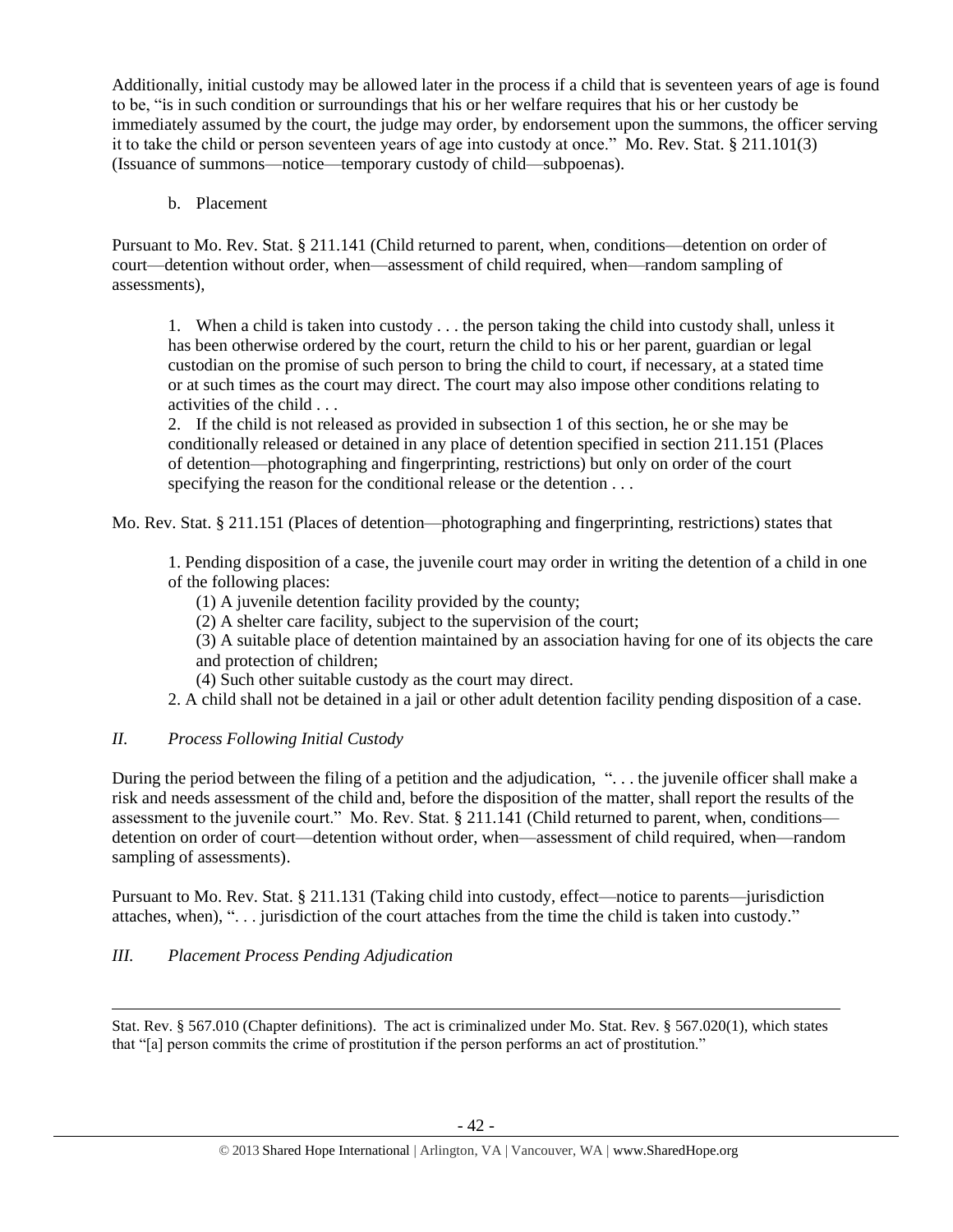Pursuant to Mo. Rev. Stat. § 211.061 (Arrested child taken before juvenile court—transfer of prosecution to juvenile court—limitations on detention of juvenile—detention hearing, notice.),

. . . .

3. When the juvenile court is informed that a child is in detention it shall examine the reasons therefor and shall immediately:

(1) Order the child released; or

(2) Order the child continued in detention until a detention hearing is held. An order to continue the child in detention shall only be entered upon the filing of a petition or motion to modify and a determination by the court that probable cause exists to believe that the child has committed acts specified in the petition or motion that bring the child within the jurisdiction of the court under subdivision (2) or (3) of subsection 1 of section 211.031.

4. A juvenile shall not remain in detention for a period greater than twenty-four hours unless the court orders a detention hearing. If such hearing is not held within three days, excluding Saturdays, Sundays and legal holidays, the juvenile shall be released from detention unless the court for good cause orders the hearing continued. The detention hearing shall be held within the judicial circuit at a date, time and place convenient to the court . . . .

Additionally, if a child is held in secure detention,<sup>127</sup> pursuant to Mo. Rev. Stat. § 211.063(1), the child also may not be held for more than 24 hours, unless "the court finds pursuant to a probable cause hearing held within that twenty-four-hour period, that the child has violated the conditions of a valid court order," and meets other requirements set out in the section.<sup>128</sup>

Subsequent to the detention hearing, the court may order, pursuant to Mo. Rev. Stat. § 211.151(1), placement in  $(1)$  A juvenile detention facility provided by the county; (2) A shelter care facility, subject to the supervision of the court; (3) A suitable place of detention maintained by an association having for one of its objects the care and protection of children; (4) Such other suitable custody as the court may direct." However, Mo. Rev. Stat. § 211.151(2) states that "[a] child shall not be detained in a jail or other adult detention facility pending disposition of a case."129

## *IV. Adjudication or Referral to Alternate Process*

Pursuant to Mo. Rev. Stat. § 211.101(1) (Issuance of summons--notice--temporary custody of child subpoenas),

After a petition has been filed, unless the parties appear voluntarily, the juvenile court shall issue a summons in the name of the state of Missouri requiring the person who has custody of the child or person seventeen years of age to appear personally and, unless the court orders otherwise, to bring the child or person seventeen years of age before the court, at the time and place stated.

<sup>129</sup> *See supra* not[e 118.](#page-34-0)

 $\overline{a}$ <sup>127</sup> *See supra* not[e 116.](#page-33-0)

<sup>&</sup>lt;sup>128</sup> Pursuant to Mo. Rev. Stat. § 211.063(1), the specific conditions for extended detention include:

<sup>(1)</sup> The child has a record of willful failure to appear at juvenile court proceedings; or

<sup>(2)</sup> The child has a record of violent conduct resulting in physical injury to self or others; or

<sup>(3)</sup> The child has a record of leaving a court-ordered placement, other than secure detention, without permission.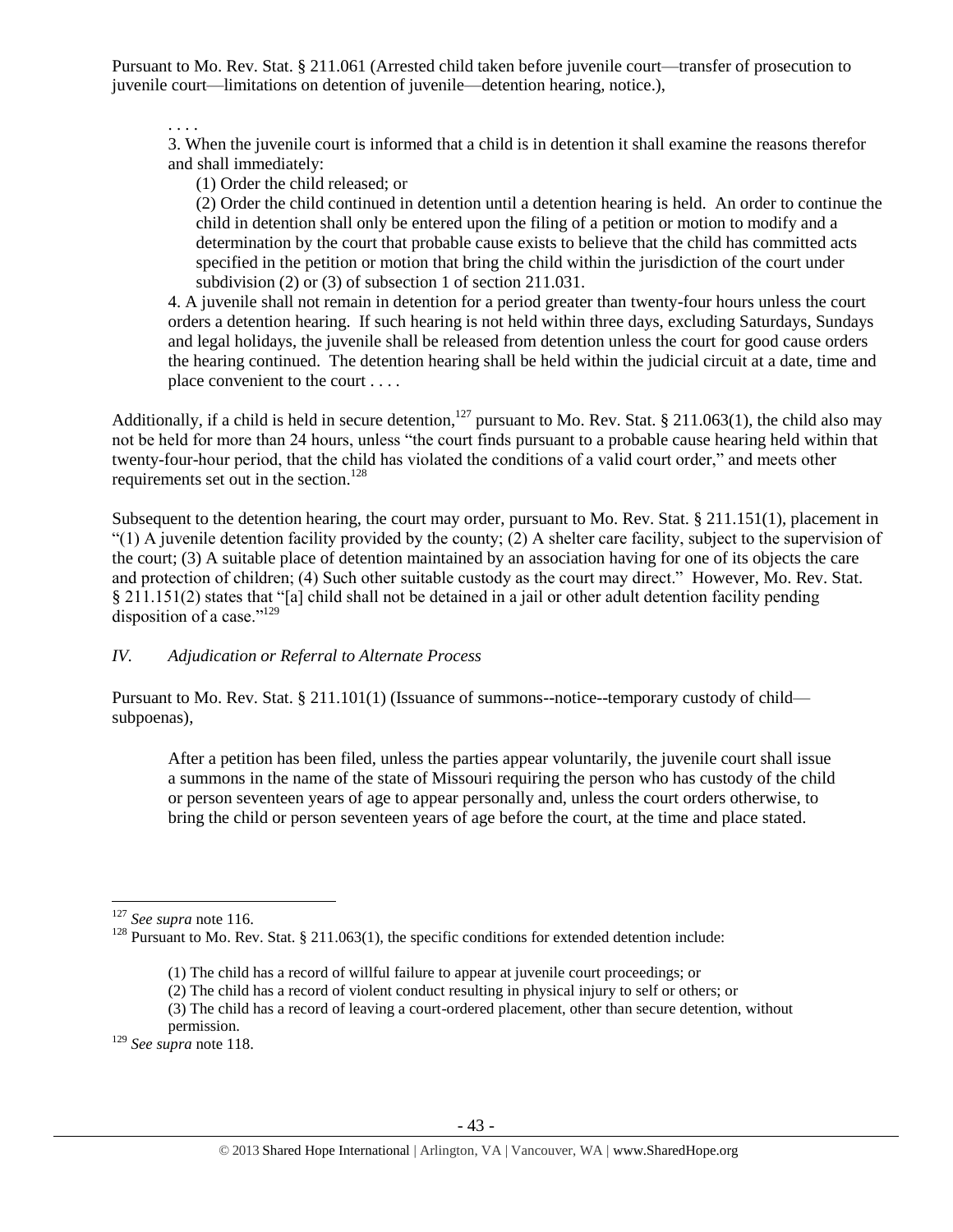At the adjudication, the court must make a finding of whether the allegations against the juvenile are proved. Rule 128.02 (Adjudication hearing). If so, the court will hold a disposition hearing. Additionally, pursuant to Rule 128.02, if the dispositional hearing,

. . . does not immediately follow the adjudication hearing, the court shall determine and make findings on whether:

(2) reasonable efforts were made, or deemed to have been made, to prevent or eliminate the need for removal of the juvenile from the home; and

(2) continuation of the juvenile in the home is contrary to the welfare of the juvenile.

In Missouri as an alternative to adjudication, a victim of sex trafficking may be identified through use of the procedures in Mo. Rev. Stat. § 566.223 (Federal Trafficking Victims Protection Act of 2000 to apply, when), which states in part,

. . . .

l

4. As soon as possible after a first encounter with a person who reasonably appears to a law enforcement agency to be a victim of trafficking as defined in section 566.200 [Definitions], that agency or office shall notify the department of social services and, where applicable, juvenile justice authorities, that the person may be a victim of trafficking, in order that such agencies may determine whether the person may be eligible for state or federal services, programs, or assistance. 5. The department of social services may coordinate with relevant state, federal, and local agencies to evaluate appropriate services for victims of trafficking. State agencies may implement programs and enter into contracts with nonprofit agencies, domestic and sexual violence shelters, and other nongovernment organizations to provide services to confirmed victims of trafficking, insofar as funds are available for that purpose. Such services may include, but are not limited to, case management, emergency temporary housing, health care, mental health counseling, alcohol and drug addiction screening and treatment, language interpretation and translation services, English language instruction, job training, and placement assistance.

Additionally, the court may also allow for informal process in lieu of adjudication. Pursuant to Mo. Rev. Stat. § 211.081(1) (Preliminary inquiry as to institution of proceedings),

Whenever any person informs the court in person and in writing that a child appears to be within the purview of applicable provisions<sup>130</sup>... the court shall make or cause to be made a preliminary inquiry to determine the facts and to determine whether or not the interests of the public or of the child or person seventeen years of age require that further action be taken. On the basis of this inquiry, the

<sup>&</sup>lt;sup>130</sup> The applicable provisions include, pursuant to Mo. Rev. Stat. § 211.031(1),

<sup>(</sup>a) The parents, or other persons legally responsible for the care and support of the child or person seventeen years of age, neglect or refuse to provide proper support, education which is required by law, medical, surgical or other care necessary for his or her well-being; except that reliance by a parent, guardian or custodian upon remedial treatment other than medical or surgical treatment for a child or person seventeen years of age shall not be construed as neglect when the treatment is recognized or permitted pursuant to the laws of this state;

<sup>(</sup>b) The child or person seventeen years of age is otherwise without proper care, custody or support; or (c) The child or person seventeen years of age was living in a room, building or other structure at the time such dwelling was found by a court of competent jurisdiction to be a public nuisance pursuant to section 195.130;

<sup>(</sup>d) The child or person seventeen years of age is a child in need of mental health services and the parent, guardian or custodian is unable to afford or access appropriate mental health treatment or care for the child.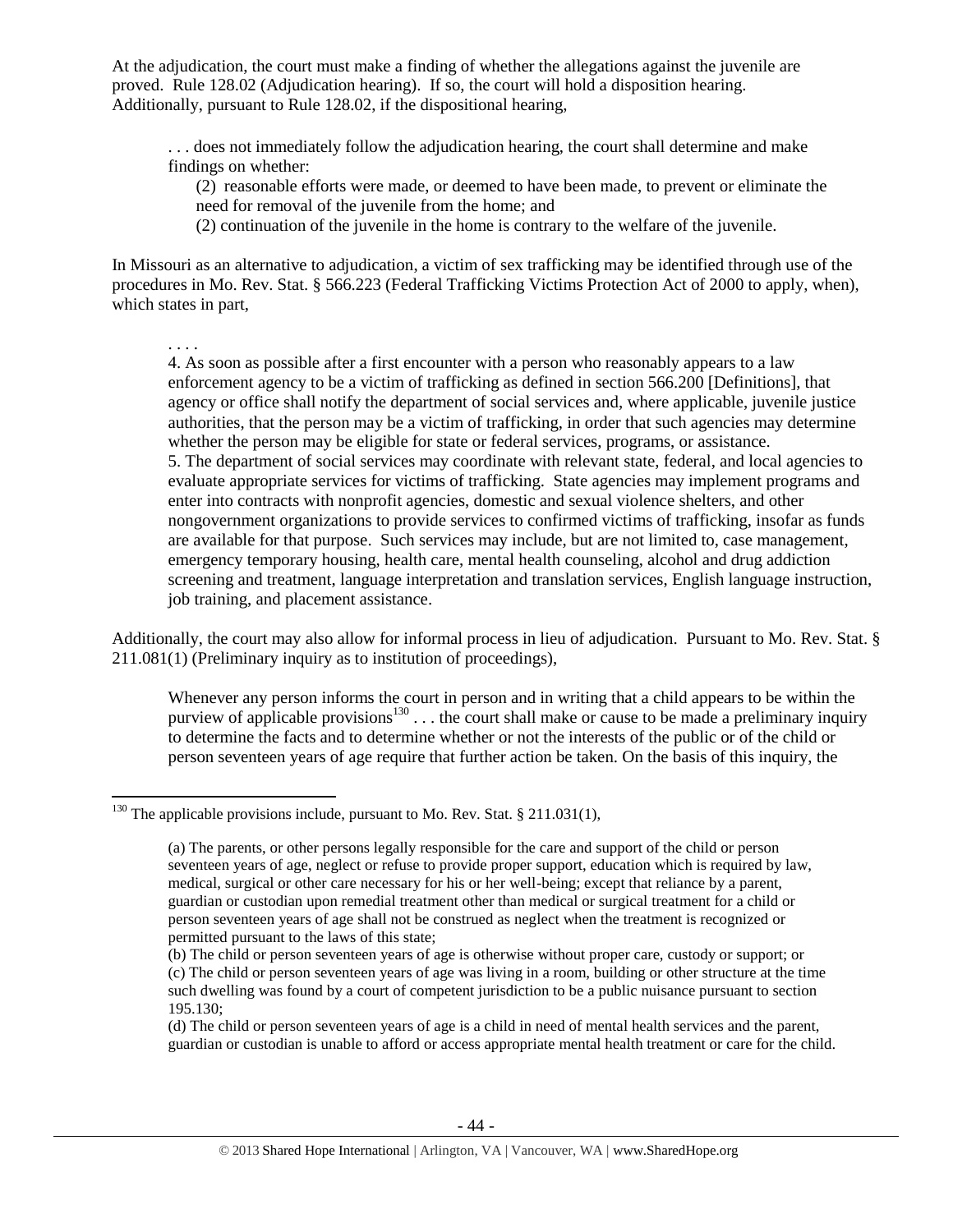juvenile court may make such informal adjustment as is practicable without a petition or may authorize the filing of a petition by the juvenile officer.

Mo. Rev. Stat. § 211.083 (Informal adjustments—court may allow restitution or community service) further states that

Whenever an informal adjustment is made under the provisions of section 211.081, the juvenile court may allow the child:

(1) To make restitution or reparation for the damage or loss caused by his offense. Any restitution or reparation shall be reasonable in view of the child's ability to make payment or perform the reparation. The court may require the clerk of the circuit court to act as receiving and disbursing agent for any payment agreed upon;

(2) To complete a term of community service under the supervision of the court or an organization selected by the court.

*V. Outcomes*

Pursuant to Mo. Rev. Stat. § 211.181(3) (Order for disposition or treatment of child—suspension of order and probation granted, when—community organizations, immunity from liability, when—length of commitment may be set forth—assessments, deposits, use), when a child is found delinquent the court may

(1) Place the child under supervision in his or her own home or in custody of a relative or other suitable person after the court or a public agency or institution designated by the court conducts an investigation of the home, relative or person and finds such home, relative or person to be suitable and upon such conditions as the court may require; provided that, no child who has been adjudicated a delinquent by a juvenile court for committing or attempting to commit a sex-related offense which if committed by an adult would be considered a felony offense pursuant to chapter 566, including but not limited to rape, forcible sodomy, child molestation, and sexual abuse, and in which the victim was a child, shall be placed in any residence within one thousand feet of the residence of the abused child of that offense until the abused child reaches the age of eighteen, and provided further that the provisions of this subdivision regarding placement within one thousand feet of the abused child shall not apply when the abusing child and the abused child are siblings or children living in the same home;

(2) Commit the child to the custody of:

(a) A public agency or institution authorized by law to care for children or to place them in family homes;

(b) Any other institution or agency, which is authorized or licensed by law to care for children or to place them in family homes;

(c) An association, school or institution willing to receive it in another state if the approval of the agency in that state which administers the laws relating to importation of children into the state has been secured; or

(d) The juvenile officer;

(3) Beginning January 1, 1996, the court may make further directions as to placement with the division of youth services concerning the child's length of stay. The length of stay order may set forth a minimum review date;

(4) Place the child in a family home;

(5) Cause the child to be examined and treated by a physician, psychiatrist or psychologist and when the health or condition of the child requires it, cause the child to be placed in a public or private hospital, clinic or institution for treatment and care;

. . . .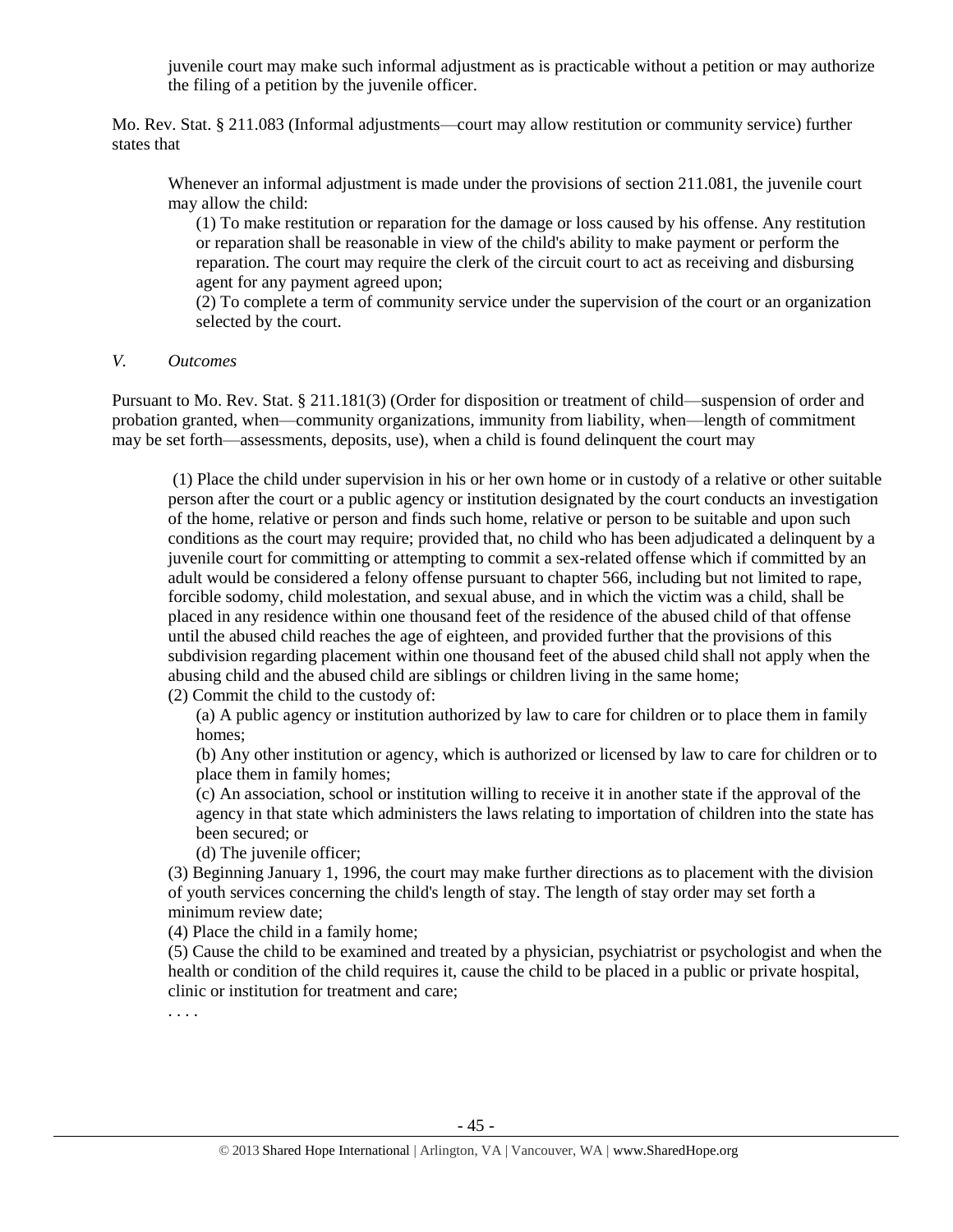Additionally, Mo. Rev. Stat. § 211.038(1) (Children not to be reunited with parents or placed in a home) may prevent the return of a child to the custody of a trafficker parent or custodian. Under that statute,

A child under the jurisdiction of the juvenile court shall not be reunited with a parent or placed in a home in which the parent or any person residing in the home has been found guilty of, or pled guilty to, any of the following offenses when a child was the victim:

(1) A felony violation of section . . . 566.064 [Statutory sodomy, second degree], . . . 566.083 [Sexual misconduct involving a child], . . . 566.100 [Sexual abuse], . . . 566.151 [Enticement of a child],  $\ldots$  566.212 [Sexual trafficking of a child]  $\ldots$ ;

. . . (3) A violation of subdivision (2) of subsection 1 of section 568.060 [Abuse of a child]; . . .

(5) A violation of section 568.080 [Child used in sexual performance];

(6) A violation of section 568.090 [Promoting sexual performance by a child]; or . . . . 131

- 5.4.1 Recommendation: Amend Mo. Rev. Stat. § 566.223 (Federal Trafficking Victims Protection Act of 2000 to apply, when) to mandate specialized services and housing for all trafficking victims under 18 and prohibit a punitive response.
- *5.5 Commercial sexual exploitation is identified as a type of abuse and neglect within child protection statutes.*

Mo. Rev. Stat. § 210.110(1) (Definitions) defines "abuse" in part as "any physical injury, sexual abuse, or emotional abuse inflicted on a child other than by accidental means by those responsible for the child's care, custody, and control." Mo. Rev. Stat. § 210.110(12) defines "neglect" as "failure to provide, by those responsible for the care, custody, and control of the child, the proper or necessary support, education as required by law, nutrition or medical, surgical, or any other care necessary for the child's well-being."

- 5.5.1 Recommendation: Amend Mo. Rev. Stat. § 210.110(1) to expressly include within the definition of abuse violations of Mo. Rev. Stat. § 566.212 (Sexual trafficking of a child) and § 566.213 (Sexual trafficking of a child under age twelve).
- *5.6 The definition of "caregiver" (or similar term) in the child welfare statutes is broad enough to include a trafficker who has custody or control of a child in order to bring a trafficked child into protection of child protective services.*

The definition of a person "responsible for the care, custody and control" of a child is broad enough to bring a trafficker who has custody or control over the minor into child protective services. Mo. Rev. Stat. § 210.110(16) (Definitions) defines "those responsible for the care, custody, and control of the child" as

those included but not limited to the parents or guardian of a child, other members of the child's household, or those exercising supervision over a child for any part of a twenty-four-hour day. Those responsible for the care, custody and control shall also include any adult who, based on relationship to the parents of the child, members of the child's household or the family, has access to the child.

<sup>&</sup>lt;sup>131</sup> Mo. Rev. Stat. § 211.038(2) also provides, "For all other violations of offenses in chapters 566 and 568, not specifically listed in subsection 1 of this section or for a violation of an offense committed in another state when a child is the victim that would be a violation of chapter 566 or 568, if committed in Missouri, the juvenile court may exercise its discretion regarding the placement of a child under the jurisdiction of the juvenile court in a home in which a parent or any person residing in the home has been found guilty of, or pled guilty to, any such offense."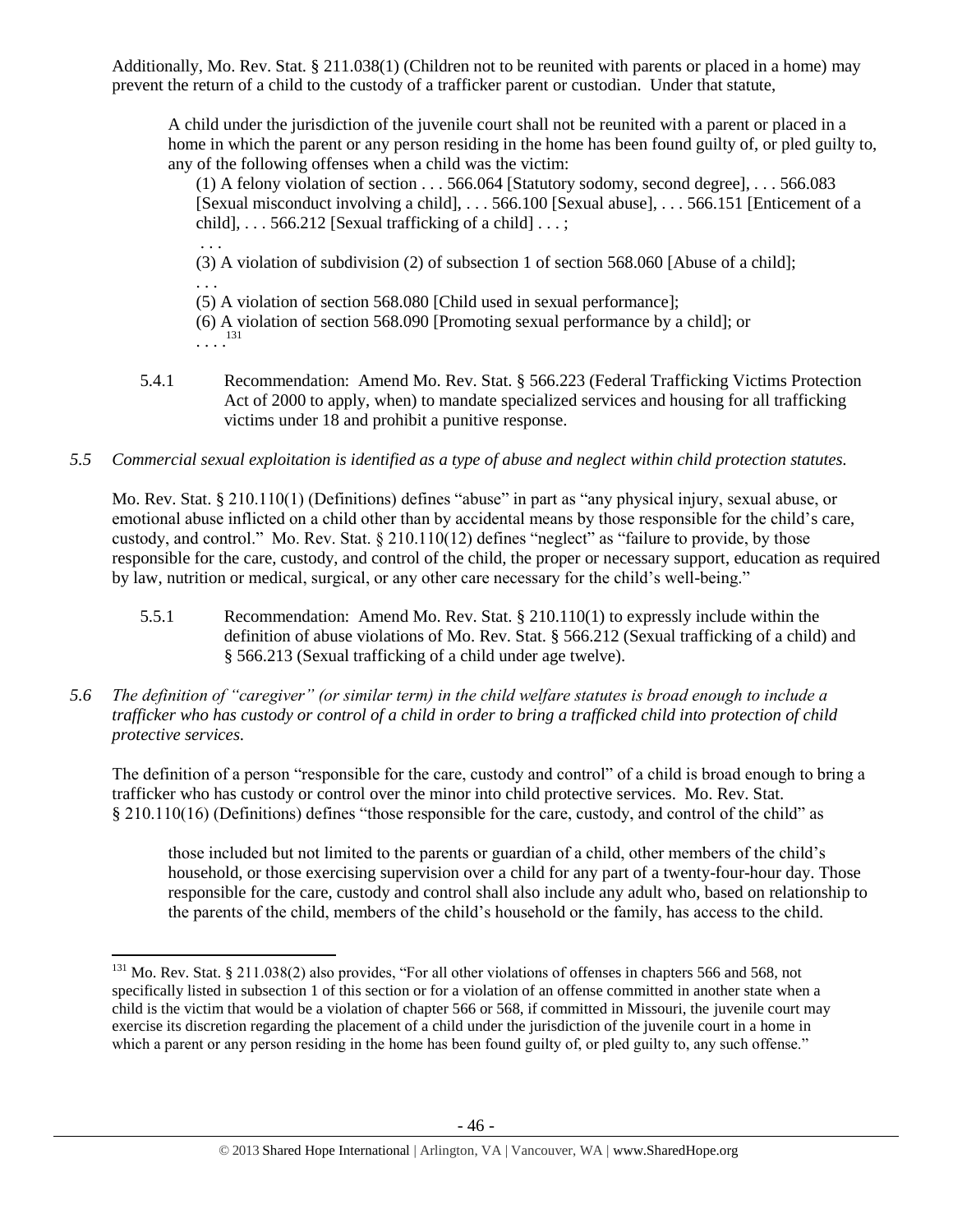Also, Mo. Rev. Stat. § 210.115(1) (Reports of abuse, neglect, and under age eighteen deaths) outlines mandatory reporting requirements for suspected abuse or neglect of a child and states, "As used in this section, the term 'abuse' is not limited to abuse inflicted by a person responsible for the child's care, custody and control as specified in section 210.110, but shall also include abuse inflicted by any other person." Under Mo. Rev. Stat. § 660.525 (Treatment for child sexual abuse victims provided by family services, when),

The division of family services may provide treatment services for child sexual abuse victims in instances where the perpetrator is not listed in section 210.110 [Definitions], as a person responsible for the care, custody and control of the child, if treatment funds are available and such treatment services are requested by the family of the child.

- 5.6.1 Recommendation: Amend the definition of a person "responsible for the care, custody and control" to expressly include a person who has physical custody or control of the child.
- *5.7 Crime victims' compensation is specifically available to a child victim of sex trafficking or commercial sexual exploitation of children (CSEC) without regard to ineligibility factors.*

To the extent a prostituted child meets the definition of "victim,"<sup>132</sup> certain provisions of Chapter 595 (Victims of crimes, compensation and services) may impede a domestic minor sex trafficking victim's access to victim compensation and services.

First, Mo. Rev. Stat. § 595.030(2) (Compensation) states,

No compensation shall be paid unless the department of public safety finds that a crime was committed, that such crime directly resulted in personal physical injury<sup>133</sup> to, or the death of, the victim, and that police records show that such crime was promptly reported to the proper authorities. In no case may compensation be paid if the police records show that such report was made more than forty-eight hours after the occurrence of such crime, unless the department of public safety finds that the report to the police was delayed for good cause. If the victim is under eighteen years of age such report may be made by the victim's parent, guardian or custodian; by a physician, a nurse, or hospital emergency room personnel; by the division of family services personnel; or by any other member of the victim's family. . . .

In addition to the narrow timeframe for reporting the crime, Mo. Rev. Stat. § 595.025(2) (Claims, filing and hearing) requires that "[a] claim shall be filed not later than two years after the occurrence of the crime or the discovery of the crime upon which it is based."

Second, cooperation with law enforcement is required, unless good cause is shown. Mo. Rev. Stat. § 595.015(6) (Compensation claims) states, "The claimant, victim or dependent shall cooperate with law enforcement officials in the apprehension and prosecution of the offender in order to be eligible, or the department has found that the failure to cooperate was for good cause."

Third, compensation may be limited or eliminated if the department determines that the injury arose from the consent of the victim. Mo. Rev. Stat. § 595.035(3) (Award standards to be established) states, "In determining the amount of compensation payable, the department of public safety shall determine whether, because of the

 $\overline{a}$ 

<sup>132</sup> *See supra* Section 5.1.

 $133$  Mo. Rev. Stat. § 595.010(1)(23) defines "personal physical injury" as "actual bodily harm only with respect to the victim. Personal physical injury may include mental or nervous shock resulting from the specific incident upon which the claim is based."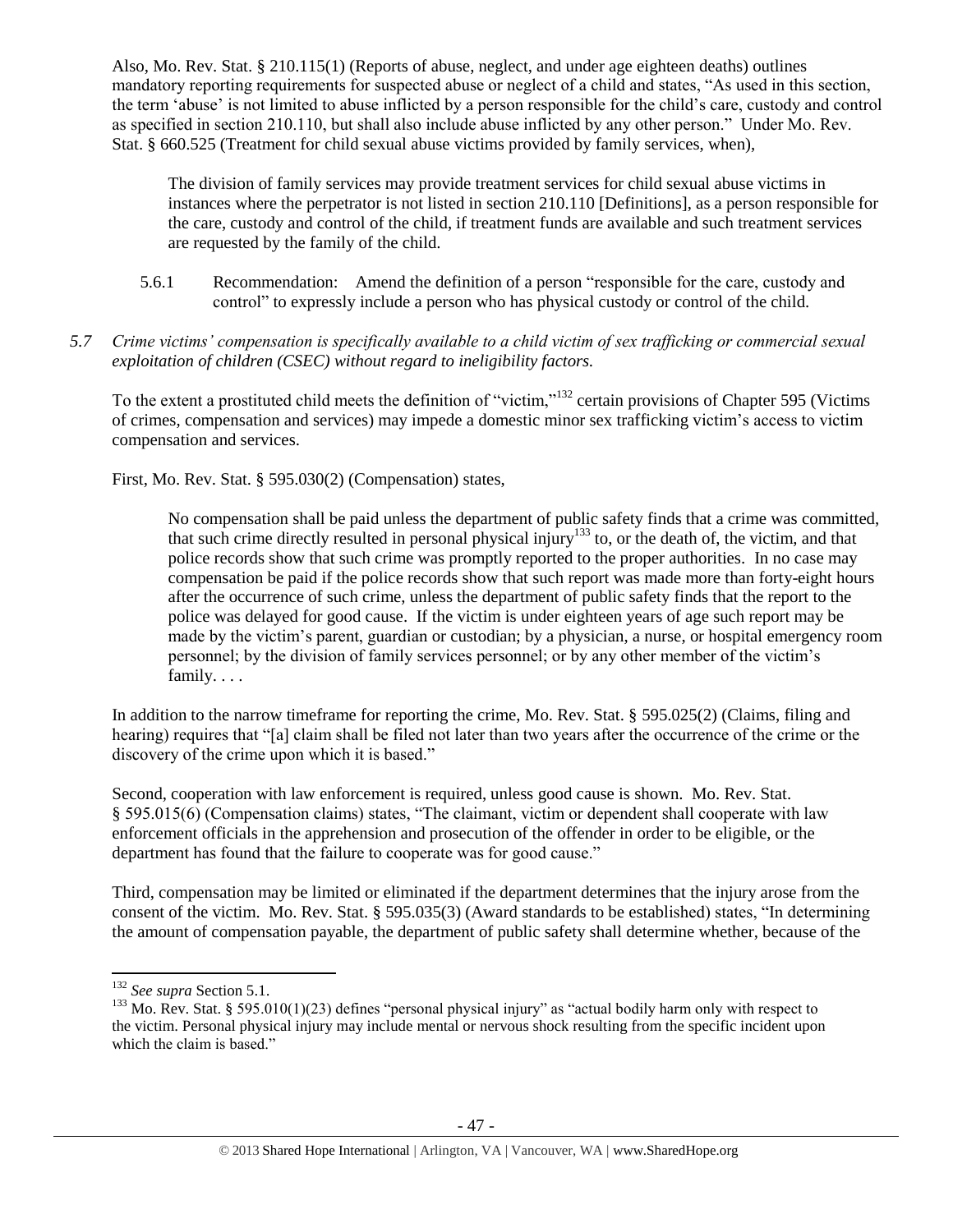victim's consent, provocation, incitement or negligence, the victim contributed to the infliction of the victim's injury or death, and shall reduce the amount of the compensation or deny the claim altogether."

- 5.7.1 Recommendation: Amend Mo. Rev. Stat. § 595.035 (Award standards to be established) to specifically exempt trafficked minors from filing requirements and ineligibility factors.
- *5.8 Victim-friendly procedures and protections are provided in the trial process for minors under 18.*

Mo. Rev. Stat. § 566.223(1) (Federal Trafficking Victims Protection Act of 2000 to apply, when) states,

Any individual who is alleging that a violation of sections 566.200 to 566.221 [including sexual trafficking of a child and sexual trafficking of a child under 12] has occurred against his or her person shall be afforded the rights and protections provided in the federal Trafficking Victims Protection Act of 2000, Public Law 106-386, as amended.<sup> $54$ </sup>

Mo. Rev. Stat. § 491.710 (Hearings involving child witnesses) promotes speedy proceedings in cases involving a child victim witness, stating,

In all criminal cases and juvenile court hearings under chapter 211, involving a child victim or witness, as defined in section 491.678<sup>135</sup> or 491.696,<sup>136</sup> the court shall give docket priority. The court and the prosecuting or circuit attorney shall take appropriate action to insure a speedy trial in order to minimize the length of time the child must endure the stress of his or her involvement in the proceeding. In ruling on any motion or other request for a delay or continuance of proceedings, the court shall consider and give weight to any adverse impact the delay or continuance may have on the well-being of a child victim or witness.

Mo. Rev. Stat. § 491.015 (Prosecuting witness in certain cases not to be interrogated as to prior sexual conduct) seeks to protect sexual offense victim witnesses from cross-examination regarding prior sexual conduct. Mo. Rev. Stat. § 491.015(1), (2) states,

1. In prosecutions under chapter 566 [Sexual offenses], or prosecutions related to sexual conduct under chapter 568 [Offenses against the family], opinion and reputation evidence of the complaining witness' prior sexual conduct is inadmissible; evidence of specific instances of the complaining witness' prior sexual conduct or the absence of such instances or conduct is inadmissible, except where such specific instances are:

(1) Evidence of the sexual conduct of the complaining witness with the defendant to prove consent where consent is a defense to the alleged crime and the evidence is reasonably contemporaneous with the date of the alleged crime; or

(2) Evidence of specific instances of sexual activity showing alternative source or origin of semen, pregnancy or disease;

(3) Evidence of immediate surrounding circumstances of the alleged crime; or

(4) Evidence relating to the previous chastity of the complaining witness in cases, where, by statute, previously chaste character is required to be proved by the prosecution.

<sup>134</sup> *See supra* not[e 31.](#page-9-0)

<sup>&</sup>lt;sup>135</sup> Mo. Rev. Stat. § 491.678 (Child defined) defines "child" as "a person under seventeen years of age who is the alleged victim in any criminal prosecution under chapter 565 [Offenses against the person], 566 [Sexual offenses] or 568 [Offenses against the family]."

 $^{136}$  Mo. Rev. Stat. § 491.696 (Child defined) defines "child" as " a person seventeen years of age or under who is the alleged victim of sexual abuse, physical abuse, or neglect as such terms are defined in section 210.110."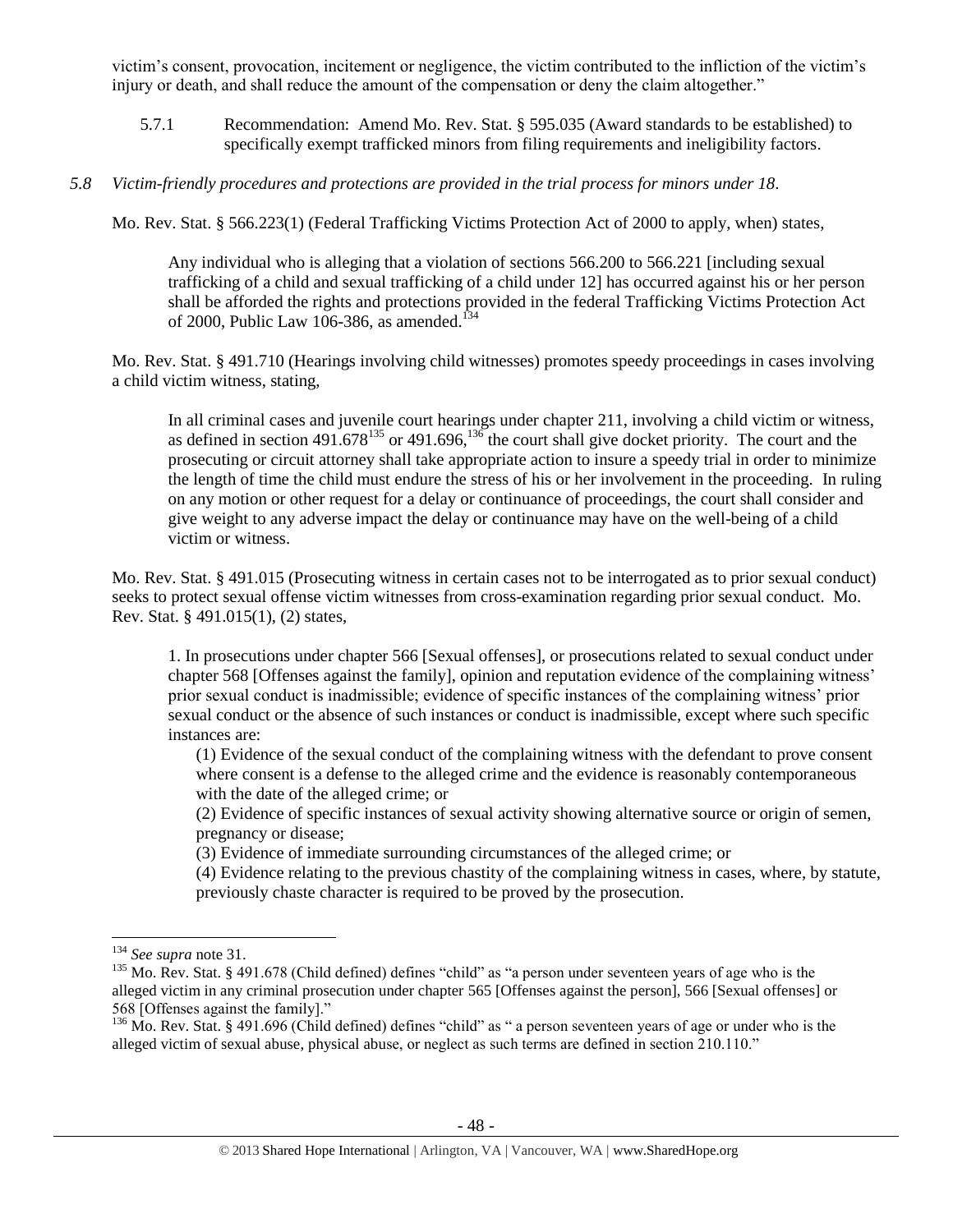2. Evidence of the sexual conduct of the complaining witness offered under this section is admissible to the extent that the court finds the evidence relevant to a material fact or issue.

Mo. Rev. Stat. § 491.075(1) (Statement of child under fourteen admissible, when) states,

A statement made by a child under the age of fourteen or a vulnerable person relating to an offense under chapter 565 [Offenses against the person], 566 [Sexual offenses], 568 [Offenses against the family] or 573 [Pornography and related offenses], performed by another, not otherwise admissible by statute or court rule, is admissible in evidence in criminal proceedings in the courts of this state as substantive evidence to prove the truth of the matter asserted if:

(1) The court finds, in a hearing conducted outside the presence of the jury that the time, content and circumstances of the statement provide sufficient indicia of reliability; and

- (2) (a) The child or vulnerable person testifies at the proceedings; or
	- (b) The child or vulnerable person is unavailable as a witness; or

(c) The child or vulnerable person is otherwise physically available as a witness but the court finds that the significant emotional or psychological trauma which would result from testifying in the personal presence of the defendant makes the child or vulnerable person unavailable as a witness at the time of the criminal proceeding.

In addition, such a statement when the child is a victim of the above offenses "is sufficient corroboration of a statement, admission or confession regardless of whether or not the child or vulnerable person is available to testify regarding the offense." Mo. Rev. Stat. § 491.075(2).

Protection of a child witness from additional trauma in the trial process is provided pursuant to Mo. Rev. Stat. § 491.680 (Court may order video recording of alleged child victim), which states,

1. In any criminal prosecution under the provisions of chapter 565 [Offenses against the person], 566 or 568 involving an alleged child victim, upon the motion of the prosecuting attorney, the court may order that an in-camera videotaped deposition of the testimony of the alleged child victim be made for use as substantive evidence at preliminary hearings and at trial.

2. If the court finds, at a hearing, that significant emotional or psychological trauma to the child which would result from testifying in the personal presence of the defendant exists, which makes the child unavailable as a witness at the time of the preliminary hearing or trial, the court shall order that an incamera videotaped deposition of the testimony of the alleged child victim be made for use as substantive evidence at the preliminary hearings and at trial. Such recording shall be retained by the prosecuting attorney and shall be admissible in lieu of the child's personal appearance and testimony at preliminary hearings and at trial, conflicting provisions of section 544.270 notwithstanding. A transcript of such testimony shall be made as soon as possible after the completion of such deposition and shall be provided to the defendant together with all other discoverable materials.

3. Upon a finding of trauma as provided for in subsection 2 of this statute, the court may also exclude the defendant from the videotape deposition proceedings in which the child is to testify. Where any such order of exclusion is entered, the child shall not be excused as a witness until the defendant has had a reasonable opportunity to review the videotape deposition in private with his counsel and to consult with his counsel; and until his counsel has been afforded the opportunity to cross-examine the child following such review and consultation.

. . . . 137

l

 $137$  However, Mo. Rev. Stat. § 491.690 (Provisions of sections 491.675 to 491.693 not to apply where defendant has waived right to counsel—exceptions) states that "[w]here a defendant has waived the right to counsel and elected to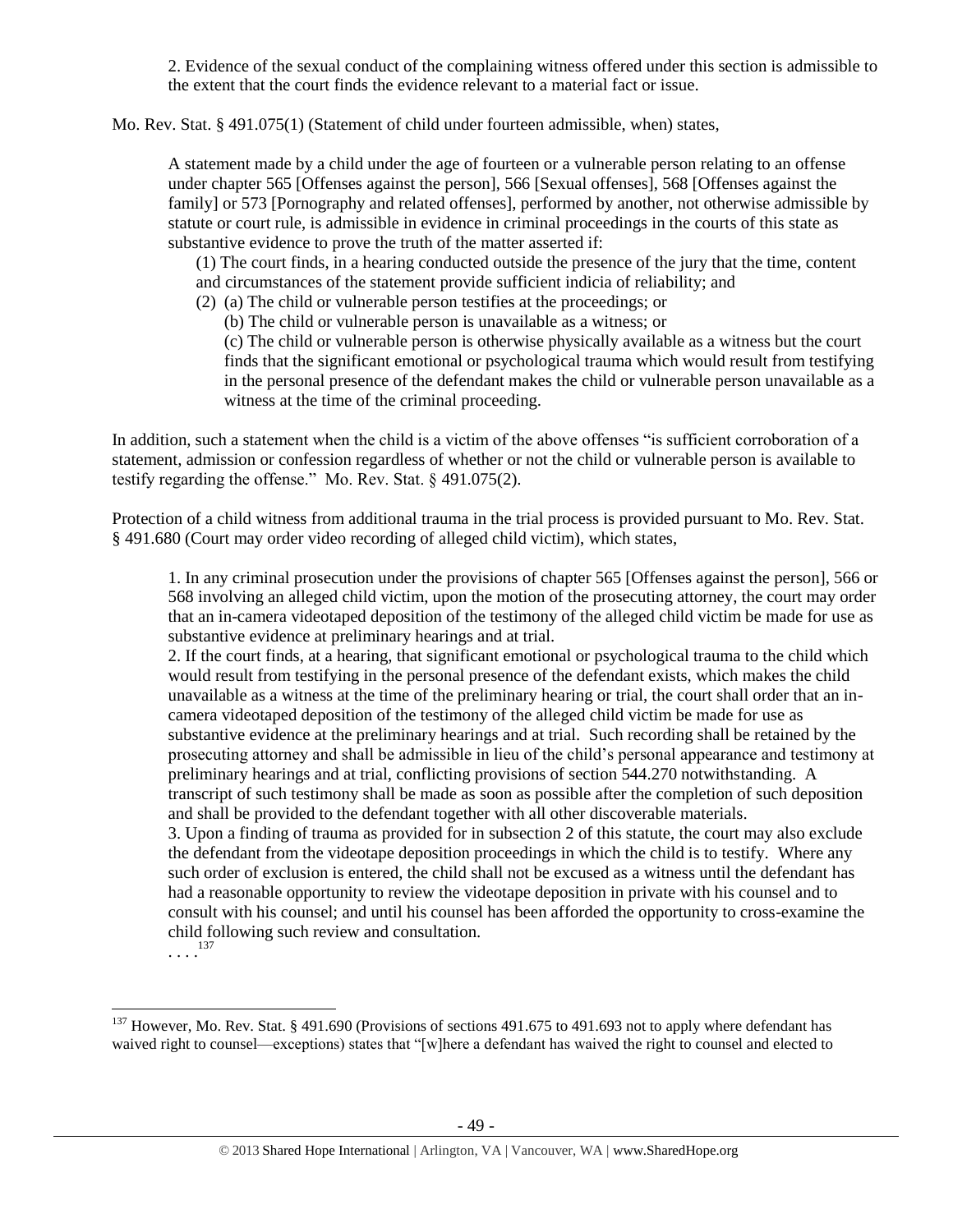Mo. Rev. Stat. § 491.685(1) (Defendant may be excluded from child victim deposition proceedings, when) also provides, "On motion of the prosecuting attorney, the court may exclude the defendant from any or all deposition proceedings at which the child is to testify," so long as the defendant is able to review the videotape with his attorney and his attorney has the opportunity to cross-examine the child after that review. Pursuant to Mo. Rev. Stat. § 491.685(2), "The court may also order, on motion of the prosecuting attorney, during all predeposition procedures, recesses, and post-deposition matters that the child be sequestered from the view and presence of the defendant."

Pursuant to Mo. Rev. Stat. § 492.304(1) (Visual and aural recordings of child under fourteen admissible, when), "In addition to the admissibility of a statement under the provisions of section 492.303, the visual and aural recording of a verbal or nonverbal statement of a child when under the age of fourteen who is alleged to be a victim of an offense under the provisions of chapter 565 [Offenses against the person], 566 [Sexual offenses] or 568 [Offenses against the family], is admissible into evidence if" the requirements of the statute are met.

However, pursuant to Mo. Rev. Stat. § 492.304(2), (3),

If the child does not testify at the proceeding, the visual and aural recording of a verbal or nonverbal statement of the child shall not be admissible under this section unless the recording qualifies for admission under section 491.075. . . . If the visual and aural recording of a verbal or nonverbal<sup>138</sup> statement of a child is admissible under this section and the child testifies at the proceeding, it shall be admissible in addition to the testimony of the child at the proceeding whether or not it repeats or duplicates the child's testimony.

Pursuant to Mo. Rev. Stat. § 595.209(1)(1)–(6), (11) (Rights of victims and witnesses), victims of dangerous felonies<sup>139</sup> or attempts to commit dangerous felonies are entitled to certain rights, upon written request, including the right to be informed about the crime, the filing of charges, trial dates, all other hearing dates, the status of the case, availability of victim compensation, availability of restitution, any release or escape of the offender from confinement, and the availability of videotape statements in lieu of court appearance. Such victims also have "the right to reasonable protection from the defendant or any person acting on behalf of the defendant from harm and threats of harm arising out of their cooperation with law enforcement and prosecution efforts." Mo. Rev. Stat. § 595.209(1)(9).

the felonies of . . . attempted forcible rape in the first degree if physical injury results, attempted forcible rape if physical injury results, attempted sodomy in the first degree if physical injury results, attempted forcible sodomy if physical injury results, rape in the first degree, forcible rape, sodomy in the first degree, forcible sodomy, kidnapping, . . . statutory rape in the first degree when the victim is a child less than twelve years of age at the time of the commission of the act giving rise to the offense, statutory sodomy in the first degree when the victim is a child less than twelve years of age at the time of the commission of the act giving rise to the offense, and, abuse of a child if the child dies as a result of injuries sustained from conduct chargeable under section 568.060 [Abuse or neglect of child, penalty], child kidnapping, and parental kidnapping committed by detaining or concealing the whereabouts of the child for not less than one hundred twenty days under section 565.153.

*See supra* note [110.](#page-30-0)

represent himself, the provisions of sections 491.675 to 491.693 shall not apply, except in the discretion of the court, under such rules, procedures and restrictions as the court may, in the interests of justice, impose." <sup>138</sup> Mo. Rev. Stat.§ 492.304(4) states, "As used in this section, a nonverbal statement shall be defined as any demonstration of the child by his or her actions, facial expressions, demonstrations with a doll or other visual aid whether or not this demonstration is accompanied by words."

<sup>&</sup>lt;sup>139</sup> Mo. Rev. Stat. § 556.061(8) (Code definitions) defines "dangerous felony" as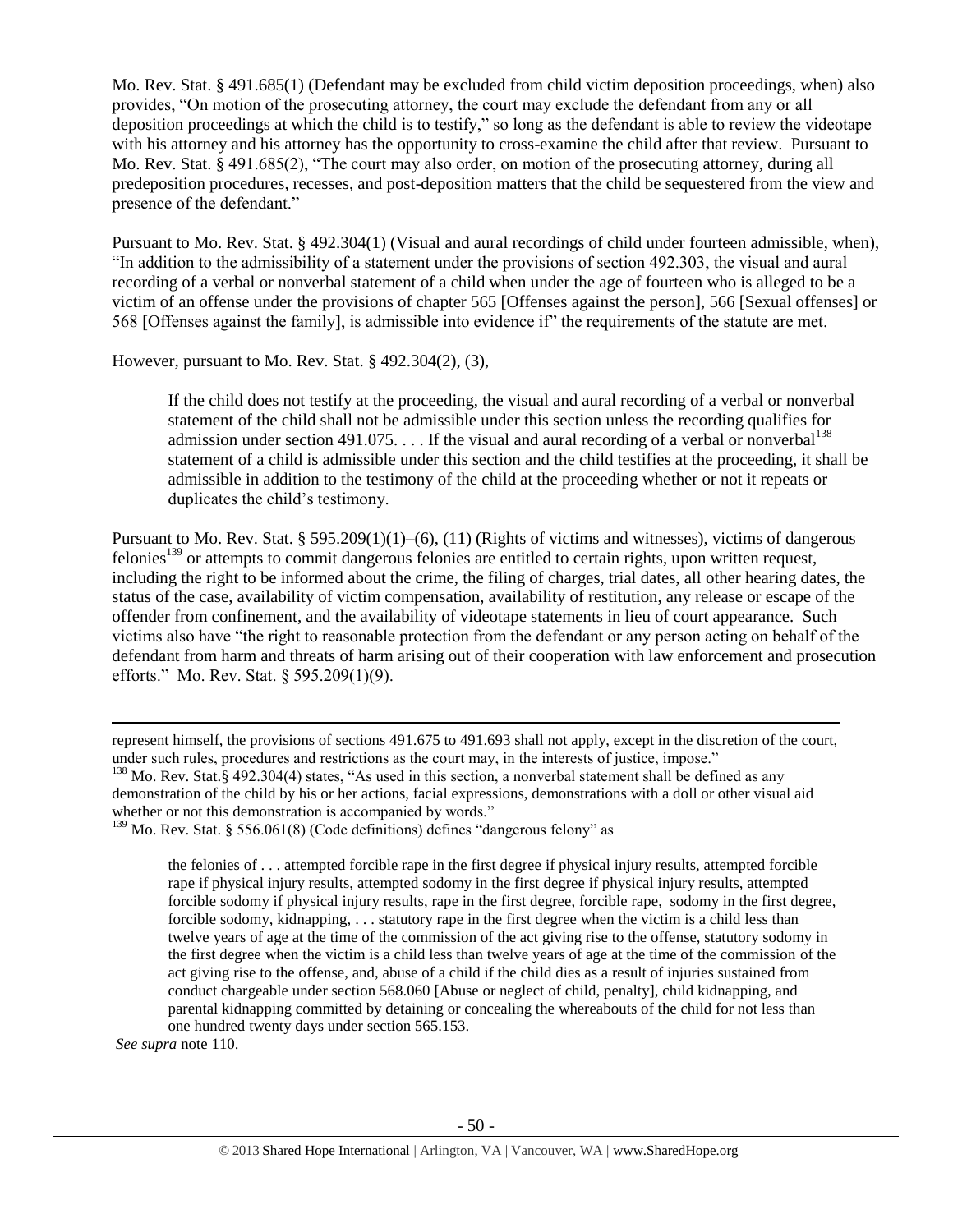Lastly, Mo. Rev. Stat. § 210.160(1) (Guardian ad litem) requires a guardian ad litem to be appointed to represent the interests of an abused or neglected child subject to the proceedings as set out in the statute. In addition, "The court may designate volunteer advocates, who may or may not be attorneys licensed to practice law, to assist in the performance of the guardian ad litem duties for the court." Mo. Rev. Stat. § 210.160(5).

*5.9 Expungement or sealing of juvenile delinquency records resulting from arrests or adjudications for prostitution-related offenses committed as a result of, or in the course of, the commercial sexual exploitation of a minor is available within a reasonable time after turning 18.*

Mo. Rev. Stat. § 211.151(3) (Places of detention—photographing and fingerprinting, restrictions) provides in part,

A child taken into custody as a victim of abuse or neglect or as a status offender pursuant to subdivision  $(1)^{140}$  or (2) of subsection 1 of section 211.031 or for an offense that would be considered a misdemeanor if committed by an adult may be fingerprinted or photographed with the consent of the juvenile judge. Records of a child who has been fingerprinted and photographed after being taken into custody shall be closed records . . . .

These records may be expunged pursuant to Mo. Rev. Stat. §§ 610.122 [Arrest record expunged, requirements] to 610.126 [Expungement does not deem arrest invalid—department of revenue may retain records necessary for administrative actions on driver's license—power to close or expunge record, limitation] except "[i]f a petition has not been filed within thirty days of the date that the child was taken into custody; and if a petition for the child has not been filed within one year of the date the child was taken into custody."

*5.10 Victim restitution and civil remedies for victims of domestic minor sex trafficking or commercial sexual exploitation of children (CSEC) are authorized by law.* 

Mandatory restitution is provided to trafficking victims under Mo. Rev. Stat. § 566.218 (Restitution required for certain offenders), which provides,

[A] court sentencing a defendant convicted of violating the provisions of section . . . 566.212 [Sexual trafficking of a child], or 566.213 [Sexual trafficking of a child under age twelve] shall order the defendant to pay restitution to the victim of the offense regardless of whether the defendant is sentenced to a term of imprisonment or probation. The minimum restitution ordered by the court shall be in the amount determined by the court necessary to compensate the victim for the value of the victim's labor and/or for the mental and physical rehabilitation of the victim and any child of the victim.

In addition to restitution, trafficking victims may pursue a civil action against traffickers and facilitators. Mo. Rev. Stat. § 566.223(6) (Federal Trafficking Victims Protection Act of 2000 to apply, when) provides that "[a] victim of trafficking may bring a civil action against a person or persons who plead guilty to or are found guilty of a violation of section . . . 566.212, or 566.213, to recover the actual damages sustained by the victim, court costs, including reasonable attorney's fees, and punitive damages, when determined to be appropriate by the court." Furthermore, Mo. Rev. Stat. § 566.223(7) permits the attorney general to

bring a civil action, in the circuit court in which the victim of trafficking was found, to recover from any person or entity that benefits, financially or by receiving anything of value, from violations of section . . . 566.212 , or 566.213, a civil penalty of not more than fifty thousand dollars for each violation . . . and injunctive and other equitable relief as the court may, in its discretion, order. The first

 $\overline{a}$ <sup>140</sup> *See supra* note [115.](#page-33-1)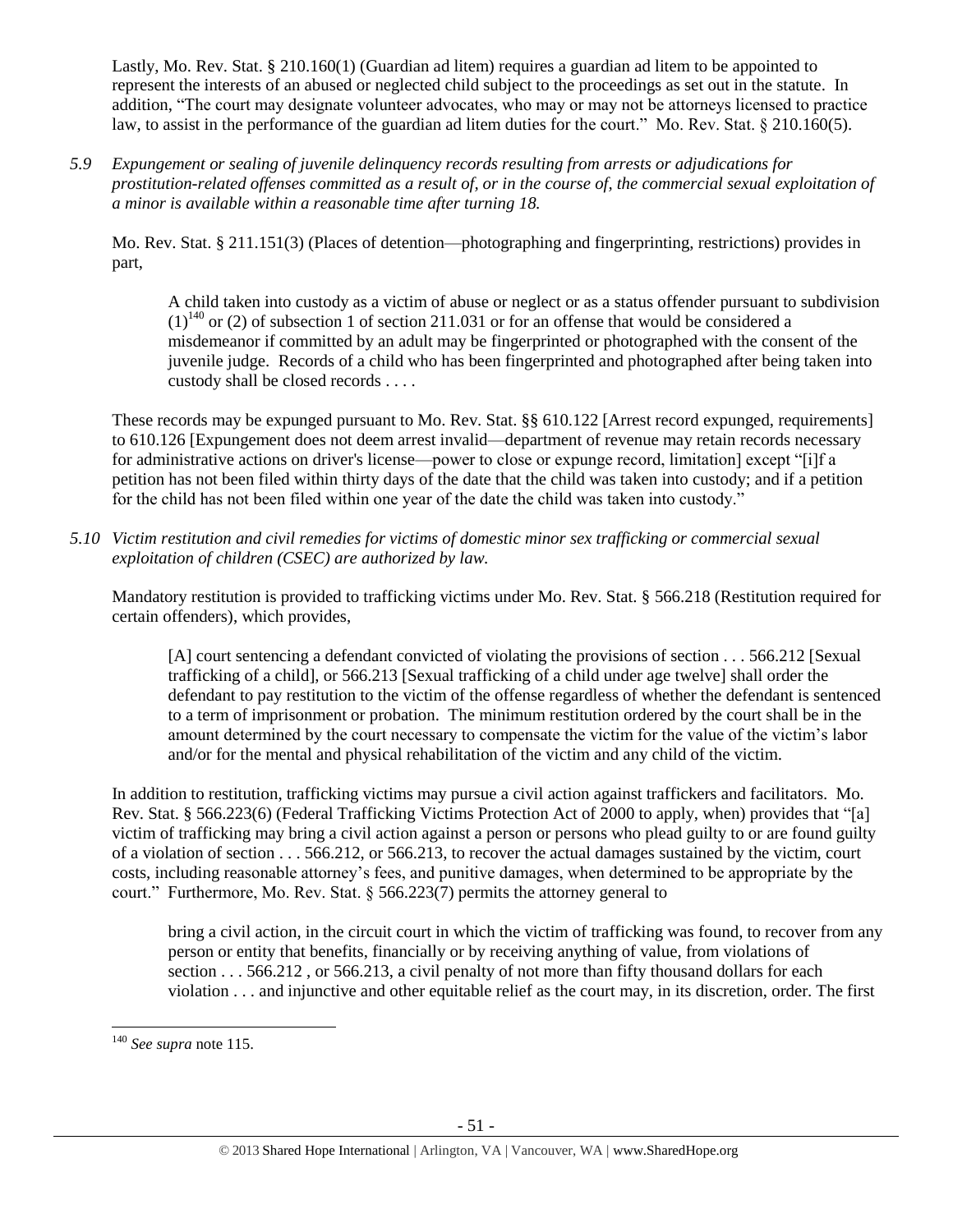priority of any money or property collected under such an action shall be to pay restitution to the victims of trafficking on whose behalf the civil action was brought.

Victims of select pornography statutes may also bring a civil suit for damages. Pursuant to Mo. Rev. Stat. § 537.047(1) (Civil action for damages authorized, sexual and pornographic offenses involving a minor―statute of limitations),

Any person who, while a child<sup>141</sup> or minor<sup>142</sup> as defined by section 573.010, was a victim of a violation of sections 573.023 [Sexual exploitation of a minor], 573.025 [Promoting child pornography in the first degree], 573.035 [Promoting child pornography in the second degree], or 573.037 [Possession of child pornography], and who suffers physical or psychological injury or illness as a result of such violation, shall be entitled to bring a civil action to recover the actual damages sustained as a result of the violation, and shall also be entitled to recover the costs of the civil action and reasonable fees for attorneys and expert witnesses. A psychological injury or illness as described under this section need not be accompanied by physical injury or illness.

*5.11 Statutes of limitations for civil and criminal actions for child sex trafficking or commercial sexual exploitation of children (CSEC) offenses are eliminated or lengthened sufficiently to allow prosecutors and victims a realistic opportunity to pursue criminal action and legal remedies.*

Mo. Rev. Stat. § 566.223(6) (Federal Trafficking Victims Protection Act of 2000 to apply, when) states in relevant part that "a civil action against a person or persons who plead guilty to or are found guilty to" the listed trafficking offenses "shall be filed within ten years after of: (1) The final order in the related criminal case; (2) The victim's emancipation from the defendant; or (3) The victim's eighteenth birthday."

Mo. Rev. Stat. § 556.037<sup>143</sup> (Time limitations for prosecutions for sexual offenses involving a person under eighteen) states that

Notwithstanding the provisions of section 556.036<sup>144</sup> [Time limitations], prosecutions for unlawful sexual offenses involving a person eighteen years of age or under must be commenced within thirty years after the victim reaches the age of eighteen unless the prosecutions are rape in the first degree, forcible rape, attempted rape in the first degree, attempted forcible rape, sodomy in the first degree, forcible sodomy, kidnapping, attempted sodomy in the first degree, or attempted forcible sodomy in which case such prosecutions may be commenced at any time.

The time for minor victims of sex offenses to bring civil actions for injuries resulting from their victimization is extended under Mo. Rev. Stat. § 537.046(2) (Childhood sexual abuse, injury or illness defined—action for damages may be brought, when), which provides,

Any action to recover damages from injury or illness caused by childhood sexual abuse in an action brought pursuant to this section shall be commenced within ten years of the plaintiff attaining the age of

<sup>&</sup>lt;sup>141</sup> "Child" is defined in Mo. Rev. Stat. § 573.010(1) as "any person under the age of fourteen."

<sup>&</sup>lt;sup>142</sup> "Minor" is defined in Mo. Rev. Stat. § 573.010(10) as "any person under the age of eighteen."

<sup>&</sup>lt;sup>143</sup> The text of Mo. Rev. Stat. § 556.037 included here and elsewhere in this report reflects passage of House Bill 215, 97th Gen. Assemb., Reg. Sess. (Mo. 2013) (effective August 28, 2013).

<sup>&</sup>lt;sup>144</sup> Mo. Rev. Stat. § 556.036(1) states that "[a] prosecution for murder, rape in the first degree, forcible rape, attempted rape in the first degree, attempted forcible rape, sodomy in the first degree, forcible sodomy, attempted sodomy in the first degree, attempted forcible sodomy, or any class A felony may be commenced at any time. The text of Mo. Rev. Stat. § 556.036 included here and elsewhere in this report reflects passage of House Bill 215, 97th Gen. Assemb., Reg. Sess. (Mo. 2013) (effective August 28, 2013).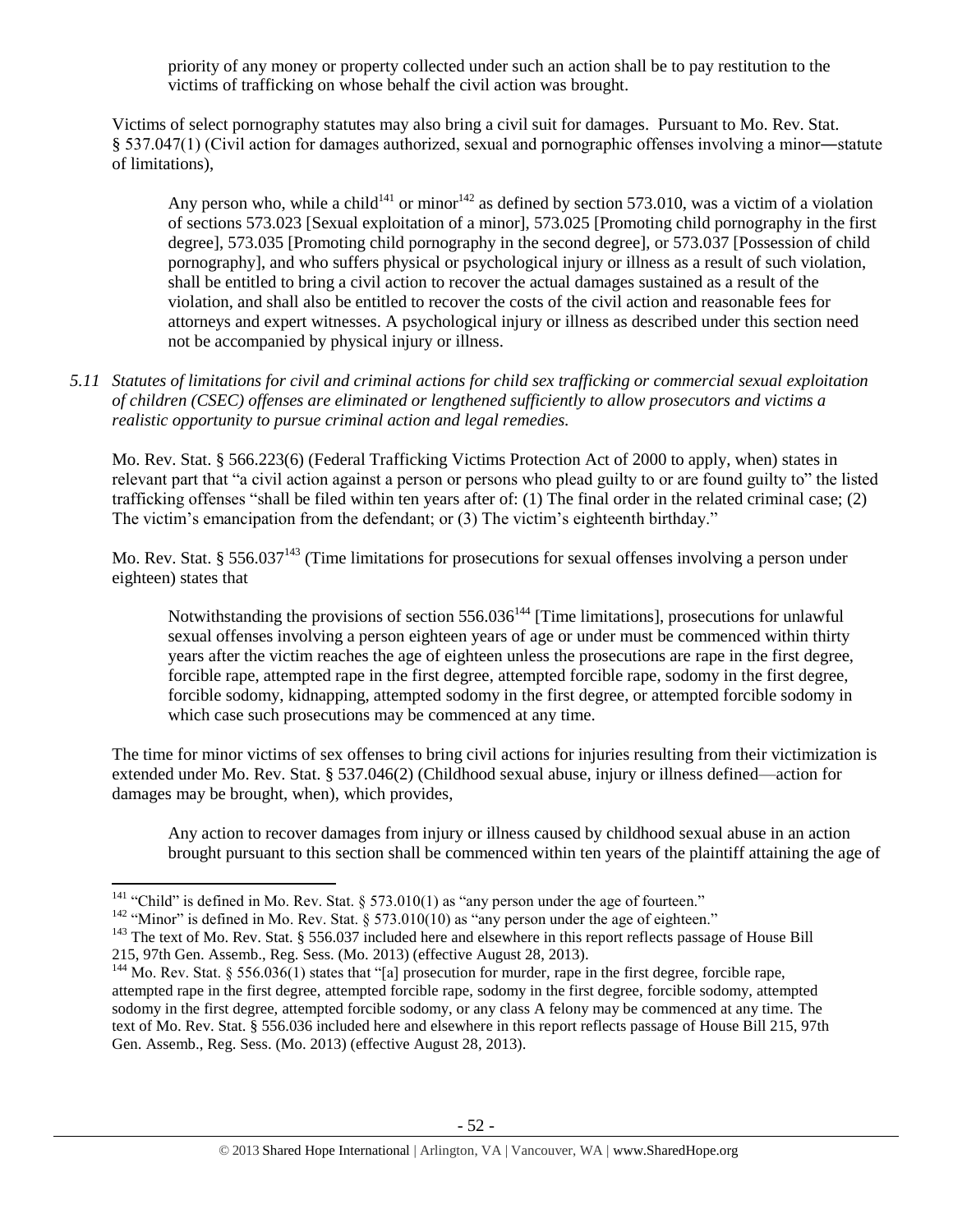twenty-one or within three years of the date the plaintiff discovers, or reasonably should have discovered, that the injury or illness was caused by childhood sexual abuse,<sup>145</sup> whichever later occurs.<sup>146</sup>

Similarly, Mo. Rev. Stat. § 537.047(2) (Civil action for damages authorized, sexual and pornographic offenses involving a minor—statute of limitations) states that a cause of action<sup>147</sup> "shall be commenced within ten years of the plaintiff attaining the age of twenty-one, or within three years of the date the plaintiff discovers that the injury or illness was caused by the violation of an offense enumerated in subsection 1 of this section, whichever later occurs." Additionally, Mo. Rev. Stat. § 537.047(3) states, "A cause of action under this section may arise only if the violation that caused the injury occurs on or after August 28, 2007."

Pursuant to Mo. Rev. Stat. § 516.110(3) (What action shall be commenced within ten years), the statute of limitations for civil "[a]ctions for relief, not herein otherwise provided for" is ten years, and Mo. Rev. Stat. § 516.140 (What actions within two years) requires that actions for "assault, battery, false imprisonment," among other listed actions, "shall be brought within two years after the cause accrued."

5.11.1 Recommendation: Amend Mo. Rev. Stat. § 556.037 (Time limitations for prosecutions for sexual offenses involving a person under eighteen) to eliminate the statute of limitations for prosecuting offenses under Mo. Rev. Stat. § 566.212 (Sexual trafficking of a child) and § 566.213 (Sexual trafficking of a child under age twelve).

l <sup>145</sup> Mo. Rev. Stat. § 537.046(1)(1) defines "childhood sexual abuse" as "any act committed by the defendant against the plaintiff which act occurred when the plaintiff was under the age of eighteen years and which act would have been a violation of section 566.030 [First degree rape and attempted first degree rape, penalties—suspended sentences not granted, when], . . . 566.060 [Sodomy in the first degree], . . . 566.100 [First degree sexual abuse] . . ." The text of Mo. Rev. Stat. § 566.030 and § 566.060 included here reflects passage of House Bill 215, 97th Gen. Assemb., Reg. Sess. (Mo. 2013) (effective August 28, 2013).

<sup>&</sup>lt;sup>146</sup> Although Mo. Rev. Stat. § 537.046(3) further states that "[t]his section shall apply to any action commenced on or after August 28, 2004, including any action which would have been barred by the application of the statute of limitation applicable prior to that date," the United States District Court for the Western District of Missouri has determined that this language "clearly contravenes the constitutional prohibition against retrospective laws." Walker v. Barrett, No. 08-3426, 2010 U.S. Dist. LEXIS 93865, at \*7–8 (W.D. Mo. Sept. 9, 2010) (quoting Doe v. Roman Catholic Diocese of Jefferson City, 862 S.W.2d 338 (Mo. 1993), *aff'd*, 650 F.3d 1198 (8th Cir. 2011).

 $147$  Mo. Rev. Stat. § 537.047(1) establishes that the applicable causes of action include when the child or minor was a victim of violations of "sections 573.023 [Sexual exploitation of a minor], 573.025 [Promoting child pornography in the first degree], 573.035 [Promoting child pornography in the second degree], or 573.037 [Possession of child pornography], and who suffers physical or psychological injury or illness as a result of such violation." The statute further clarifies that "psychological injury or illness . . . need not be accompanied by physical injury or illness."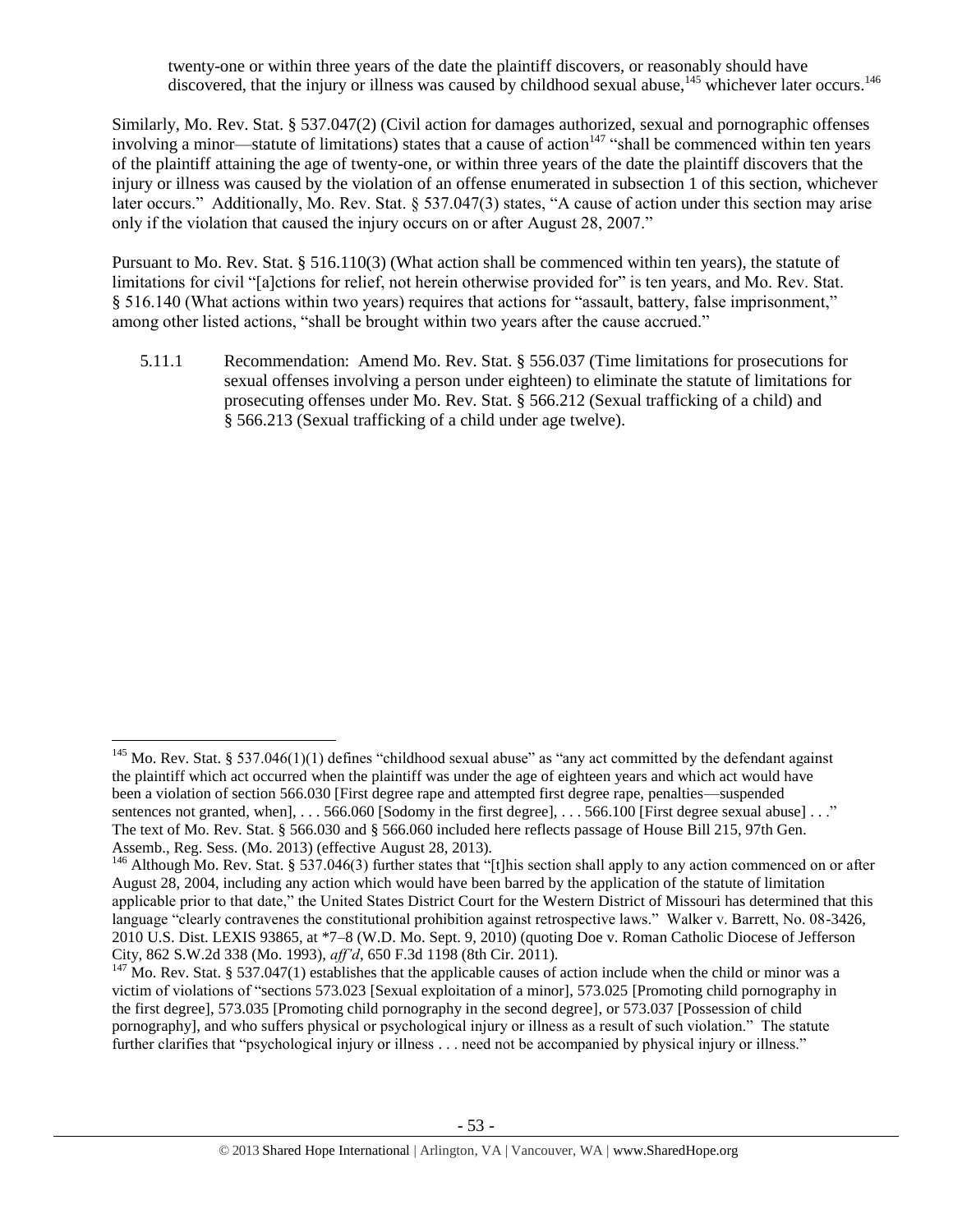#### **FRAMEWORK ISSUE 6: CRIMINAL JUSTICE TOOLS FOR INVESTIGATION AND PROSECUTIONS**

#### *Legal Components:*

- *6.1 Training on human trafficking and domestic minor sex trafficking for law enforcement is statutorily mandated or authorized.*
- *6.2 Single party consent to audiotaping is permitted in law enforcement investigations.*
- *6.3 Wiretapping is an available tool to investigate domestic minor sex trafficking.*
- *6.4 Using a law enforcement posing as a minor to investigate buying or selling of commercial sex acts is not a defense to soliciting, purchasing, or selling sex with a minor.*
- *6.5 Using the Internet to investigate buyers and traffickers is a permissible investigative technique.*
- *6.6 Law enforcement and child welfare agencies are mandated to promptly report missing and recovered children. \_\_\_\_\_\_\_\_\_\_\_\_\_\_\_\_\_\_\_\_\_\_\_\_\_\_\_\_\_\_\_\_\_\_\_\_\_\_\_\_\_\_\_\_\_\_\_\_\_\_\_\_\_\_\_\_\_\_\_\_\_\_\_\_\_\_\_\_\_\_\_\_\_\_\_\_\_\_\_\_\_\_\_\_\_\_\_\_\_\_\_\_\_\_*

#### *Legal Analysis:*

*6.1 Training on human trafficking and domestic minor sex trafficking for law enforcement is statutorily mandated or authorized.*

Mo. Rev. Stat. § 566.223(3) (Federal Trafficking Victims Protection Act of 2000 to apply, when) authorizes training programs for law enforcement on human trafficking. Mo. Rev. Stat. § 566.223(3) states,

The department of public safety is authorized to establish procedures for identifying victims of trafficking under sections 566.200 to 566.223. The department may establish training programs as well as standard protocols for appropriate agencies to educate officials and employees on state statutes and federal laws regulating human trafficking and with the identification and assistance of victims of human trafficking. Such agencies may include but not be limited to state employees and contractors, including the children's division of the department of social services, juvenile courts, state law enforcement agencies, health care professionals, and runaway and homeless youth shelter administrators.

*6.2 Single party consent to audiotaping is permitted in law enforcement investigations.*

Mo. Rev. Stat. § 542.402 (Penalty for illegal wiretapping, permitted activities) specifically provides an exception for law enforcement officers and their agents wearing a listening device in undercover operations. Mo. Rev. Stat. § 542.402(1)(2) states that, "except as otherwise specifically provided in sections 542.400 to 542.422," a person is guilty of a class D felony if he

[k]nowingly uses, endeavors to use, or procures any other person to use or endeavor to use any electronic, mechanical, or other device to intercept any oral communication when such device transmits communications by radio or interferes with the transmission of such communication; provided, however, that nothing in sections 542.400 to 542.422 shall be construed to prohibit the use by law enforcement officers of body microphones and transmitters in undercover investigations for the acquisition of evidence and the protection of law enforcement officers and others working under their direction in such investigations.

In addition, Mo. Rev. Stat. § 542.402(2)(2) and (3) permit single party consent to audio-taping. Mo. Rev. Stat. § 542.402(2)(2) provides that it is not unlawful "[f]or a person acting under law to intercept a wire or oral communication, where such person is a party to the communication or where one of the parties to the communication has given prior consent to such interception." Mo. Rev. Stat. § 542.402(2)(3) provides that it is not unlawful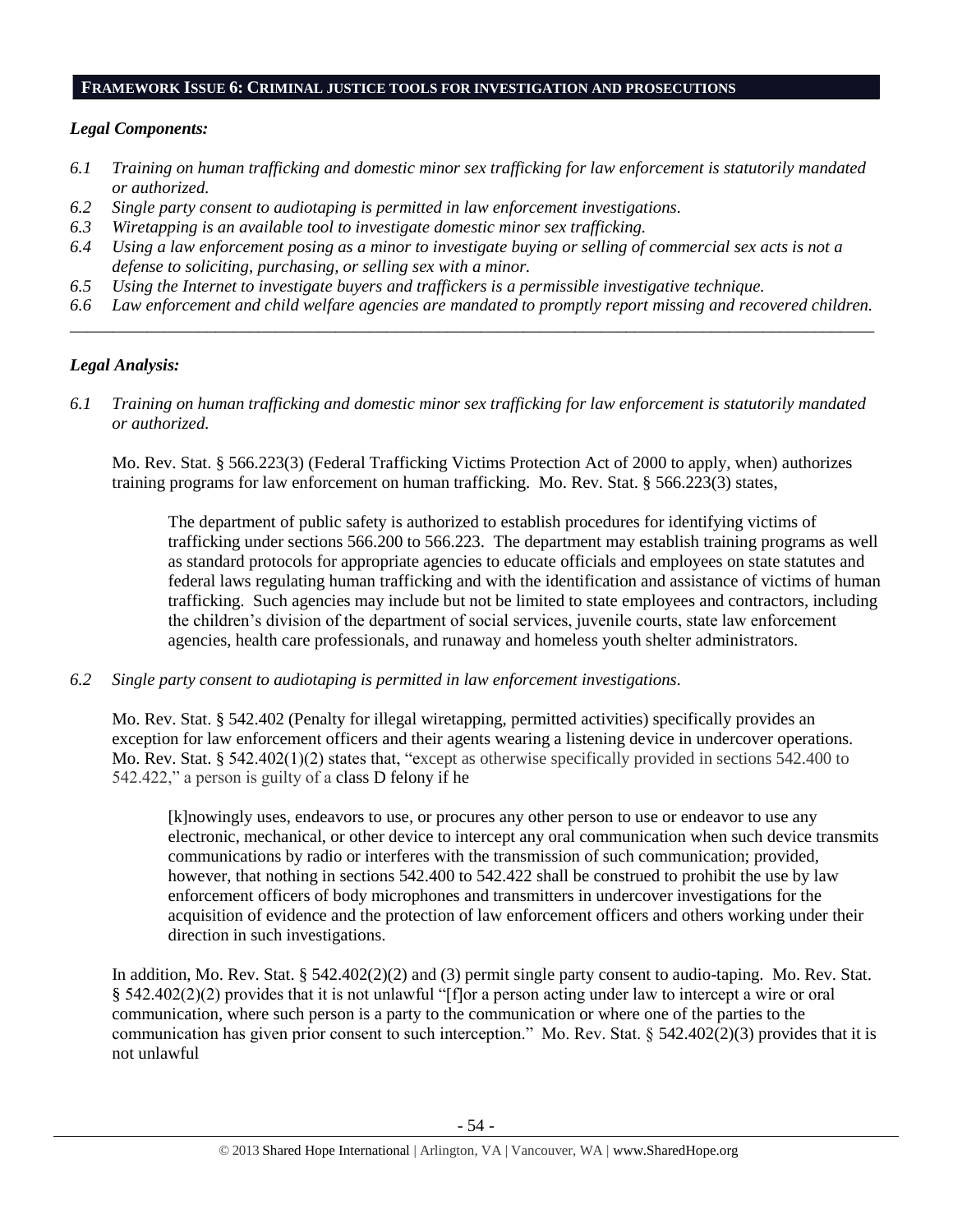[f]or a person not acting under law to intercept a wire communication where such person is a party to the communication or where one of the parties to the communication has given prior consent to such interception unless such communication is intercepted for the purpose of committing any criminal or tortious act.

# *6.3 Wiretapping is an available tool to investigate domestic minor sex trafficking.*

The exception in Mo. Rev. Stat. § 542.404 (Application for an order—authorization by attorney general approval by judge, probable cause required) to the prohibition on wiretapping in Mo. Rev. Stat. § 542.402 (Penalty for illegal wiretapping, permitted activities) does not apply to investigations of minor sex trafficking. Mo. Rev. Stat. § 542.404(1) provides that authorization for interception may be granted

in conformity with sections 542.400 to 542.422, . . . if there is probable cause to believe that the interception may provide evidence of a felony which involves the manufacture or distribution of a controlled substance . . . or the felony of murder, arson, or kidnapping, or a terrorist threat . . . or any conspiracy to commit any of the foregoing.

- 6.3.1 Recommendation: Amend Mo. Rev. Stat. § 542.404 to include investigations of suspected violations of Mo. Rev. Stat. § 566.212 (Sexual trafficking of a child) and § 566.213 (Sexual trafficking of a child under age twelve) within the exception to the prohibition on wiretapping in Mo. Rev. Stat. § 542.402 (Penalty for illegal wiretapping, permitted activities).
- *6.4 Using a law enforcement posing as a minor to investigate buying or selling of commercial sex acts is not a defense to soliciting, purchasing, or selling sex with a minor.*

Use of a decoy is specifically permitted within the text of two Missouri statutes relating to sex crimes against children. Mo. Rev. Stat. § 566.151(2) (Enticement of a child) and § 566.083(3)<sup>148</sup> (Sexual misconduct involving a child) provide that "[i]t is not an affirmative defense to [a] prosecution for a violation of this section that the other person was a peace officer masquerading as a minor."

*6.5 Using the Internet to investigate buyers and traffickers is a permissible investigative technique.*

Pursuant to Mo. Rev. Stat. § 566.083(2)<sup>149</sup> (Sexual misconduct involving a child), "The provisions of this section shall apply regardless of whether the person violates the section in person or via the Internet or other electronic means," and subsection (3) states that "[i]t is not an affirmative defense to prosecution for a violation of this section that the other person was a peace officer masquerading as a minor." In addition, Mo. Rev. Stat. § 566.151(1) (Enticement of a child) states that

[a] person at least twenty-one years of age or older commits the crime of enticement of a child if that person persuades, solicits, coaxes, entices, or lures whether by words, actions or through communication via the Internet or any electronic communication, any person who is less than fifteen years of age for the purpose of engaging in sexual conduct.

This statute also applies regardless of whether the "victim" was actually a law enforcement officer acting as a minor. Mo. Rev. Stat. § 566.151(2).

l

<sup>148</sup> *See supra* not[e 25.](#page-6-0)

<sup>149</sup> *See supra* not[e 25.](#page-6-0)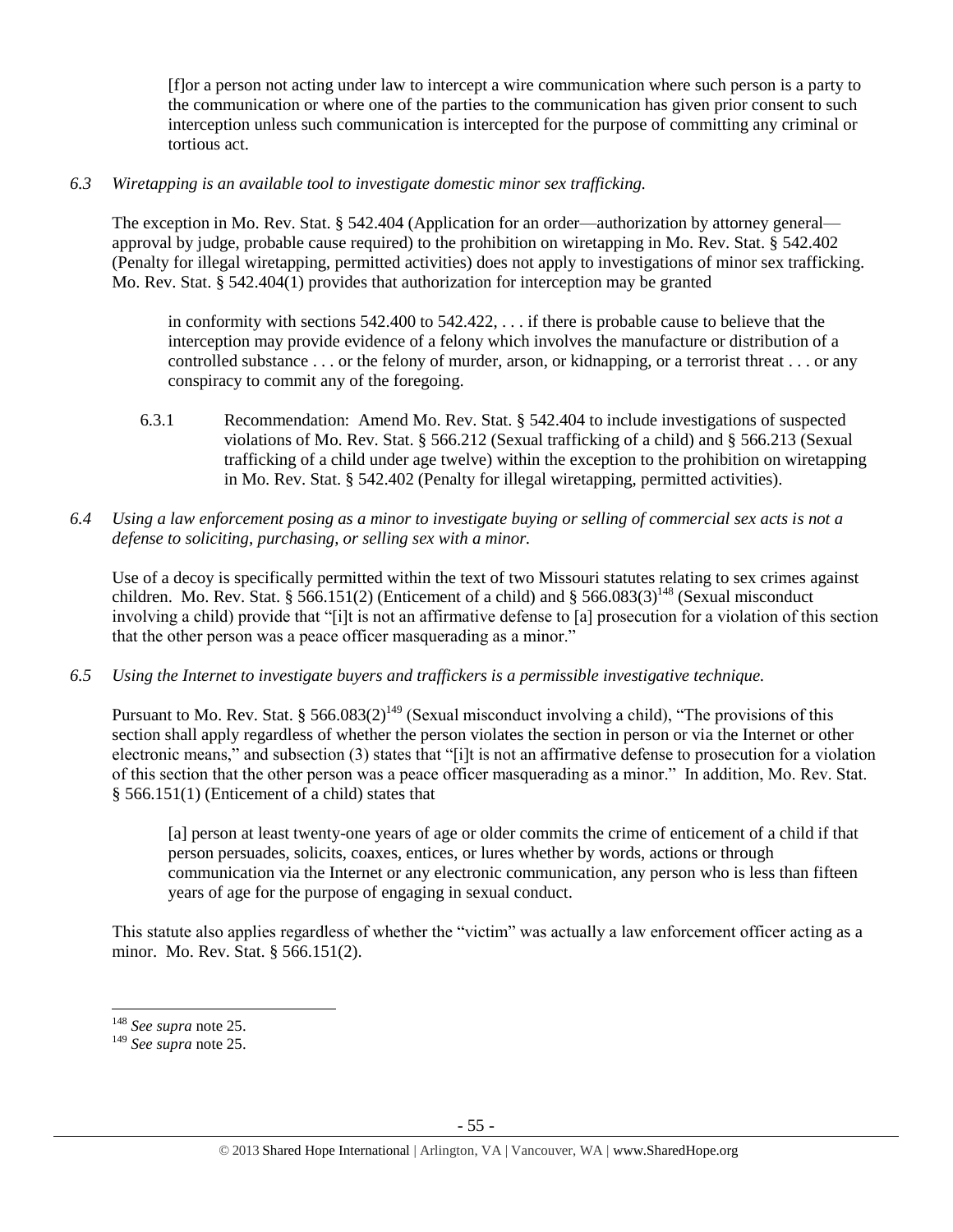#### *6.6 Law enforcement and child welfare agencies are mandated to promptly report missing and recovered children.*

Mo. Rev. Stat. § 43.402 (Missing persons unit established, duties) states,

The superintendent of the patrol [Missouri state highway patrol] shall organize a missing persons unit within the patrol, which unit shall be the central repository for this state for information regarding missing persons. The head of this missing person unit shall, with the approval of the superintendent of the patrol, establish the services deemed necessary to aid in the location of missing persons including, but not limited to, the following:

(1) Collecting and disseminating information regarding missing persons in order to assist in locating such persons;

(2) Establishing a system of interstate and intrastate communication of information relating to children determined to be missing by the parent, guardian, or legal custodian of the child, or by a law enforcement agency;

(3) Providing a centralized file for the exchange of information on missing children with appropriate private or federal agencies which serve as national coordinators of missing children incidents;

(4) Assisting in the investigation of reports of missing persons by a uniformed or commissioned member of the patrol.

Mo. Rev. Stat. § 43.403 (Responsibilities of other agencies) states, "The director of the department of social services, the director of the department of mental health, school districts, and juvenile courts, shall establish appropriate procedures to ensure that all possible instances of missing children are reported to the appropriate law enforcement agency or the highway patrol as required by sections 43.400 [Definitions] to 43.409 [Registrar and school to be notified when missing child is located]." Mo. Rev. Stat. § 43.404 (Parent or guardian may report missing child) states that "[a]ny parent, guardian, or legal custodian may submit a missing child report to the patrol on any child whose whereabouts are unknown," but the parent shall subsequently notify the agency "when the location of the child reported missing has been determined." Mo. Rev. Stat. § 43.404.

In cases where a missing child is believed to have been abducted,<sup>150</sup> Mo Rev. Stat. § 210.1012(1) (Amber alert system created) establishes "a statewide program called the 'Amber Alert System' . . . to aid in the identification and location of an abducted child." However, Mo Rev. Stat. § 210.1012(6) states that "[p]articipation in an Amber alert system is entirely at the option of local law enforcement agencies and federally licensed radio and television broadcasters."

 $150$  Mo Rev. Stat. § 210.1012(2) defines "abducted child" as "a child whose whereabouts are unknown and who is one of the following:

<sup>(1)</sup> Less than eighteen years of age and reasonably believed to be the victim of the crime of kidnapping as defined by section 565.110, as determined by local law enforcement;

<sup>(2)</sup> Reasonably believed to be the victim of the crime of child kidnapping as defined by section 565.115, as determined by local law enforcement; or

<sup>(3)</sup> Less than eighteen years of age and at least fourteen years of age and who, if under the age of fourteen, would otherwise be reasonably believed to be a victim of child kidnapping as defined by section 565.115, as determined by local law enforcement.